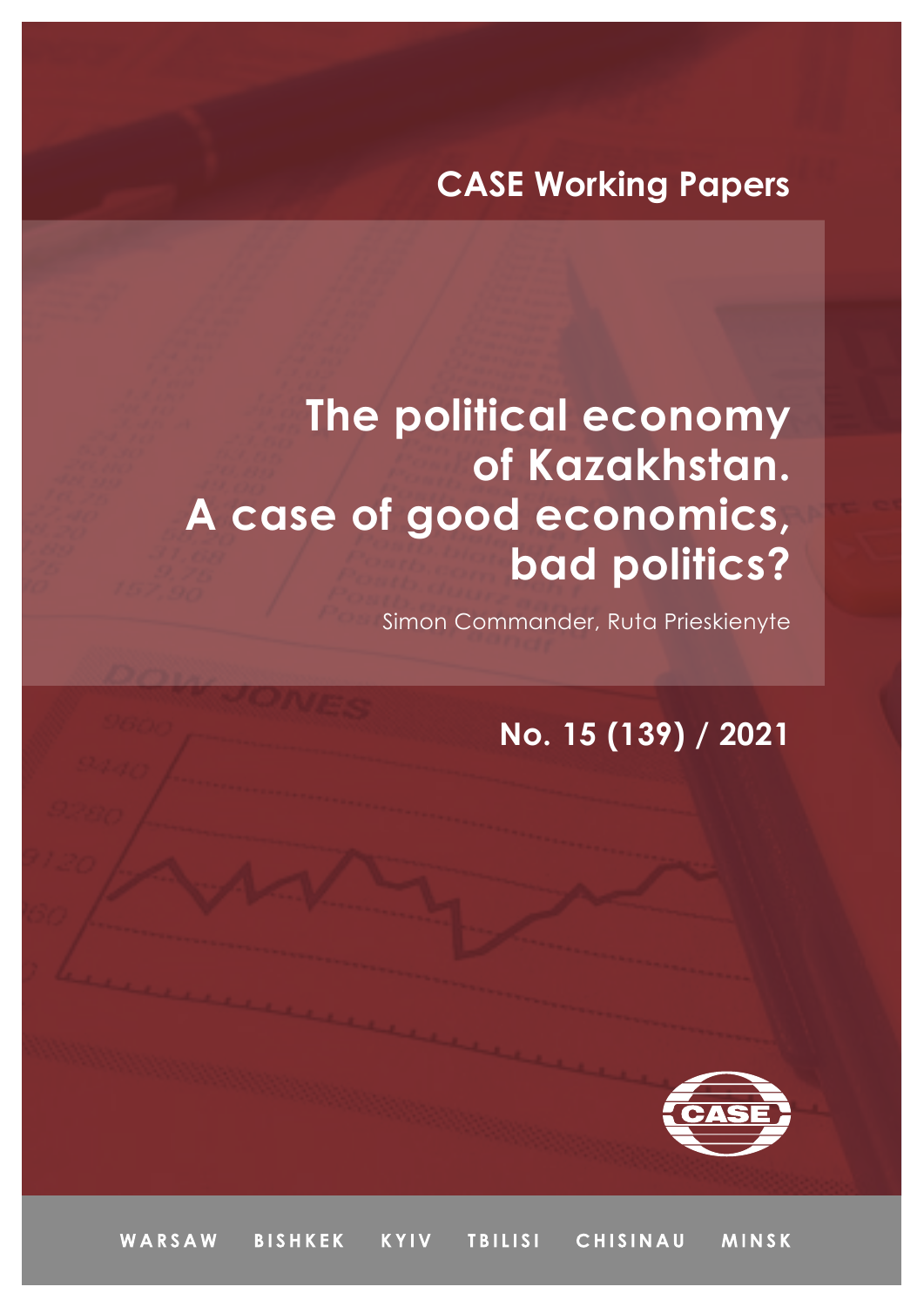This publication is a continuation of a "CASE Network Report" series. Previous works in this series are available on CASE website: www.case-research.eu

The opinions expressed in this publication are those of the authors and do not necessarily reflect the views of CASE.

**Keywords:** Political networks, autocracy, investment

**JEL Codes:** D72, H11, L14, P26

**Graphic Design:** Katarzyna Godyń-Skoczylas | grafo-mania

**© CASE – Center for Social and Economic Research, Warsaw, 2021**

**ISBN: 978-83-7178-722-5**

**Publisher:** CASE – Center for Social and Economic Research al. Jana Pawła II 61, lokal 212, 01-031 Warsaw, Poland tel.: (48 22) 206 29 00, fax: (48 22) 206 29 01 e-mail: case@[case-research.eu](http://case-research.eu) [www.case-research.eu](http://www.case-research.eu)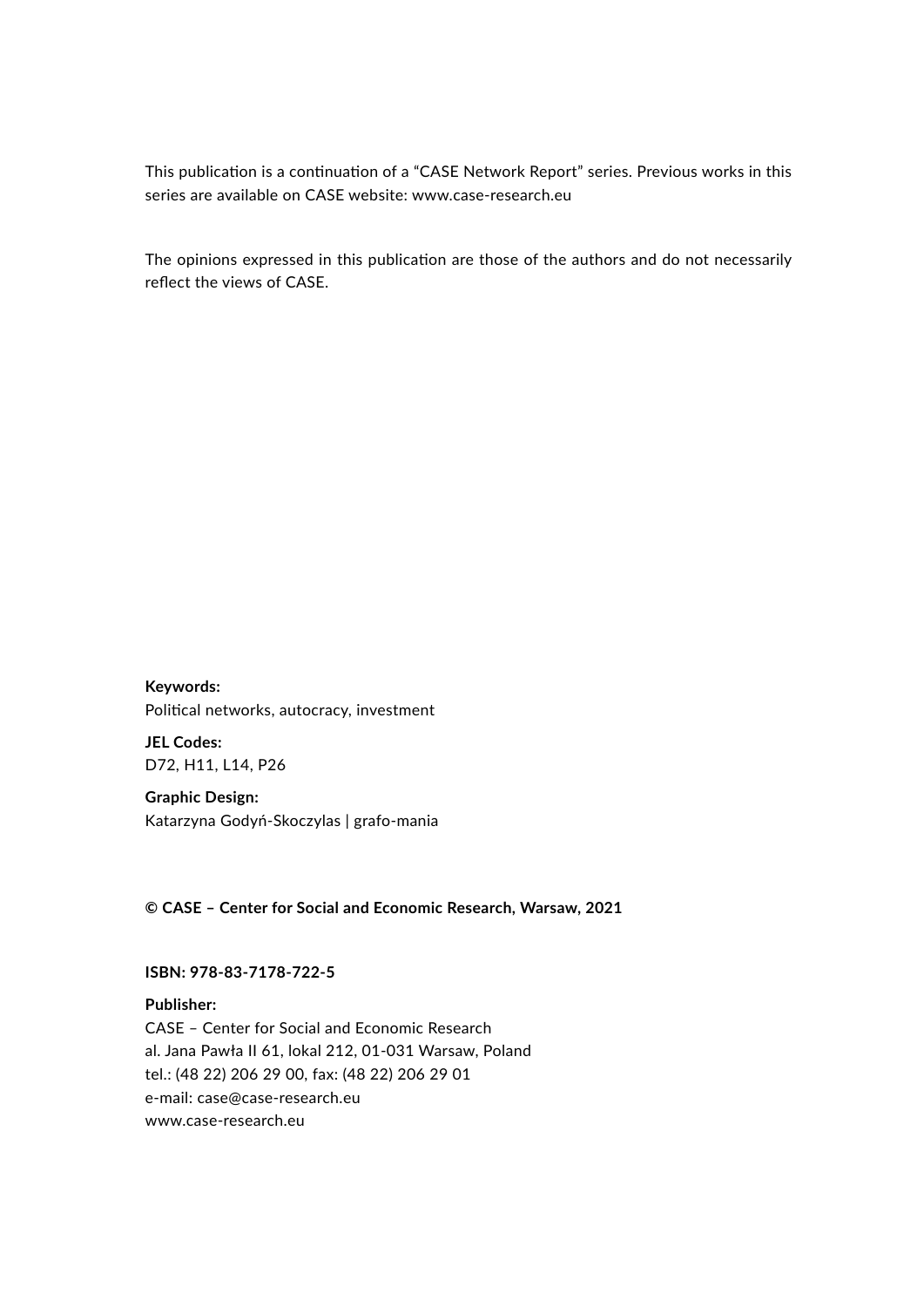## **Table of Contents**

| 3. Attracting investment - but also disputes  22              |
|---------------------------------------------------------------|
|                                                               |
|                                                               |
|                                                               |
|                                                               |
| 5.2. Emergence of business groups and role of connections  37 |
|                                                               |
|                                                               |
|                                                               |
|                                                               |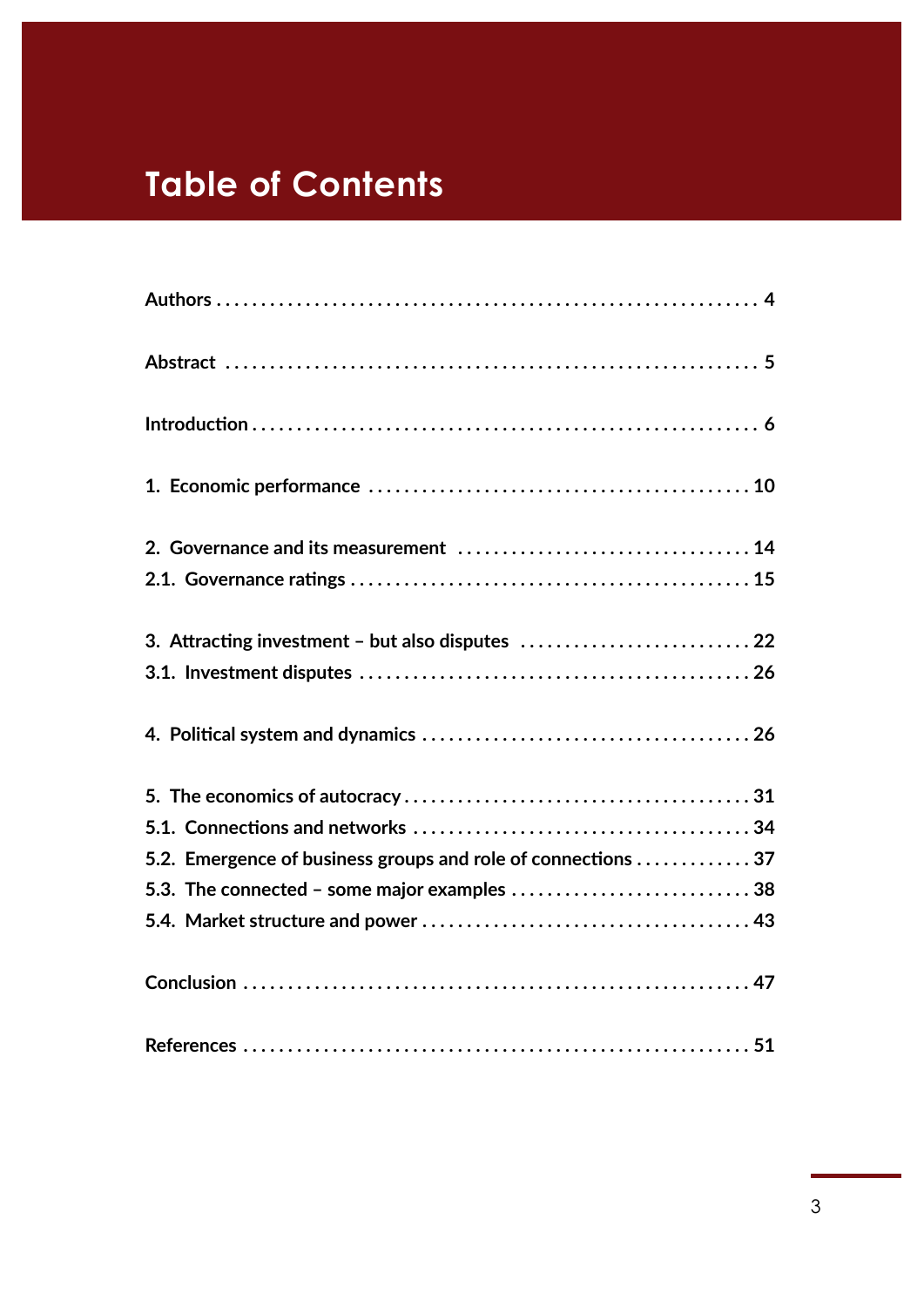## **Authors**

**Simon Commander i**s Managing Partner of Altura Partners, London and Visiting Professor of Economics at IE Business School, Madrid.

**Ruta Prieskienyte** is a Foreign Exchange and Macroeconomic Analyst at Western Union and previously at University College London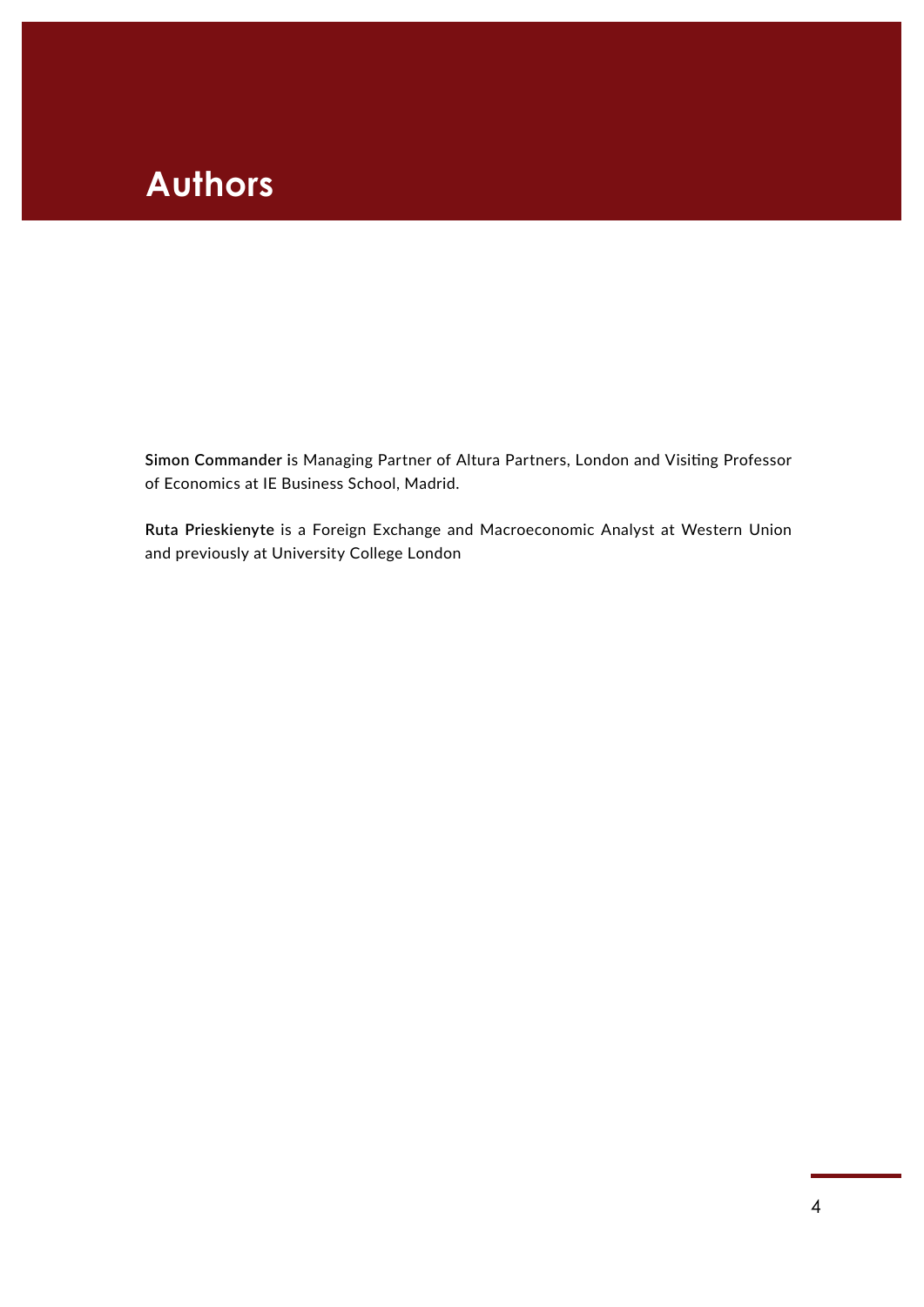## **Abstract**

Can autocracies and their associated institutions successfully implement economic policies that promote growth and investment? Can 'good economics' somehow offset the effects of 'bad' politics? Kazakhstan is a case where an autocratic regime has actively projected market-friendly policies and attracted significant amounts of incoming investment. These policies are to some extent reflected in the country's governance ratings, although there has been a significant amount of investment disputes that question the attachment to the rule of law. Moreover, the political regime remains strongly personalised around the founder President, his family and associates. This is reflected in the economics of the autocracy whereby a large public sector and a set of privately held businesses coexist to mutual benefit. The latter have been formed around a very small number of highly connected individuals whose initial accumulation of assets allows them also to act as necessary gatekeepers for entrants. Competition as a result remains limited in both economic and political domains. Yet, uncertainties over the future leadership, along with latent rivalry over access to resources and markets, make the political equilibrium quite fragile. In short, 'bad' politics both squeezes the space for, and distorts the benefits from, 'good' economics.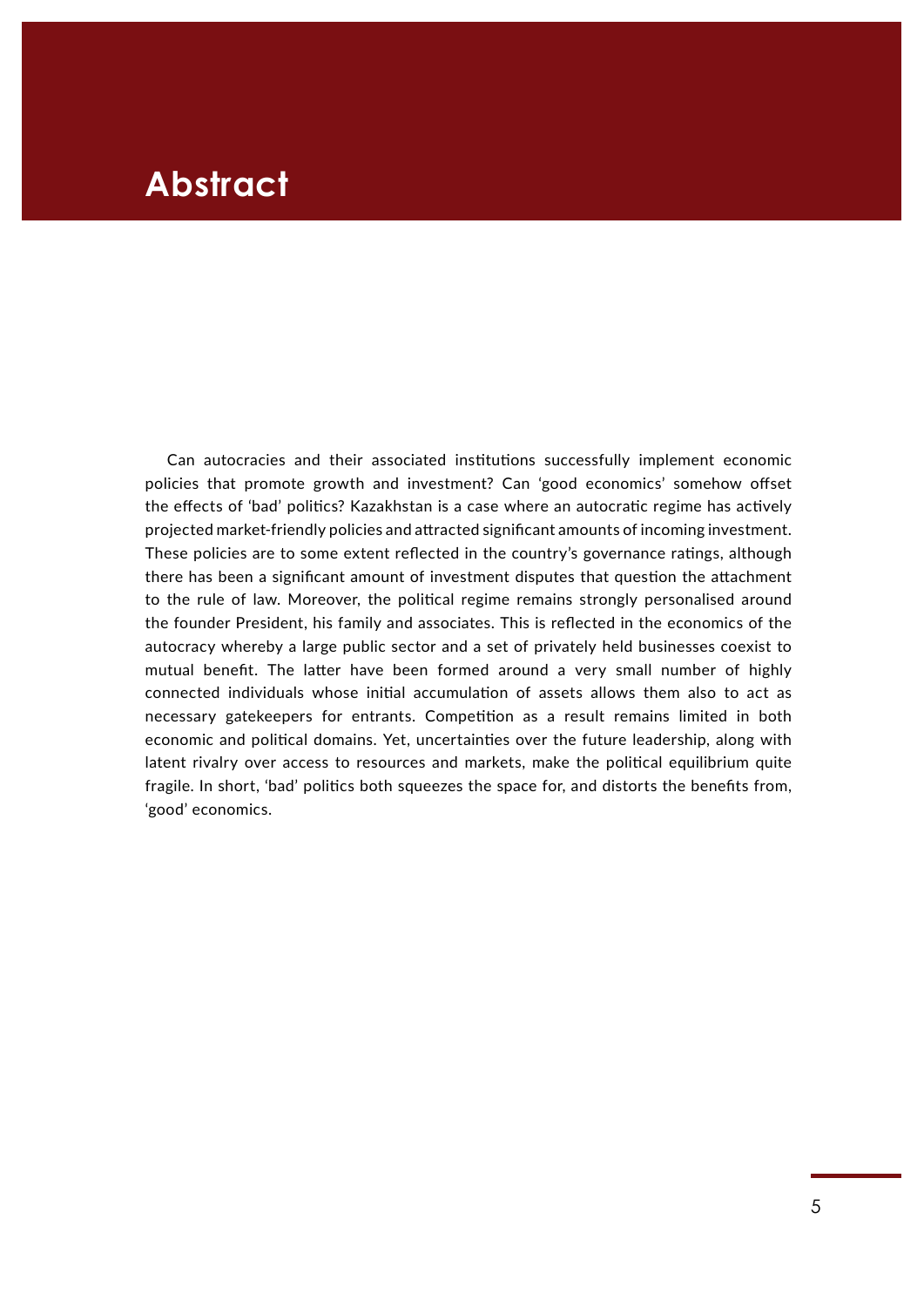## **Introduction**

Investors routinely have to weigh up the balance between political and economic risks. Autocratic political systems, particularly where entrenched nodes of power and economic interest have been formed around the autocrat, family, and selected associates, will tend to carry some particular, and often accentuated, risks. Those may, for example, relate to succession or turnover but also to the behaviour of key players and government. What happens when that risk is seemingly abated by economic policies that promote domestic and inward investment and are supported by ratings from international and commercial organisations that suggest market-friendly institutions and safeguards are in place? Can the economic and financial context trump the risks that can be traced to its political and governance arrangements? In other words, does 'good' economics dominate 'bad' politics?

Although the question is obviously highly simplified, the choice – albeit with many nuances – is one that is common for both investors and policy makers. Indeed, many autocratic regimes have sought actively to motivate investment, particularly when their domestic resource base has been limited. In some contexts, even when domestic assets – such as natural resources – have been significant, autocratic regimes have pursued policies that are commonly deemed to be market-friendly, not least to tap into technology and skills that are unavailable domestically.

There has long been ebate about the relationship between political systems and economic performance and the channels by which they are connected. What is clear is that autocracies can, and do, grow rapidly, but over longer periods of time, they struggle to maintain momentum. Moreover, autocracies are given to imploding under the weight of internal disputes arising from the ways in which power is held and deployed. However, much of comparative analysis has shifted away from a broad focus on the types of political regime to a focus on institutions. Economic performance is considered to depend on having appropriate institutions which, in turn, tend to be associated with particular political systems. For example, in their widely read book – "Why Nations Fail" – Acemoglu and Robinson (2012) draw a contrast between inclusive and extractive institutions. The former includes the rule of law and an independent judiciary, established property and contracting rights, the provision of public services, as well as incentives and constraints on economic actors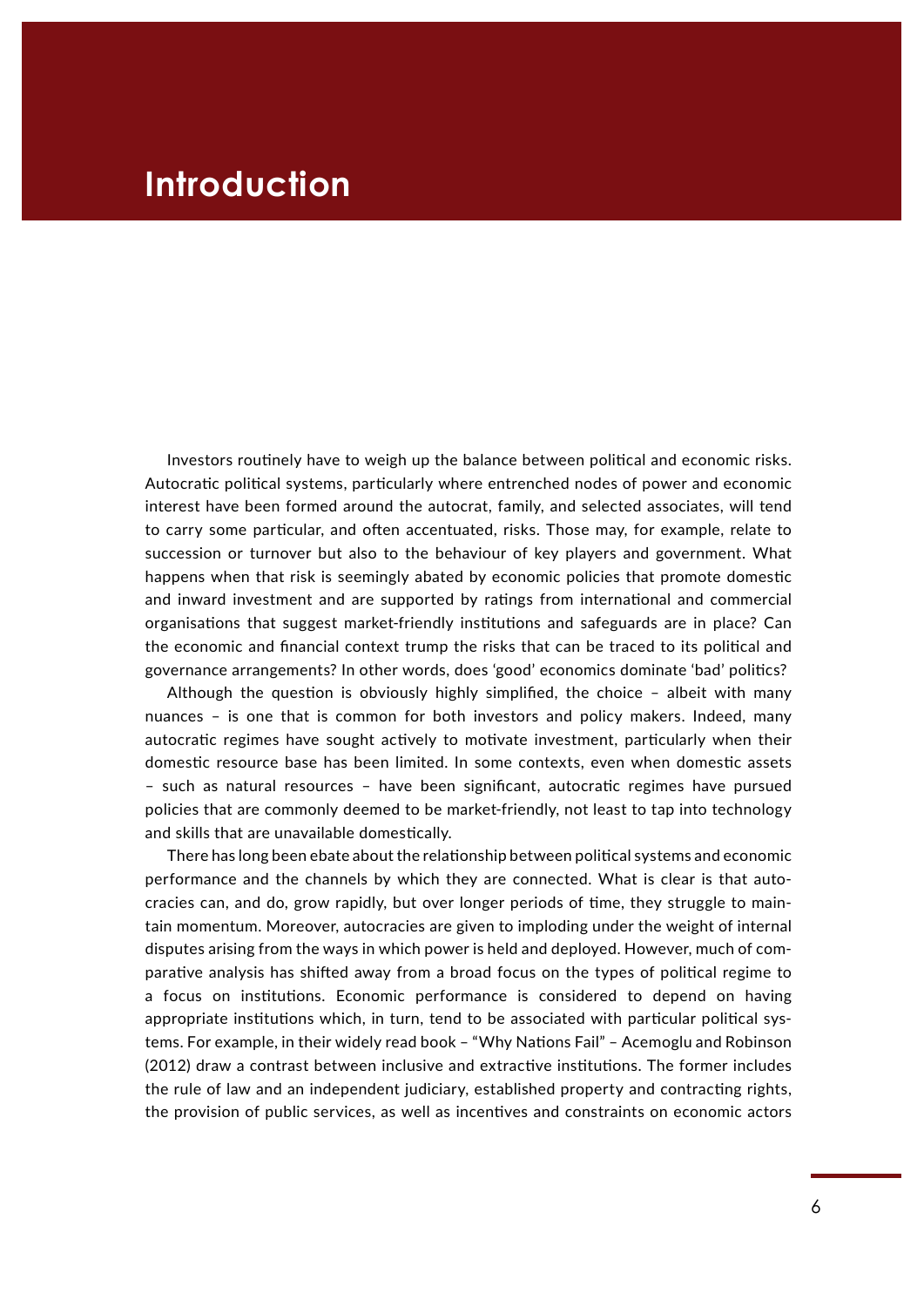of a market-based nature. The executive is accountable, there is political turnover, and there are safeguards for civil and other rights. In contrast, extractive institutions lack all or some of these attributes and tend to be associated with political systems where turnover is either absent or occurs outside of a predetermined and constitutional framework. Although countries with extractive institutions can succeed in generating substantial growth, they are unlikely to be able to sustain this due to the nature of their institutions.

Despite scepticism about the longer run benefits of varieties of autocracy, some autocracies have tried to square the circle by promoting more transparent economic governance and by providing incentives for investment, including by foreigners. In fact, attracting foreign investors has often been an important motivation for trying to improve the wider business environment, triggering changes to some institutions. Another common response has been to simplify the procedures and lower the costs of establishing a company, even if changes to the broader legal and political framework and rights have not necessarily been implemented. An obvious question that then arises is whether selective measures to establish a more market-friendly and transparent framework for businesses and investors can adequately substitute the risk that is inherently associated with political regimes that are based on unaccountable, or weakly accountable, power and where institutions provide few safeguards? And, if they can, under what conditions?

In answering this broad set of questions, the example that is used most commonly to make the case that economic growth can occur even with autocracy and an absence of sound institutions is, of course, China. That country has successfully attracted foreign nvestment averaging \$130 billion per annum over the past 20 years while – if official numbers are to be believed – achieving double digit growth rates. Further, due to its size and complementary investments – such as in infrastructure and human capital – it has created advantages that most other autocratic regimes lack. It might be argued that these combined features make it an almost exceptional case. Yet, many other economies that lack the same advantages of scale and scope for policy have nevertheless put in place codes of behaviour and institutional features aimed at limiting the scope for discretionary action either by governments or regulators.

In this paper, we look closely at one such example – Kazakhstan. A political system dominated for three decades by one man with a now entrenched, largely family-based, autocracy has co-existed with an economic system that has quite deliberately aimed to make the country an attractive place to invest. In the past decades, a series of government programmes have given priority to encouraging investment. The most recent example has been the socalled "100 concrete steps" programme launched in 2015 with the objective of making the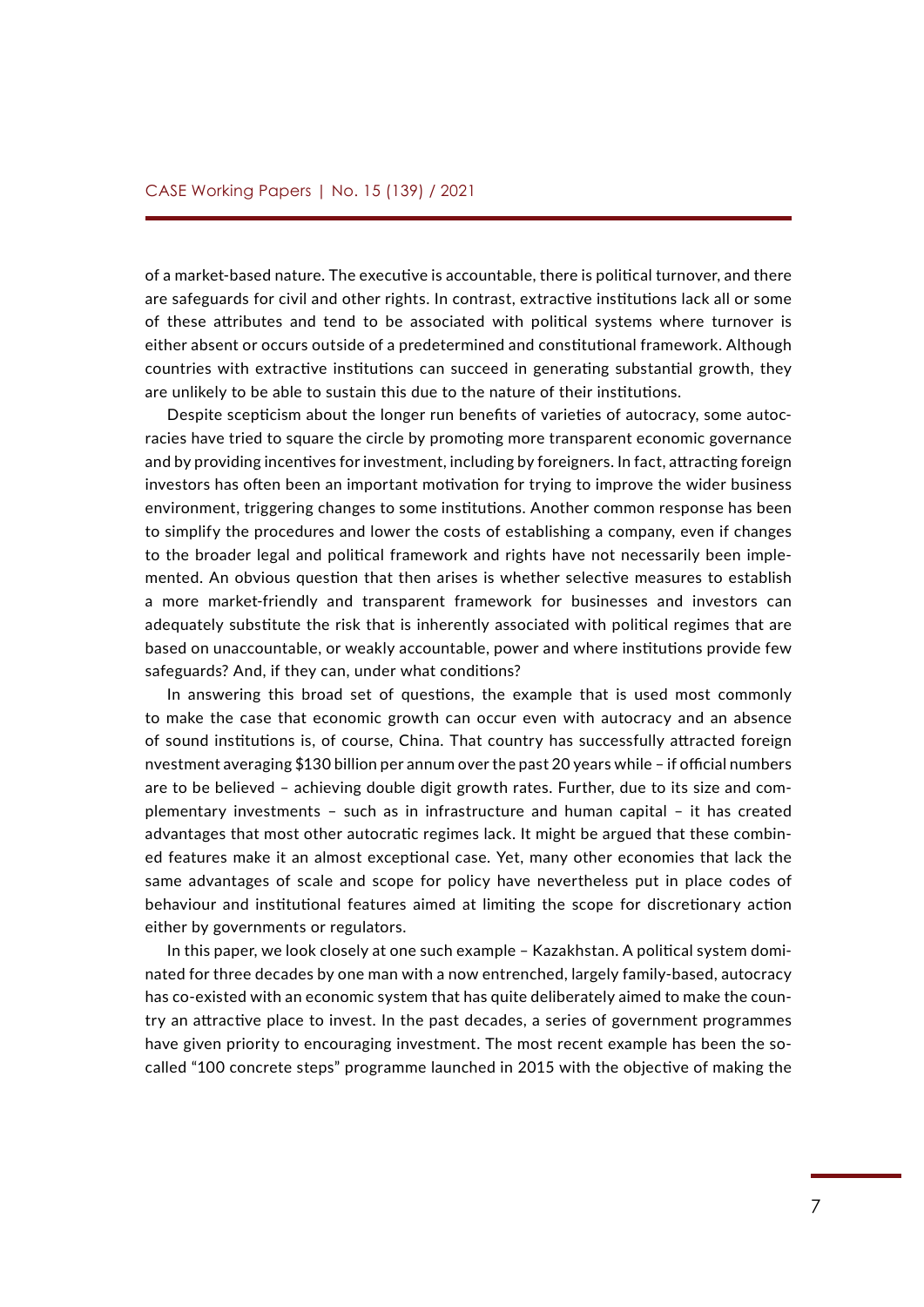country one of the top 30 most competitive countries<sup>1</sup>. Indeed, significant inward investment has been attracted and the country has also devoted time and resources to enhancing its image abroad. A commonly cited metric has been the World Bank's Doing Business which presently ranks the country  $25<sup>th</sup>$  out of 190 countries, putting it as high as  $7<sup>th</sup>$  for protection of minority investors and 4<sup>th</sup> for contract enforcement.

Despite such improved ratings, the strategy of combining autocracy – with its web of connections and preferences flowing from the political set-up – with an apparent openness to investment and trade has had mixed results. A series of recent analyses have noted the persistence of distortions and unfair practices that ultimately result from the political system<sup>2</sup>. Further, despite selective attempts at improving governance and investor rights, when conflicts arise with the ruling elite (including within that elite), such constraints can be toothless or irrelevant. That this is the case is ultimately attributable to the nature of the political system and the organisation of power in the country. In common with experience from other autocracies, it suggests that there will always be binding limitations on the ability to introduce better governance when it runs into conflict with the interests – and even the whims – of powerful incumbent families and interest groups. However, even if this is the case, a more complex and critical question concerns the dynamics of the set of political and economic institutions. In particular, will an entrenched elite that has grown out of its connections to political power maintain the same type of behaviour that it has pursued in the past, placing asset accumulation, rent seeking, and the avoidance of institutional and market-based disciplines as the central pillars of their strategy. Or will that elite evolve in ways whereby a combination of self-interest and longer-term survival leads naturally to a diminution of discretionary and arbitrary behaviour? It is these questions about the organisation of political and economic power and their likely dynamics that this paper addresses.

The paper is organised as follows. The first section sets the scene by considering how the economy has fared in the thirty years since the state was created out of the ruins of the Soviet Union. The focus is on economic performance, as measured by growth in GDP, income per capita, as well as productivity, including with respect to comparator economies in the region and elsewhere. In addition, there is a short discussion of broader measures, including for education.

The second section then looks at how Kazakhstan stacks up in terms of many, widely used, measures of institutions, governance, and political systems. We also see how the country lies

<sup>1</sup> As of December 2020, it was reported that 71 out of 100 steps had been completed. Yet, according to the World Economic Forum's Global Competitiveness Report, Kazakhstan's ranking of 42<sup>nd</sup> in 2016 slipped to 59<sup>th</sup> in 2017-2018 and 55<sup>th</sup> in 2019

<sup>2</sup> For example, Chatham House (2019)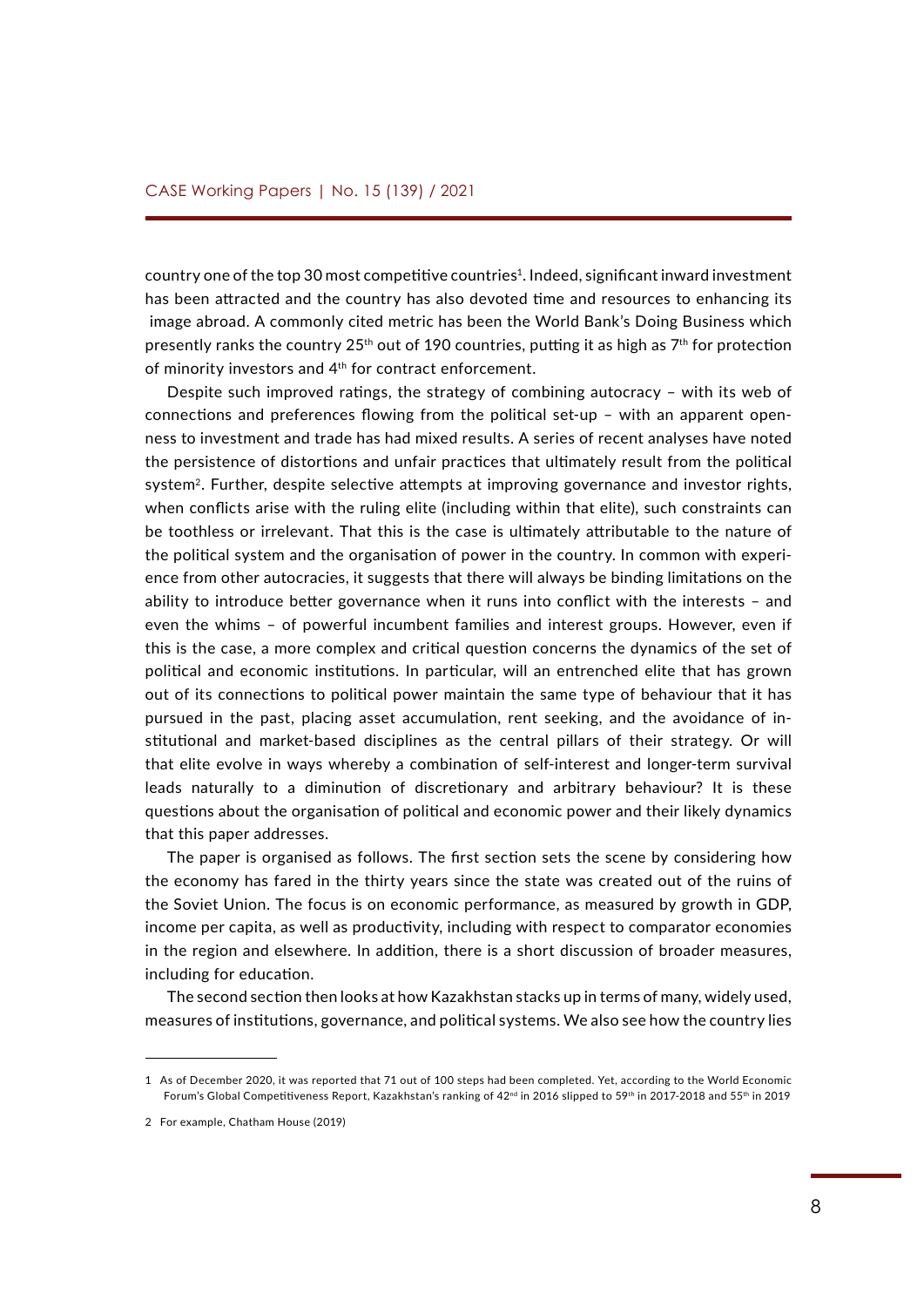relative to other countries in the region, at similar levels of income and with similar political systems. Country-wide measures or indices of governance are used.

The third section looks at Kazakhstan's ability to attract investment, especially foreign direct investment as well as the sectoral disposition of that investment. It also focusses on the environment facing investors. Whilst the country has undoubtedly managed to attract a fairly significant inflow of foreign direct investment, it has also managed to engender a number of significant disputes with investors. The reasons for those disputes have varied, but a common feature has been the use of arbitrary or unconstrained decision- -making which can, ultimately, be traced back to the political system.

The fourth section then proceeds to look directly at the nature of political power in Kazakhstan and the likely dynamics for the regime. It is clear that power has been highly personalised, being formed around the ex-President and his family. There is a surrounding elite that has benefitted from the regime. However, the scope for future disputes, especially given underlying succession issues, is very much present. Although attempts to ringfence or limit the scope for the exercise of arbitrary power have helped improve Kazakhstan's country risk ratings, the nature of political power and decision making has left the door wide upon to arbitrary actions. As such, it demonstrates very clearly the limits of partial, selective reforms in a context where political power is still highly concentrated and where dynastic and other considerations continue to play a major role.

The fifth section examines the economics of the autocracy. The large size of the public sector and the state and the way its governance is arranged testifies to a persistent politicisation of decision making. These arrangements have implications for the treatment of private business including those specific businesses that are favoured by politicians and government. What has resulted includes large concentrations of wealth and assets in those closely connected to the regime by birth, marriage, or otherwise. Indeed, the power of connections that link political individuals and business is shown to be a defining feature of the regime. There are, as a consequence, relatively few new entrants into those parts of the economy that benefit from such connections while entry, when it does occur, requires accommodation or outright partnership with one or more of the incumbent players. The consequence is that the extent of rivalry and competition is attenuated as large state-owned enterprises (SOEs) and connected private businesses dominate the formal part of the economy. The rest of the economy is populated by smaller firms most of whom operate at low levels of productivity and with little or no access to formal finance.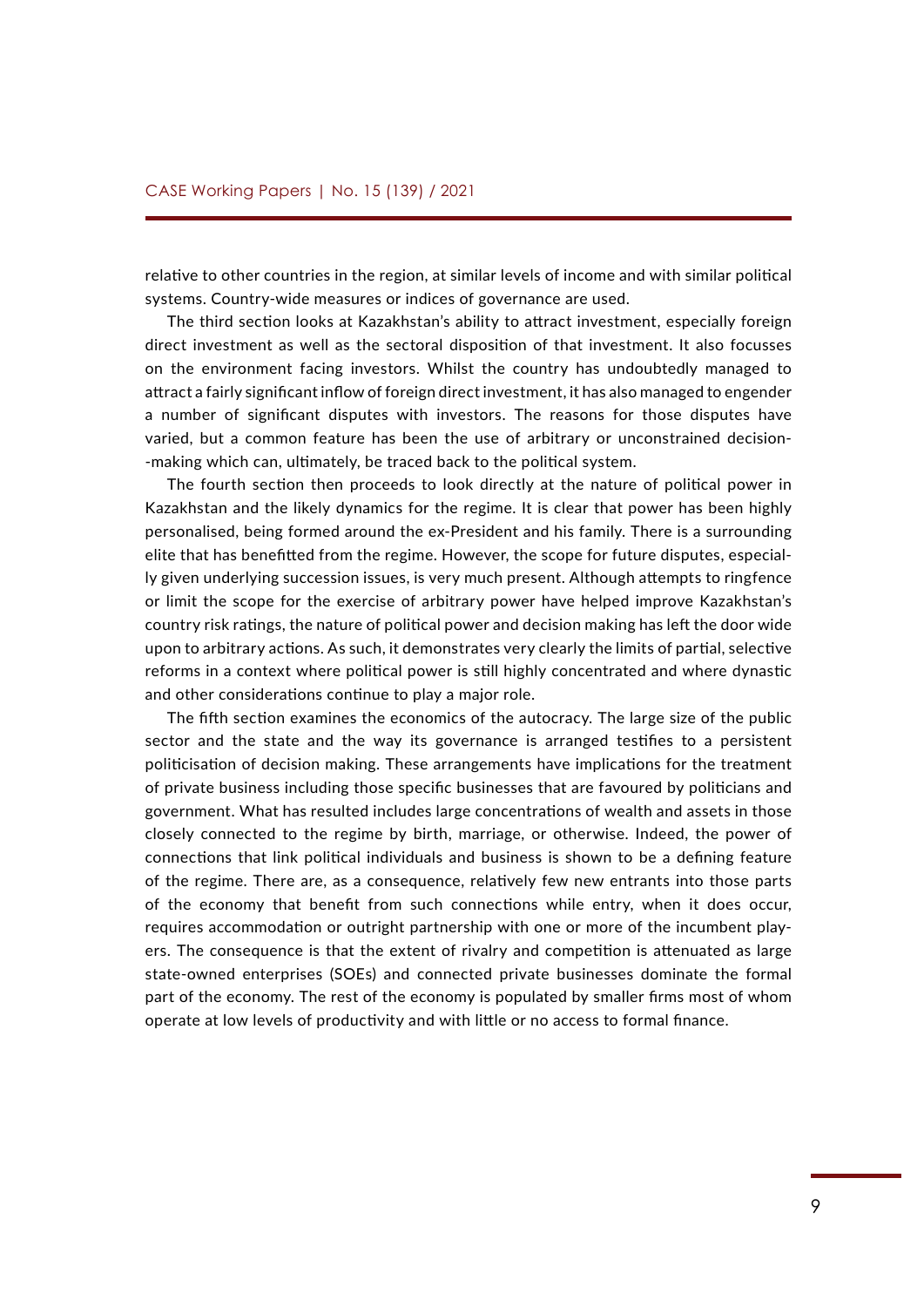## **1. Economic performance**

There is no doubt that in the past 30 years, the Kazakh economy has seen very substantial growth. At present, *Figure 1* shows that the country's economy is roughly two and a half times larger than it was when the state was founded. *Figure 2* also shows that after the stagnation of the 1990s, per capita growth accelerated to nearly 10% per annum between 2000–2009. In the subsequent decade, growth was more volatile but still averaged around 4.5% per annum. What this has meant is that per capita income has doubled between 2000–2009 and increased by a further 30% between 2010 and 2019. Labour productivity also nearly **Figures and Tables** doubled between 2000 and 2009 and increased by a further 40% in the following decade.



**Figure 1: Kazakhstan GDP, 1990–2019**  *Figure 1: Kazakhstan GDP, 1990-2019*

*Source:* World Bank Source: World Bank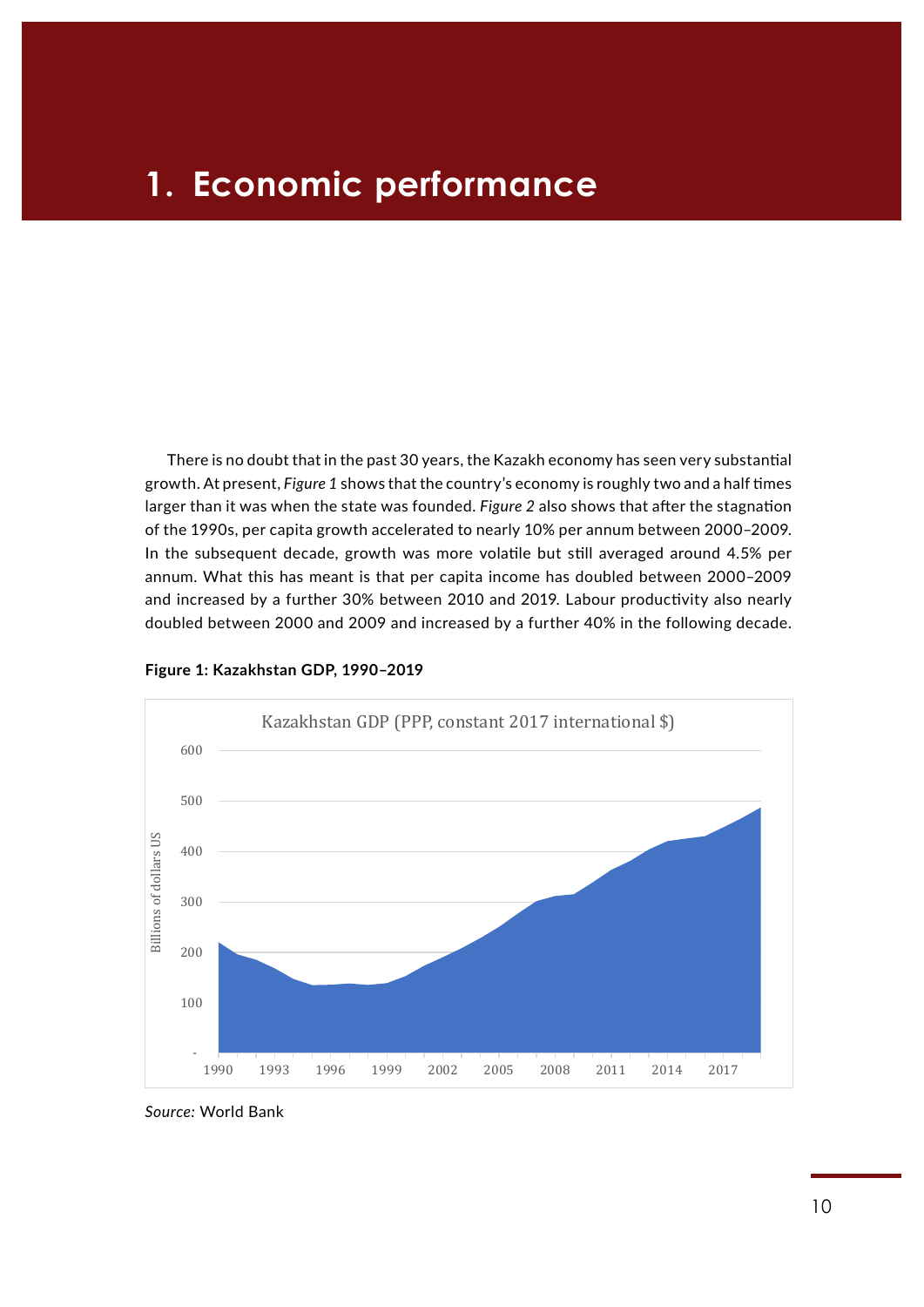

**Figure 2: Kazakhstan GDP per capita growth** *Figure 2: Kazakhstan GDP per capita growth*

### *Source:* World Bank

The dramatic improvement in Kazakhstan's economic performance has been linked to its ability to attract investment which we discuss in more detail below. Indeed, most of Kazakhstan's growth – as well as incoming investment – has been attributable to oil and gas. In recent years, oil's share in total GDP has been around 20-25%<sup>3</sup>, with oil exports comprising 55–60% of total exports and oil-based revenues around 35% of total fiscal revenues. Non-oil revenues have remained stable at around 13–14% over the last decade. As such, the economy remains squarely based on extractive industries with oil and gas and some mining as the main pillars. Despite a variety of announced policies aimed at promoting diversification, the results have been both limited and slow in coming.

How does Kazakhstan's performance compare to other successor states to the Soviet Union? *Figure 3* shows that at its birth, Kazakhstan was actually one of the richer Soviet territories. Per capita income was considerably larger than its neighbours elsewhere in Central Asia or the Caspian region and were at a similar level to Ukraine, although slightly poorer than Russia. Presently, the gap with its immediate neighbours has widened further, while the country's per capita income level is more than double that of Ukraine and still

<sup>3</sup> An alternative measure using natural resource rents from the World Bank Development Indicators shows a peak of nearly 26% of GDP in 2000 falling to around 18% in 2019/20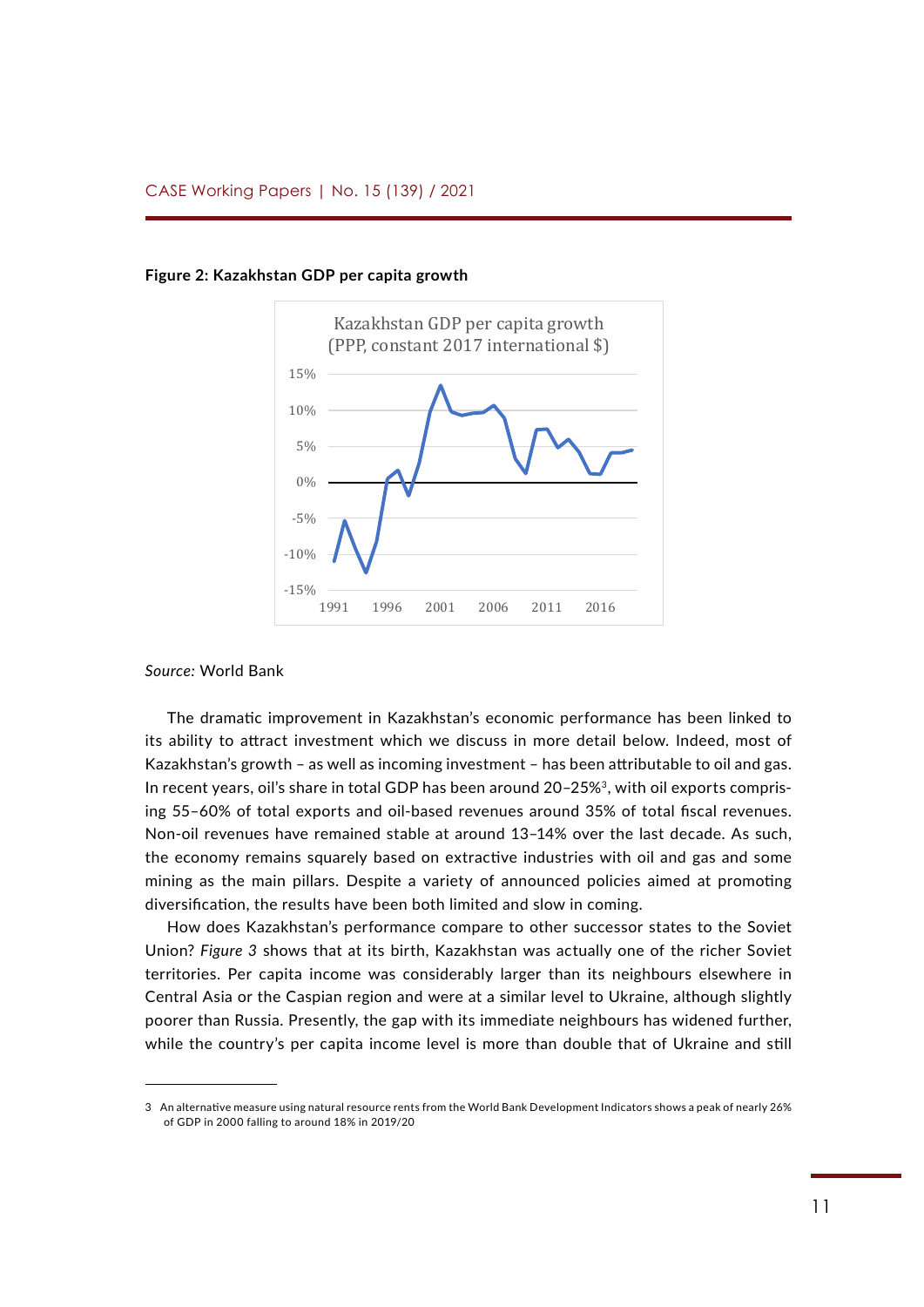similar to that of Russia. In short, Kazakhstan has largely outperformed countries that had some similar institutional and other initial conditions carried over from the Soviet period.



**Figure 3: GDP per capita for Former Soviet Union (FSU) economies & OE** *Figure 3: GDP per capita for Former Soviet Union (FSU) economies & OECD*

*Source:* World Bank Source: World Bank

Given their common dependence on natural resources and a similar, long-term dominance of the political system by one autocratic family, Kazakhstan's neighbour Rule of law indicators for Kazakshtan – Azerbaijan – provides an interesting comparator. The latter's per capita income was roughly 25% lower than that of Kazakhstan at the time of the Soviet Union's disintegration. That gap 100 has now expanded to over 45%. Other indicators - such as educational enrolment, poverty rates, and income disparities - also suggest that Kazakhstan has performed significantly better. Even so, Kazakhstan displays many of the characteristics of autocracies; 70 a centralisation of decision-making and the accumulation of income and wealth in limited numbers of families and businesses, the common feature of which is their close connection to power. d 59 as performance) to 110 km<br>grad performance<br>definition performance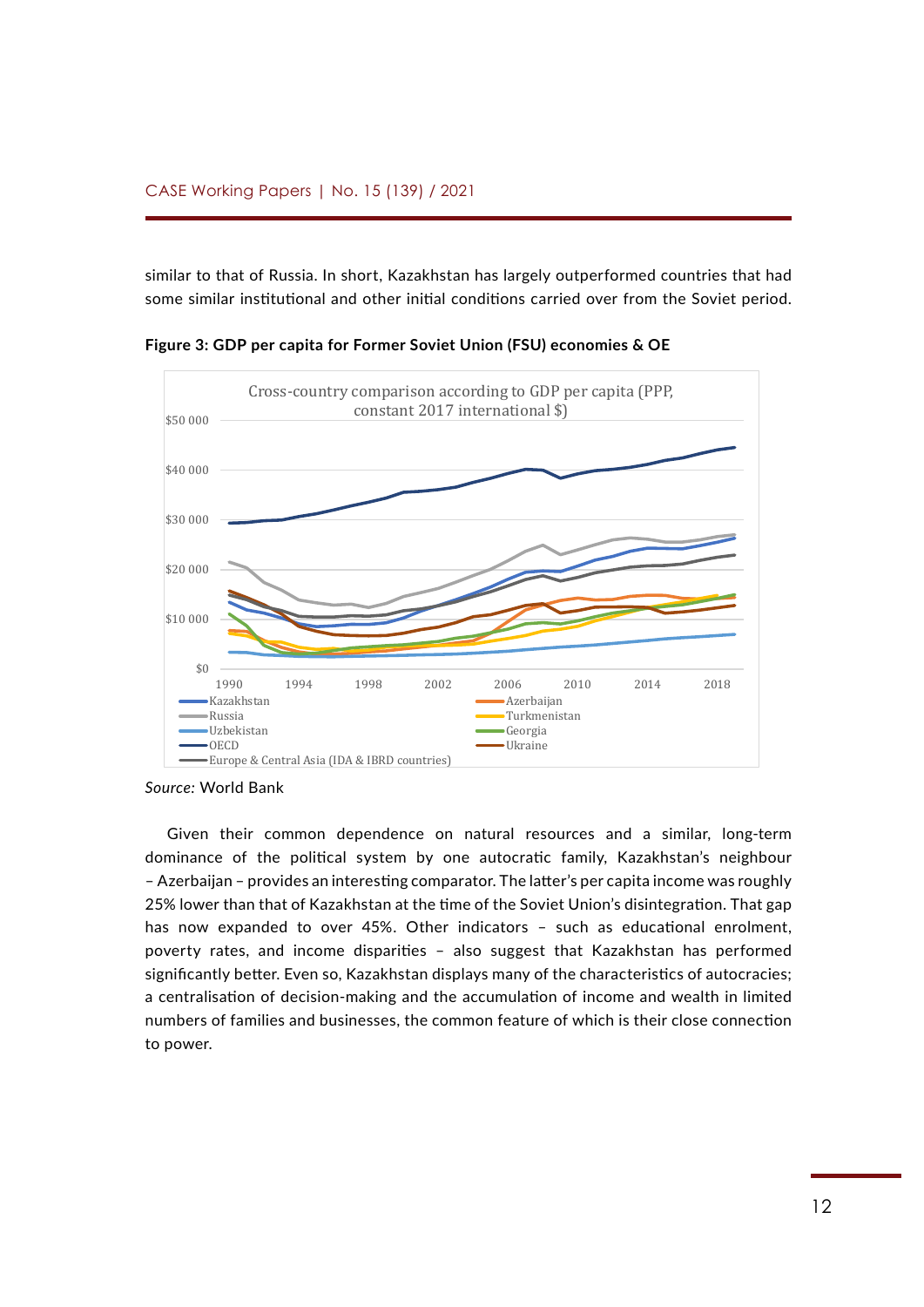|                                                                                              | <b>Kazakhstan</b> | <b>Russia</b> | Azerbaijan | Georgia | <b>Europe</b><br>& Central Asia |
|----------------------------------------------------------------------------------------------|-------------------|---------------|------------|---------|---------------------------------|
| <b>HDI</b>                                                                                   | 0.819             | 0.823         | 0.754      | 0.805   | 0.779                           |
| <b>Population living below</b><br>income poverty line,<br>national poverty line (%)          | 4.3               | 3.7           | 5.1        | 20.1    | 11.6                            |
| Urban population (%)                                                                         | 57.4              | 74.4          | 55.7       | 58.6    | 63.2                            |
| <b>Education</b>                                                                             |                   |               |            |         |                                 |
| <b>Education Index</b>                                                                       | 0.822             | 0.823         | 0.711      | 0.851   | 0.743                           |
| Programme<br>for International<br><b>Student Assessment (PISA)</b><br>score in mathematics i | 423               | 488           | 420        | 398     |                                 |
| Programme<br>for International<br><b>Student Assessment</b><br>(PISA) score in science ii    | 397               | 478           | 398        | 383     |                                 |
| Literacy rate, adult<br>$(X)$ ages 15 and older)                                             | 99.8              | 99.7          | 99.8       | 99.4    |                                 |

### **Table 1. Cross country comparison using human development indicators**

<sup>i</sup>OECD average is 489

ii OECD average is 489

*Source:* United Nations Development Programme

Finally, *Table 1* looks at how the country has fared in terms of indicators other than GDP. Using the UNDP's Human Development Index which brings in health and education as well as income, Kazakhstan comes out roughly comparable to Russia and better than the wider regional average. Concerning education, both the index relating expected and actual years of schooling, as well as the PISA scores for mathematics and science also show that the country has performed relatively well. Although the scores fall below Russia and the OECD average, they are generally superior to the regional average. Poverty rates remain low.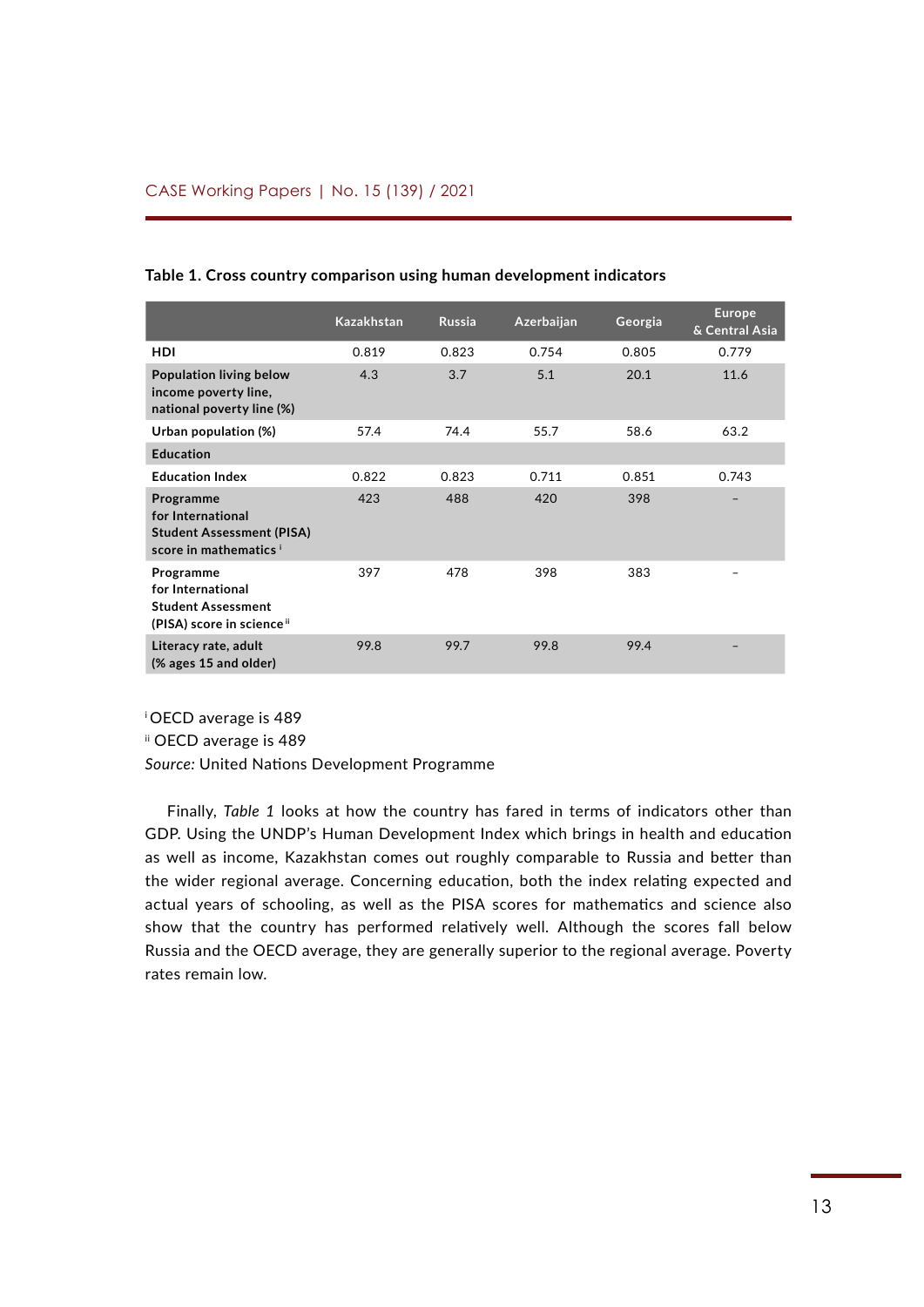## **2. Governance and its measurement**

Kazakhstan has seen significant institutional improvements. For example, the EBRD's transition indicators or qualities show that Kazakhstan scores better on competition and governance than its Central Asian neighbours, although it still sits well within the frontier4. However, in making assessments of institutions, the possible gap between theory and practice needs to be taken into account. For example, despite having a wellframed Presidential Constitution with a clear delineation and separation of powers, the judiciary presently lacks independence and a weak parliament exerts little effective oversight over the executive. Political competition is very limited as the ruling party faces almost no real challenge from a small number of tame parties. New political formations are effectively excluded. At the same time, constitutional arrangements have often been modified when required. For example, power that was earlier concentrated in the Presidency has been subsequently qualified as – most recently – parallel organisations, such as the Security Council, have become alternative loci of decision-making. Such changes in the balance of powers and to the constitution have almost exclusively been driven by the interests and objectives of the former President, Nazarbayev. With regard to political risk, despite the changeover in President in 2019 – following Nazarbayev relinquishing the Presidency – there are obvious succession issues not so far beneath the surface; issues that could potentially open the doors to future political turmoil. As such, they reflect the challenge of transferring power that afflicts almost all autocracies, particularly those where incumbents and their connections have large resources to protect.

Some recent reviews of Kazakhstan's political and legal institutions have concluded that instead of addressing institutional failings, such as with regard to the judicial system and rule of law, the government has followed instead a strategy of setting up islands or enclaves of relative transparency<sup>5</sup>. Prominent examples are the Astana International

<sup>4</sup> EBRD (2020)

<sup>5</sup> See, for example, Chatham House (2019); 9 Bedford Row (2021); [https://astanatimes.com/2017/07/samruk-kazyna-ranks](https://astanatimes.com/2017/07/samruk-kazyna-ranks-among-worlds-most-transparent-sovereign-wealth-funds/)[among-worlds-most-transparent-sovereign-wealth-funds/](https://astanatimes.com/2017/07/samruk-kazyna-ranks-among-worlds-most-transparent-sovereign-wealth-funds/)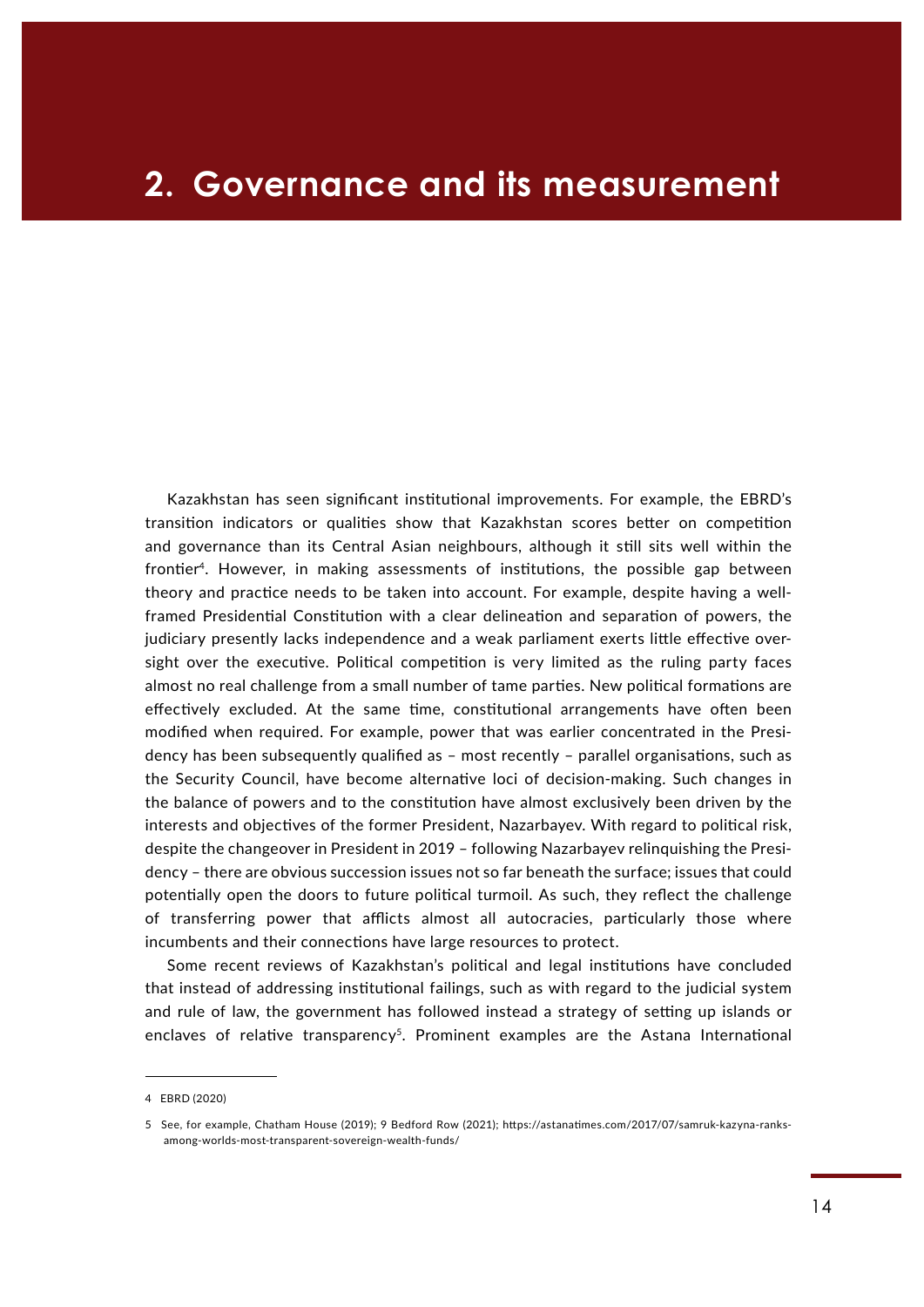Financial Centre and the International Arbitration Centre that were established in 2018 with a view to boosting investor confidence and safeguards<sup>6</sup>. In addition, the country had earlier signed up to the Energy Charter Treaty, as well as a host of bilateral investment treaties<sup>7</sup>. In all instances, the aim has been to signal compliance with international norms in helping attract inward investment, notably to its oil and gas sectors, as well as mining and telecoms. Yet – as we shall see in Section 3 – there have been a number of cases where foreign investors have been expropriated or had their interests materially impaired or diluted. Such commercial disputes have often become protracted and, in some cases, the government has chosen to ignore arbitration decisions and international legal judgements.

Limited progess has been made in improving the rule of law and institutions outside these islands or enclaves, although civil and commercial courts appear to function quite effectively, particularly when high-level interests are not involved. Arbitrary behaviour and abuse of authority, alongside significant levels of corruption across public agencies, are, as a result, enduring features. One indicator of high-level corruption is the issuance of unexplained wealth orders in excess of 100 million pounds in the UK against members of Nazarbayev's family. Perhaps most fundamentally, it has been argued that there is one set of rules for the country's elite – notably the family and associates of the former President – and one for other citizens<sup>8</sup>. In sum, the available evidence suggests that despite selective improvements and the frequent declarations of intent for improving the quality of institutions, there is still very substantial scope for action.

### **2.1. Governance ratings**

How has the country been judged to perform? An obvious way to answer this question is by recourse to the ratings that international financial institutions, such as the World Bank, as well as other research and commercial agencies, assemble precisely with a view to rating the country and to facilitating comparison over time and place or other countries. We now draw on a variety of these ratings to look at how Kazakhstan is evaluated in terms of some key economic-cum-institutional criteria as well as in terms of political stability. Those criteria are (A) the rule of law; (B) government effectiveness; (C) regulatory quality; (D) corruption; (E) voice and accountability; and (F) political stability. Using a number of different sourc-

<sup>6</sup> The AIFC is a form of special economic arrangement with companies locating in it exempt from taxation until 2066. It has its own court which is independent of the Kazakh legal system and is based on English common law and language. The IAC is an independent entity set up under New York arbitration rules with a panel of international arbitrators.

<sup>7</sup> These are listed on UNCTAD's website: [https://investmentpolicy.unctad.org/international-investment-agreements/coun](https://investmentpolicy.unctad.org/international-investment-agreements/countries/107/kazakhstan)[tries/107/kazakhstan](https://investmentpolicy.unctad.org/international-investment-agreements/countries/107/kazakhstan)

<sup>8 9</sup> Bedford Row (2021)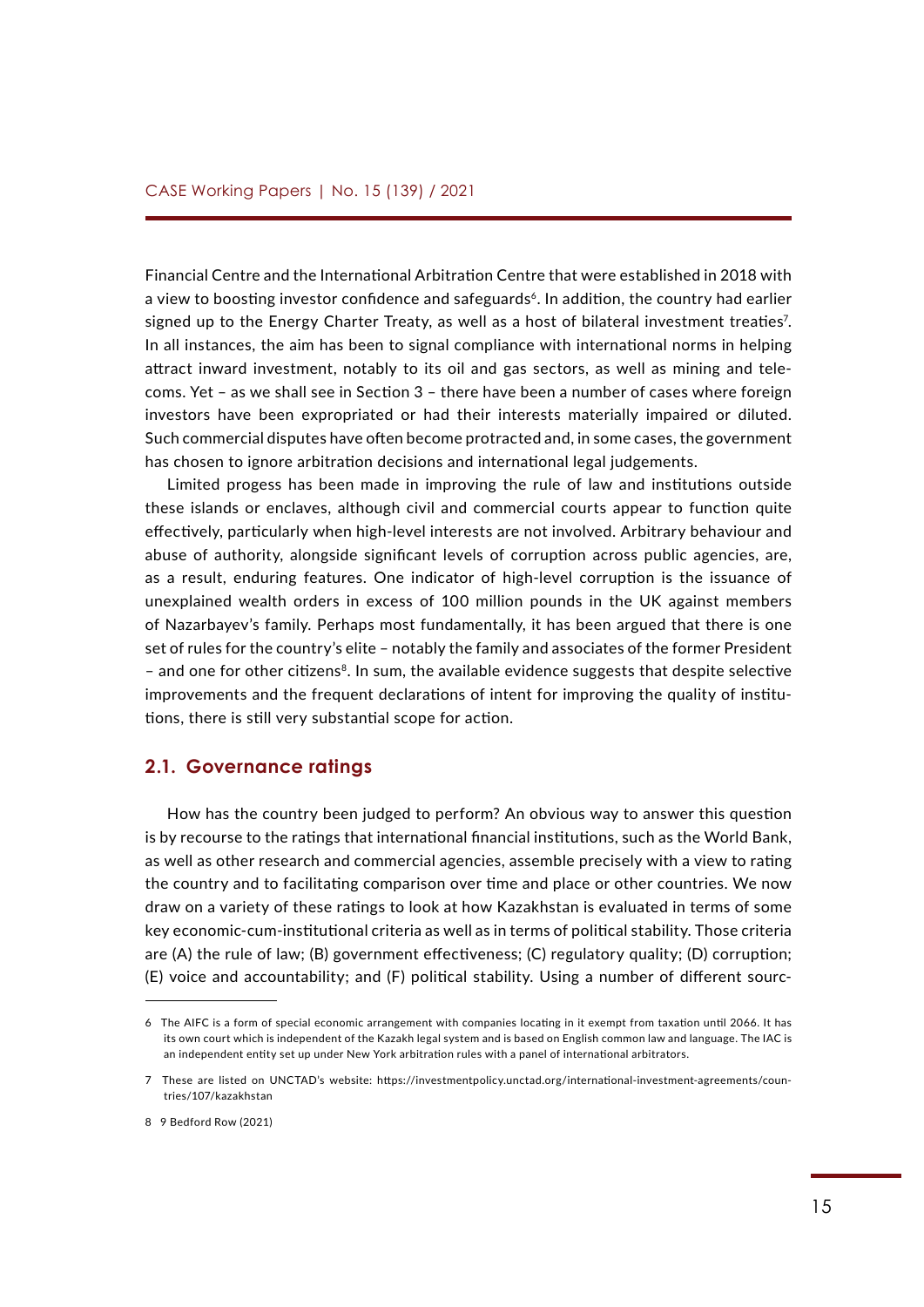es also permits assessing the degree to which these ratings offer converging or diverging assessments. In addition, we place Kazakhstan's ratings in a comparative context set against other countries in the region, as well as relative to those with similar levels of income per capita<sup>9</sup>. Figures 4–9 start by plotting the evaluations of these six components over time using the available sources. rits. In duurtion, we place Razakhstan statings in a compar Europe et countries) processing entre or



### **Figure 4: Rule of law indicators for Kazakhstan** *Figure 4: Rule of law indicators for Kazakhstan*

*Source: World Bank, World Justice project, Global Innovation Index, Doing Business, and The Heritage Foundation*

For the rule of law, *Figure 4* shows that there has been gradual improvement over time – since 2006/7 in the case of the World Bank Governance indicator, as also with the Doing Business Enforcing Contracts measure. The two other measures – the Global Innovation Index and the World Justice Project – show small improvements since 2014. In contrast, the additional Doing Business indicators for the quality of judicial processes and strength of legal rights suggest that there have been particularly sharp improvements

<sup>9</sup> Figures reporting scores for comparator countries are available on request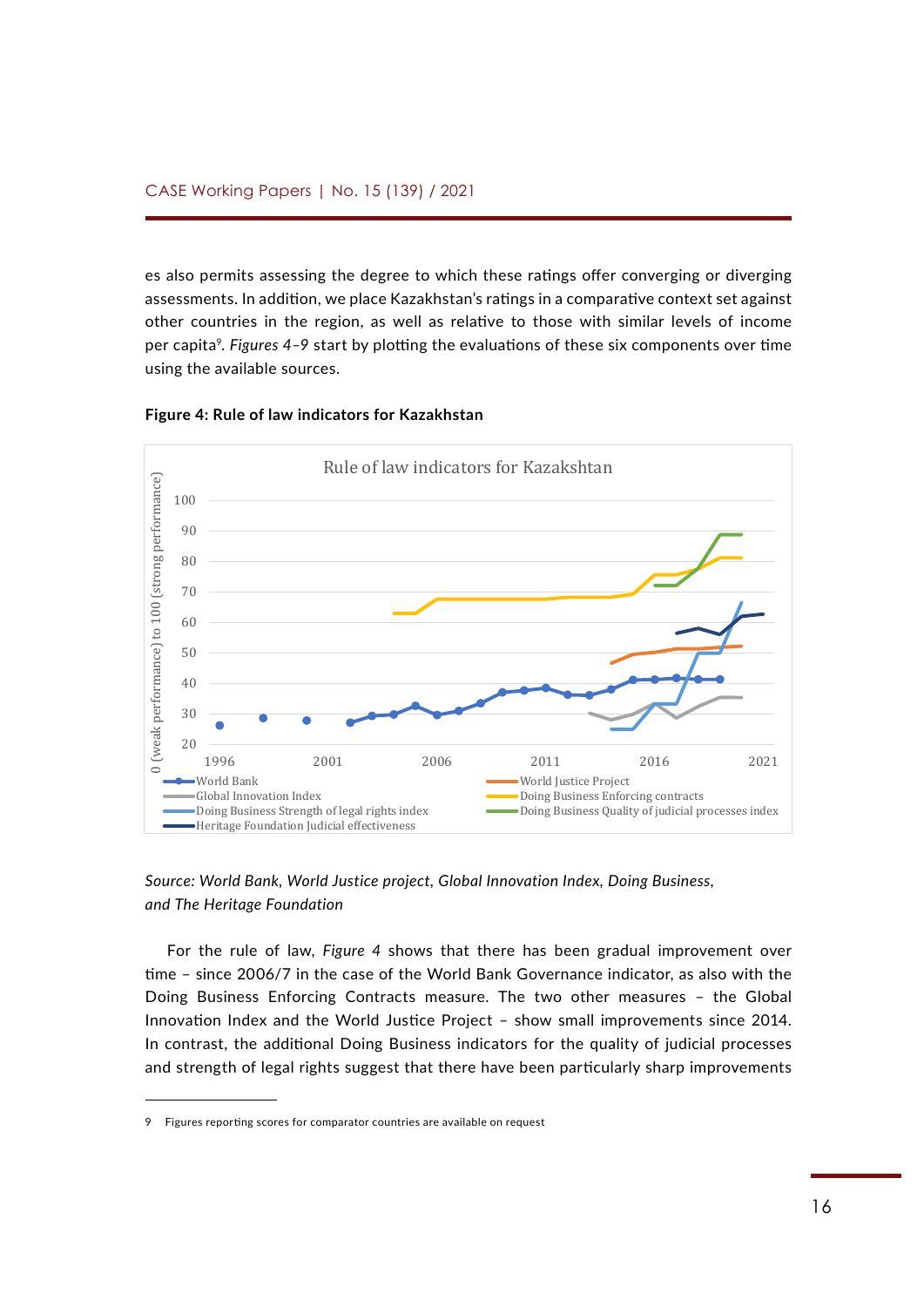over the last five years. Using the World Bank Governance indicator and when placed in a comparative regional context, Kazakhstan ranks highest of the six countries and has seen the strongest improvement since the early 2000s<sup>10</sup>. However, other former Soviet countries (excluding the Baltics) – such as Georgia or Moldova – have attained a higher level and seen more improvement. Compared with other autocracies, Kazakhstan's score of around 40/100 is significantly lower than either China or Vietnam. Relative to countries with similar income levels, it is also much lower, notably with respect to some democracies. Secretation Bank, World Bank, World Bank, World Justice project, Global Innovation Index, Doing Business, and The 40/100 is significa



**Figure 5: Government effectiveness indicators for Kazakhstan** *Figure 5: Government effectiveness indicators for Kazakhstan*

*Source:* WorlWorld Bank, Global Innovation Index, and The Heritage Foundation

*Figure 5* now plots scores for government effectiveness. These show a clear improvement across all indicators over the last five years. Put in a comparative context, Kazakhstan *Figure 6: Regulatory quality indicators for Kazakhstan* – along with Russia – has seen the strongest improvement, although significantly less than either Georgia or China, for that matter. Again, this improvement has brought the score to around the mid-point which obviously indicates considerable scope for further improvement. Placed against other countries with similar income levels, Kazakhstan is one of the weaker performers. t in  $C = 1$ 

<sup>10</sup> The other regional countries are Kyrgyzstan, Russia, Uzbekistan, Tajikistan, and Turkmenistan 70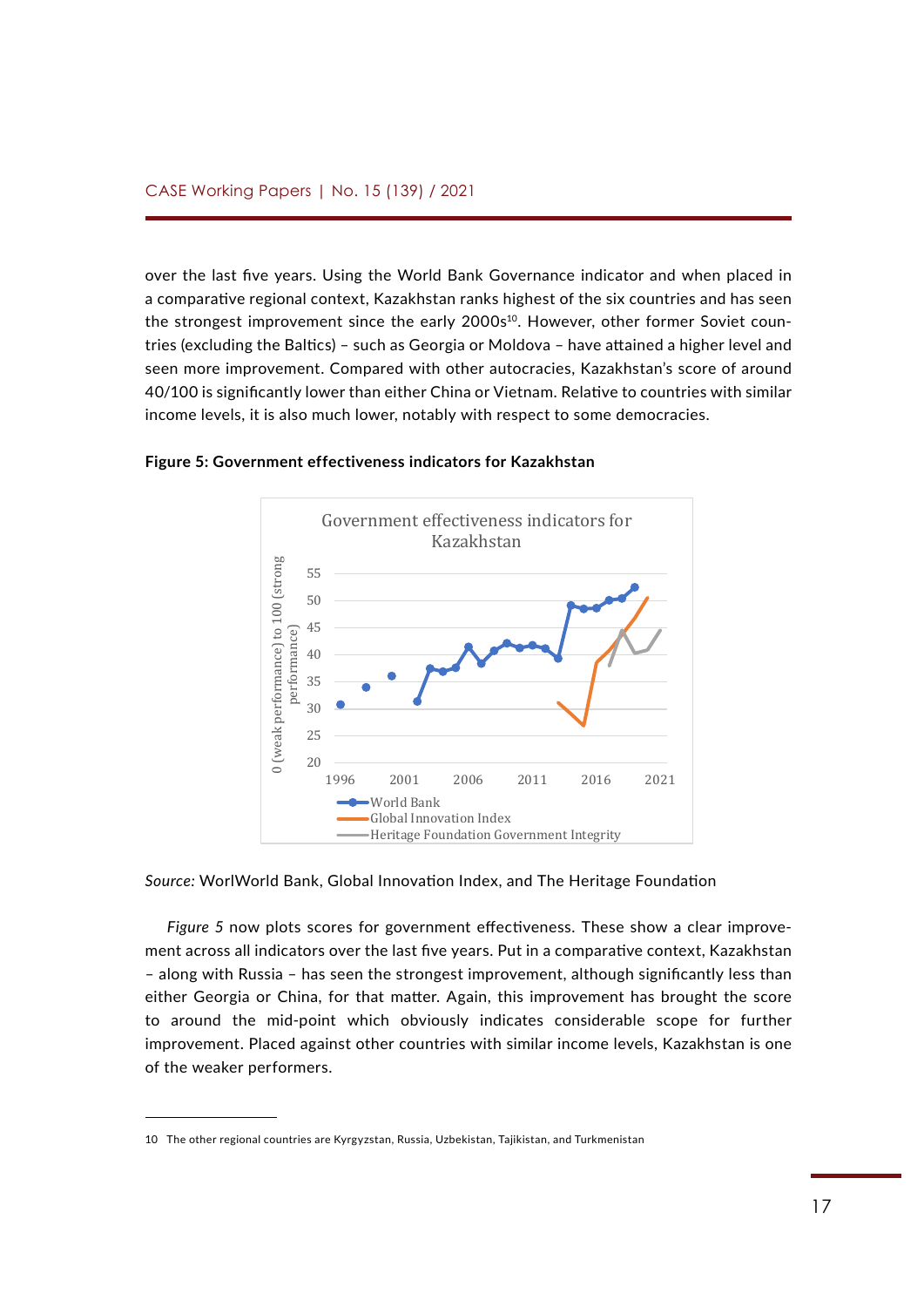

**Figure 6: Regulatory quality indicators for Kazakhstan** *Figure 6: Regulatory quality indicators for Kazakhstan*

*Source:* World Bank, Global Innovation Index, and Doing Business

*Figure 6* looks at regulatory quality. This also reports a clear improvement since 2015 in the case of the World Bank and Global Innovation Index (GII). Other measures are mostly consistent. However, some indicators – notably the GII and Doing Business Start-38 ing a Business scores – show quite a sharp improvement that started even earlier. Although Kazakhstan scores better than its immediate neighbours and a bit lower than some other Former Soviet Union (FSU) states, when compared to countries at similar income levels, it lies substantially below the best performers, such as Latvia.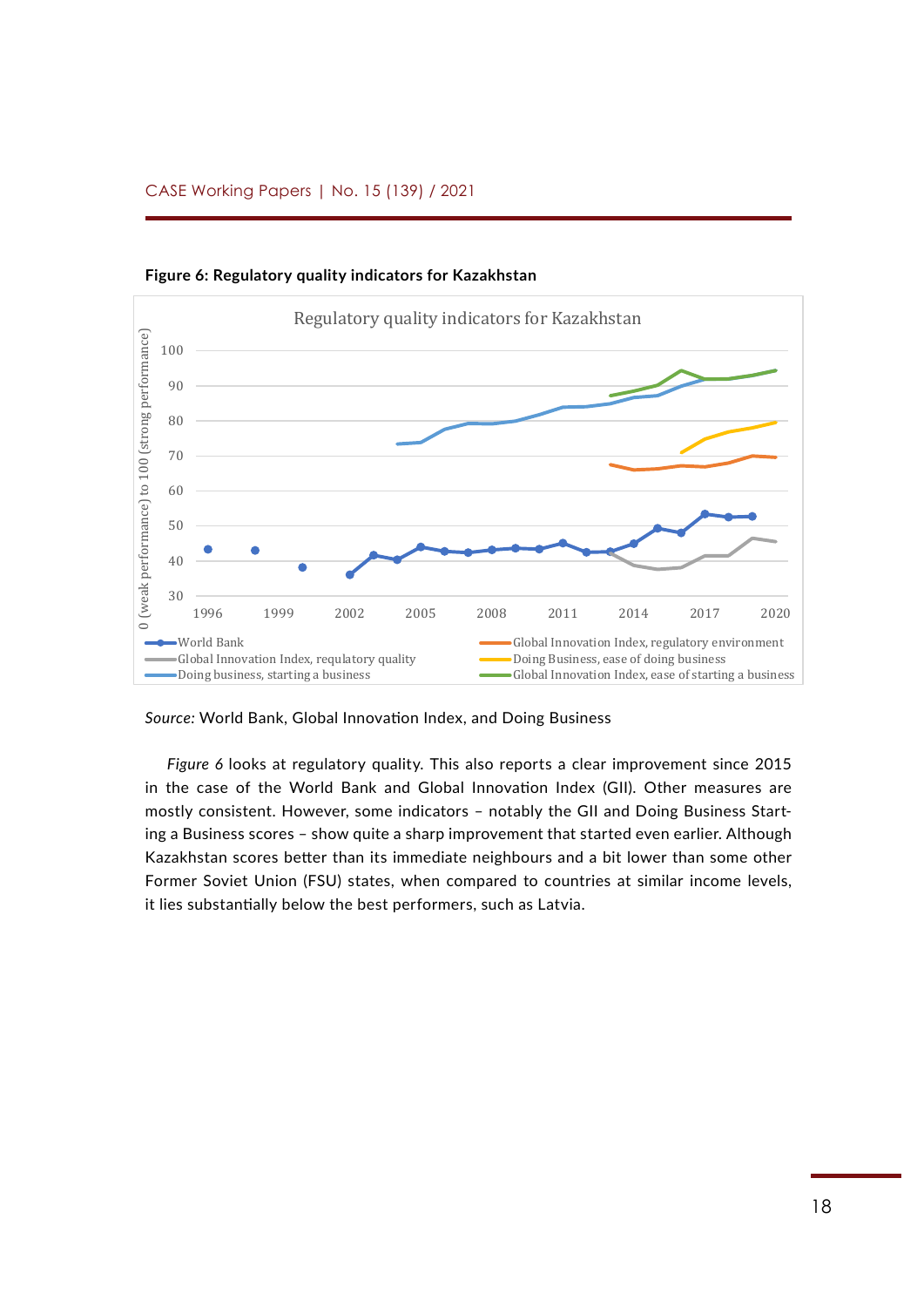

**Figure 7: Corruption indicators for Kazakhstan** *Figure 7: Corruption indicators for Kazakhstan*

*Source:* World Bank, Transparency.org, and Doing Business

*Figure 7* reports information about corruption using three indicators. The World Bank and Transparency International ratings mirror each other and show a slight improvement since 2013. The Doing Business measure which covers the extent of corporate transparency eddarptives and the setting of a somewhat different but relevant measure – shows, however, a very sharp improvement after 2015. Again, relative to its Central Asian neighbours, Kazakhstan comes out strongest with the largest improvement. In terms of a wider set of FSU countries, it lies in the middle of the distribution as it does relative to other autocracies. Compared with countries at similar income levels, although both the World Bank and Transparency International measures show that it lies above Russia, Kazakhstan remains very much near the bottom 34 of the distribution. e I<br>ha<br>n.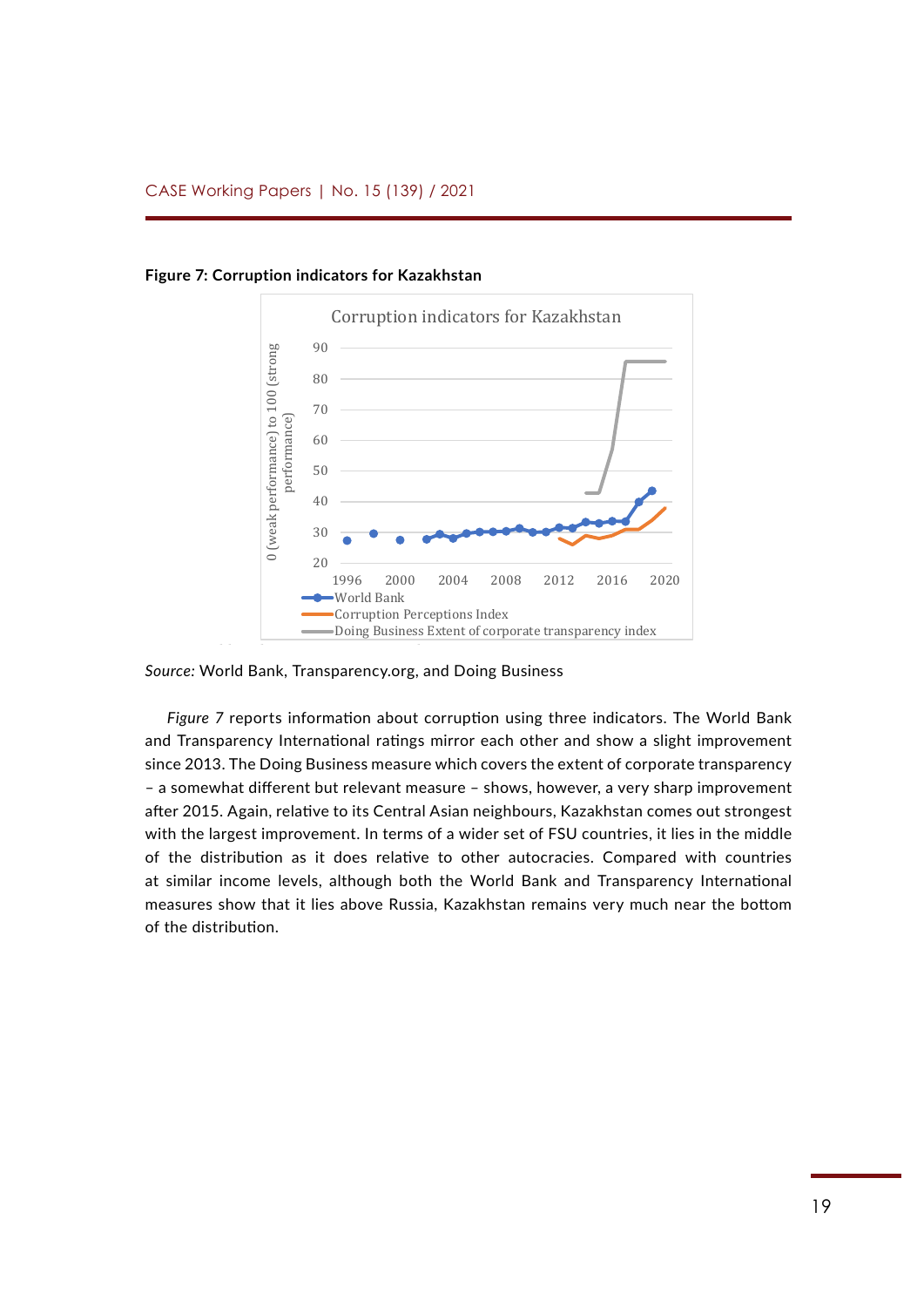

**Figure 8: Voice and accountability indicators for Kazakhstan** *Figure 8: Voice and accountability indicators for Kazakhstan*

### *Source:* World Bank and The Freedom House Sources: World Bank and The Freedom House

*Figure 8* is for Voice and Accountability where the World Bank indicator shows a deterioration pre-2012 followed by a subsequent stabilisation. The Freedom House indicator gives a small uptick after 2019. Relative to its neighbours and other FSU states, Kazakhstan sits in the middle of the distribution, although slightly better than other autocracies. However, when scaled in terms of income, Kazakhstan sits at the bottom of the stack and very substantially below other countries at the same level of income per capita.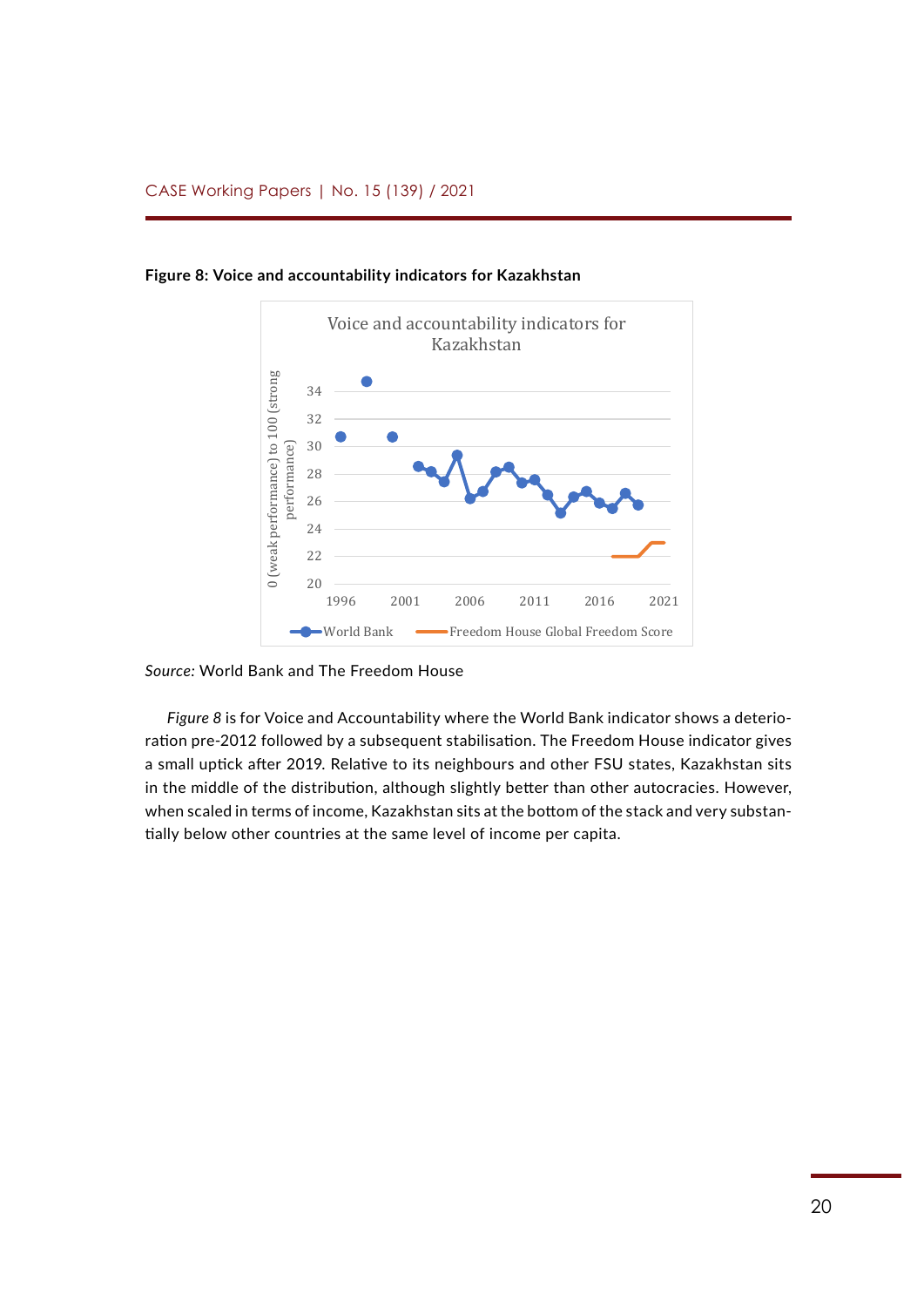

**Figure 9: Political stability indicators for Kazakhstan** *Figure 9: Political stability indicators for Kazakhstan*

*Source:* World Bank, IHS Markit, and The PRS Group

Finally, *Figure 9* for Political Stability reports some increase in instability post-2008 or earlier when using the World Bank and International Country Risk Guide (ICRG) measures. The IHS Markit score suggests an improvement in stability since 2014. Compared with its Central Asian neighbours and other FSU states, Kazakhstan displays greater stability throughout most of the last 20 years. Placed against other autocracies, it lies near the middle of the distribution, falling to near the bottom when compared to countries with the same income per capita.

What can we conclude for these summary measures? Certainly, when held up against its neighbours and most other FSU states (excluding the Baltics), Kazakhstan appears to perform better, both with respect to the level of the scores and also with respect to their 80% evolution over time. However, for certain measures, there has been a deterioration, particularly relating to political arrangements and their consequences. Further, when .<br>placed against other countries with similar income levels – including new and established .<br>democracies – Kazakhstan emerges with significantly poorer scores for most of these indicators. The overall picture that emerges is that while the broad tenor of the political system has remained unambiguously autocratic (of which more later in Section 4 below), there have been partial improvements to other indicators but to levels that are very substantially within the frontier. To the extent that this is a case of stable 'bad' poli-10%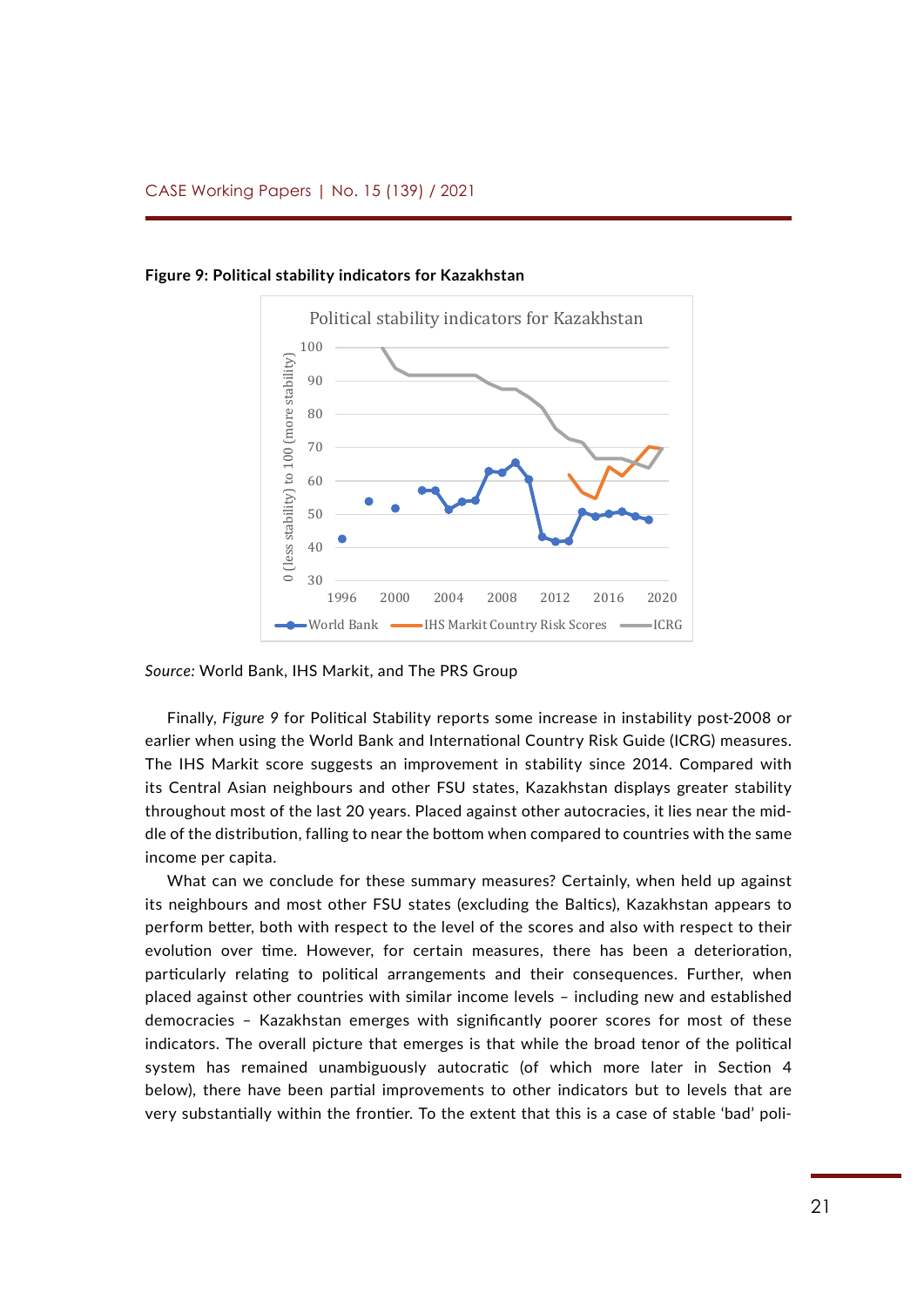tics but 'better' institutions or economics, the scale of increment in the latter has not been that impressive.

There is a further feature that emerges from these figures that deserves some comment. The World Bank's Doing Business scores generally offer a more positive evaluation than the other indicators and are something of an outlier. Why might this be the case? Part of the explanation lies with the way Doing Business compiles its rankings. The results are drawn from responses to surveys sent to around 10,000 law firms in participating countries. The survey covers a set of topics including, inter alia, starting a business, getting electricity, registering a property, and enforcing contracts. The data are based on a reading of the laws and regulatory arrangements. To allow comparison across countries, the data are collected for a hypothetical enterprise: a private, limited liability firm that is domestically owned, with exporting accounting for no more than 10% of sales and at least sixty employees located in the country's largest business  $city^{11}$ . In other words, what is being measured are lawyers' judgements rather than a survey of actual firm-level respondents. This gives rise to a discrepancy between hypothetical and actual situations. For example, although the administrative costs of starting a business are relatively low in Kazakhstan – itself perhaps a conscious response to the way in which Doing Business focusses on this dimension – other evidence suggests there are still significant barriers to entry for both domestic and foreign firms, with those barriers being particularly pronounced in network sectors, such as electricity. Further, the operative regulatory setting is actually complex. Although procedures governing the exit of companies appear well designed and efficient on paper, the fact remains that there is a highly differentiated approach to insolvency with state-owned companies, large firms, and financial institutions all being able to access bailouts. A true measure of insolvency would reveal a big gap between the notional framework and the actual application $12$ . A further reason probably lies with the way in which the survey is designed and the likely bias that is imparted<sup>13</sup>.

<sup>11</sup> The method is described in Besley (2015) as well as on the Doing Business website – www.doingbusiness.org

<sup>12</sup> See OECD (2018)

<sup>13</sup> See Commander and Tinn (2007) for a critique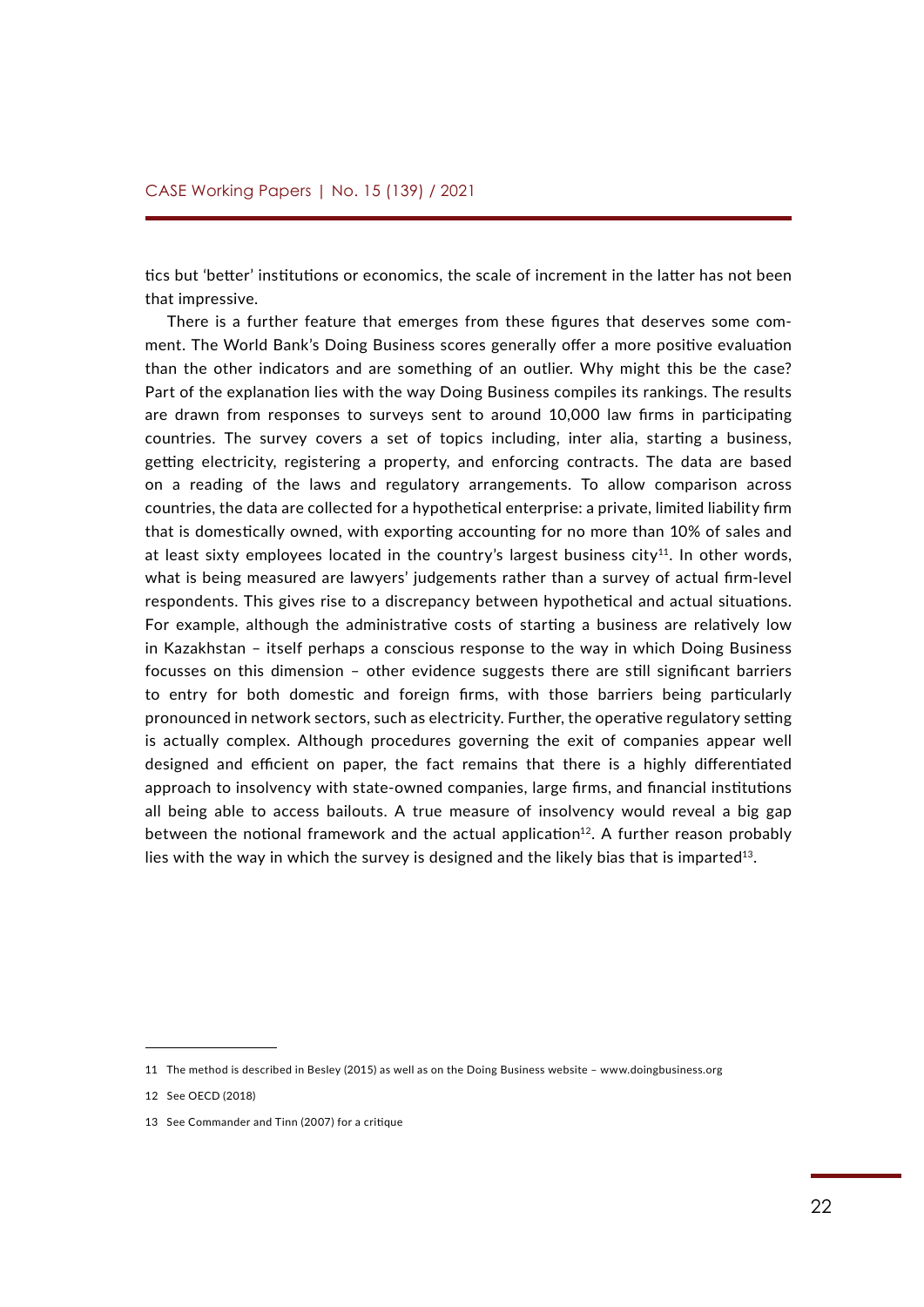# **Example 2 H**  $\blacksquare$  - but also disputes **3. Attracting investment** 100  $\mathbf{r}$

Since 2000, Kazakhstan has managed to attract on average around \$7 billion per annum and foreign direct investment has accounted for a substantial share of total investment in the economy. Most parts of the economy are in principle open to foreign investors, with the exception of mass media, fixed-line telecom, agriculture, and forests, where limits on foreign equity are in place<sup>14</sup>.

![](_page_22_Figure_2.jpeg)

![](_page_22_Figure_3.jpeg)

*Source:* UNCTAD Source: UNCTAD

14 See OECD (2017)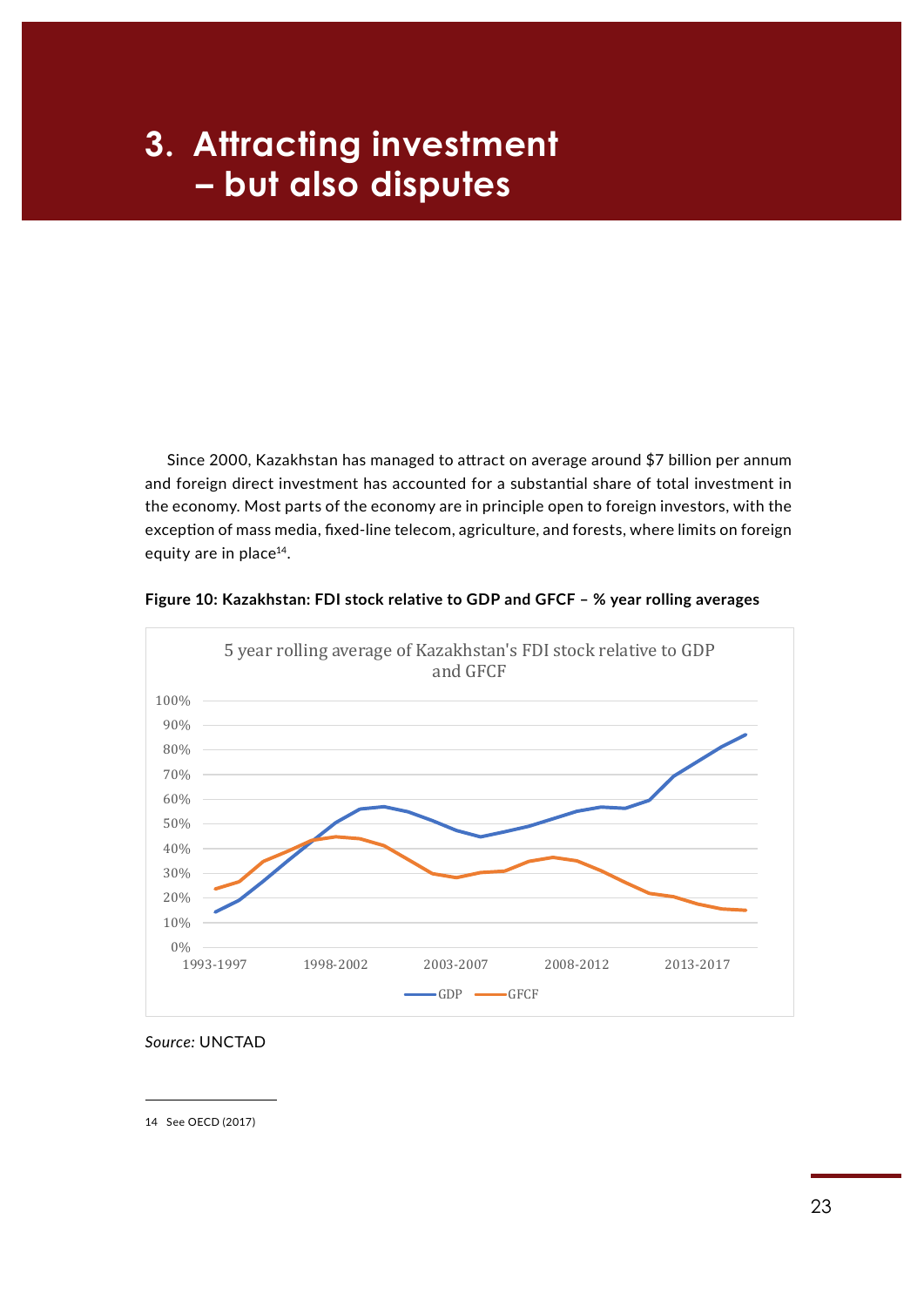*Figure 10* provides rolling five-year averages for the period from 1995–2017 for the stock of foreign direct investment (FDI) relative to the size of the economy (GDP) and relative to Gross Fixed Capital Formation (GFCF). It shows a sharp increase – from a very low base – in the 1990s followed by a similar spurt after 2007, at least relative to GDP. Relative to GFCF, there has actually been a downward trend since the early 2000s.

As regards composition, natural resources – mainly oil and gas – have accounted for around three-quarters of foreign direct investment. Production Sharing Agreements (PSAs) have been the principal vehicle used for the main fields. This is an approach that has also been pursued by its neighbour, Azerbaijan, and, at an early stage, by Russia. PSAs are, of course, one way of dealing with country-specific risk through limiting the extent to which national laws and regulations can affect an investment and associated activity. One consequence is that the terms of most PSAs also tend to favour the foreign investor. However, it might have been expected that over time with an improvement in the business environment that PSAs would have given way to other investment modes. In fact, the government had announced that there would be no new PSAs as far back as 2012. Even so, the three largest, majority foreign-owned PSAs have remained in place and have successfully mobilised substantial rounds of investment. However, these three massive PSAs effectively exist as enclaves in the economy and are hence subject to different treatment from other – mostly smaller – investors. Nevertheless, PSA investors in recent years have complained of growing bureaucratic hurdles and procedures along with the imposition of wider obligations on the main projects, including local content, labour, and other regulations<sup>15</sup>. In another important sector - mining - there has also been very limited investment resulting in less than 15% of reserves being presently exploited<sup>16</sup>. Further, for both fossil fuels and mining, the environment for smaller investors has remained far less favourable and more arbitrary.

### **3.1 Investment disputes**

Clearly, there has been a significant mobilisation of investors, but it is also striking that a significant number of investments have soured. Between 1996 and 2021, 21 investor-state disputes covered by treaties have been filed with over 75% being posted since 2007<sup>17</sup>. The largest number (eight) have been adjudicated in favour of the investor with nearly the same number (seven) in favour of the state. In the 70% of cases where judgement is

<sup>15</sup> Chatham House (2019), pp26ff

<sup>16</sup> Ibid.,

<sup>17</sup> Clearly, there have been other disputes – mostly smaller and involving domestic players – which are not covered under treaty-based disputes procedures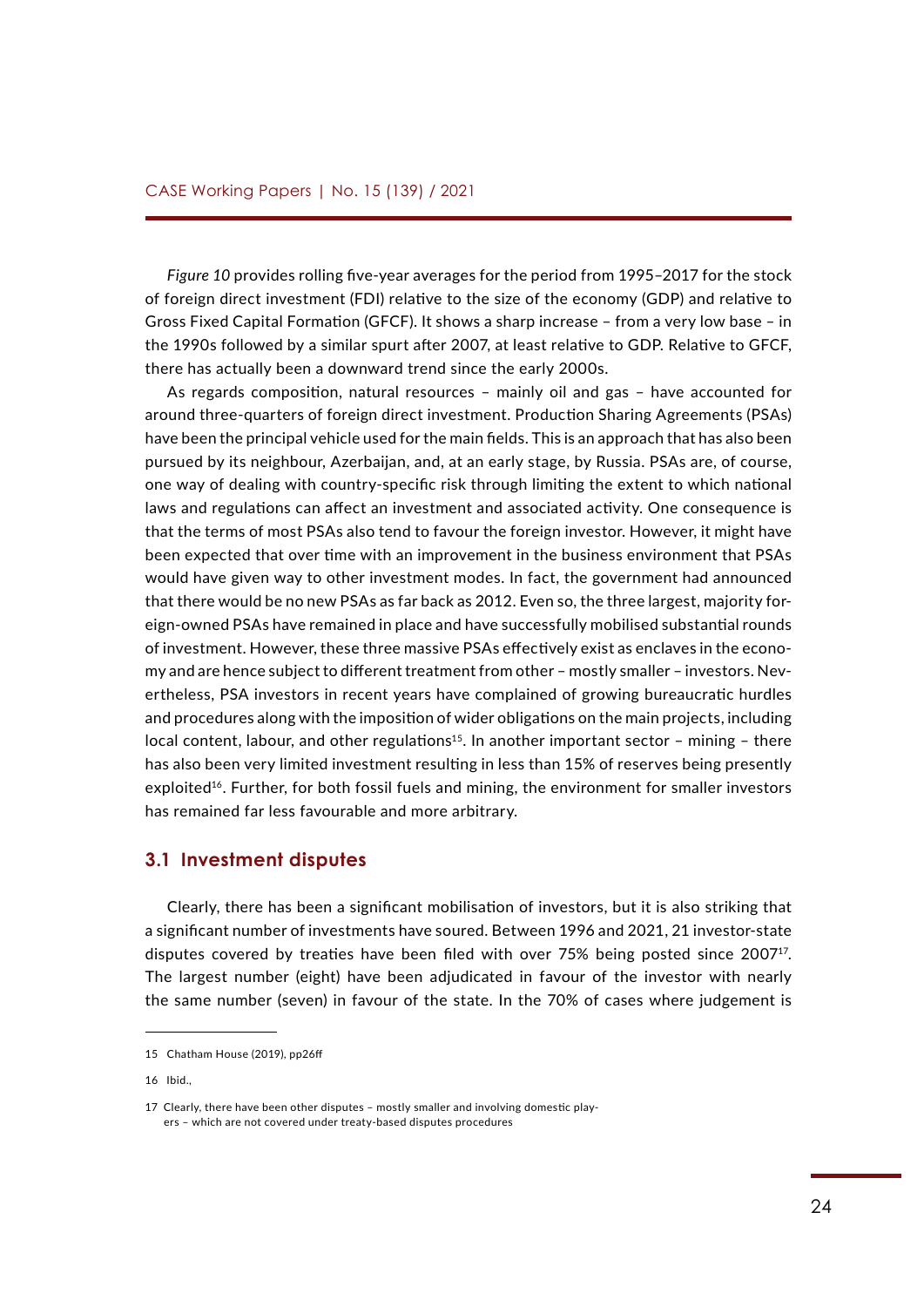neither pending nor confidential, nearly 60% of the total disputed investment amount was adjudicated in favour of the investor<sup>18</sup>. Most of these disputes have taken at least three to four years to settle with some stretching on for over a decade, mostly due to the sovereign refusing to conform with the various legal judgements<sup>19</sup>. The total value of all the claims posted since 1996 has approached \$12.5 billion. Expressed differently, at the peak in 2009 and 2010, the investment under dispute amounted in both years to between 4.1–4.7% of the total stock of FDI. In 2008 and 2013, the equivalent ratio was between 1.5–2%.

The two largest claims have been in a case involving Anatolie Stati and others – also referred to as Tristan Oil – relating to an investment in the oil sector with a claim of over \$2.6 billion and, secondly, World Wide Minerals (WMM) – a uranium miner – with a claim of \$1.6 billion. Awards of more than \$500 million<sup>20</sup> and \$53 million<sup>21</sup>, respectively, have been handed down. Aside from the length of time taken to get a judgement (22 years in the case of WMM), the Kazakh government has also refused to settle, despite judgements passed in foreign courts. In the case of Stati et al., a Swedish tribunal found in favour of the plaintiffs in 2013 and this was upheld by the Swedish Supreme Court in 2017 and 2020. Further proceedings for enforcement in US courts have also led to judgements in favour of the plaintiffs. Failure to settle has then led to the seizure of Kazakh government assets, the value of which is several multiples of the judgement<sup>22</sup>. Defying judgements issued through established arbitration procedures raises obvious questions about Kazakhstan's commitment to the terms of the Energy Charter Treaty, as well as other bilateral investment treaties. Clearly, commitment to the rule of law retains a discretionary – hence undermining – aspect.

What have these disputes been about? The extended details of each dispute are provided on the UNCTAD and ICSID websites<sup>23</sup> and discussed at more length in 9 Bedford Row (2021). However, there are some common themes that run through these various disputes. In over

<sup>18</sup> In seven cases, the case has been settled in favour of the state and in eight cases in favour of the investor. The former amount to 41% of total claims with the latter accounting for 59%

<sup>19</sup> The size of the amount in dispute is strongly and positively correlated with the length of time to settlement

<sup>20</sup> See: [https://www.kslaw.com/news-and-insights/king-spalding-client-prevails-in-swedish-appeal-of-500-million-arbitration](https://www.kslaw.com/news-and-insights/king-spalding-client-prevails-in-swedish-appeal-of-500-million-arbitration-award-against-kazakhstan)[award-against-kazakhstan](https://www.kslaw.com/news-and-insights/king-spalding-client-prevails-in-swedish-appeal-of-500-million-arbitration-award-against-kazakhstan)

<sup>21</sup> See: [https://www.jonesday.com/en/practices/experience/2019/10/world-wide-minerals-achieves-right-to-arbitrate-its-ex](https://www.jonesday.com/en/practices/experience/2019/10/world-wide-minerals-achieves-right-to-arbitrate-its-expropriation-and-international-law-claims-against-republic-of-kazakhstan)[propriation-and-international-law-claims-against-republic-of-kazakhstan](https://www.jonesday.com/en/practices/experience/2019/10/world-wide-minerals-achieves-right-to-arbitrate-its-expropriation-and-international-law-claims-against-republic-of-kazakhstan)

<sup>22</sup> See: [https://www.prnewswire.co.uk/news-releases/swedish-court-rejects-kazakhstan-s-second-challenge-to-arbitral](https://www.prnewswire.co.uk/news-releases/swedish-court-rejects-kazakhstan-s-second-challenge-to-arbitral-award-blocks-further-appeal-803634486.html)[award-blocks-further-appeal-803634486.html](https://www.prnewswire.co.uk/news-releases/swedish-court-rejects-kazakhstan-s-second-challenge-to-arbitral-award-blocks-further-appeal-803634486.html). 9 Bedford Row also provides a detailed discussion of these disputes

<sup>23</sup> See:<https://investmentpolicy.unctad.org/country-navigator/110/kazakhstan> and [https://icsid.worldbank.org/cases/case-da](https://icsid.worldbank.org/cases/case-database)[tabase](https://icsid.worldbank.org/cases/case-database)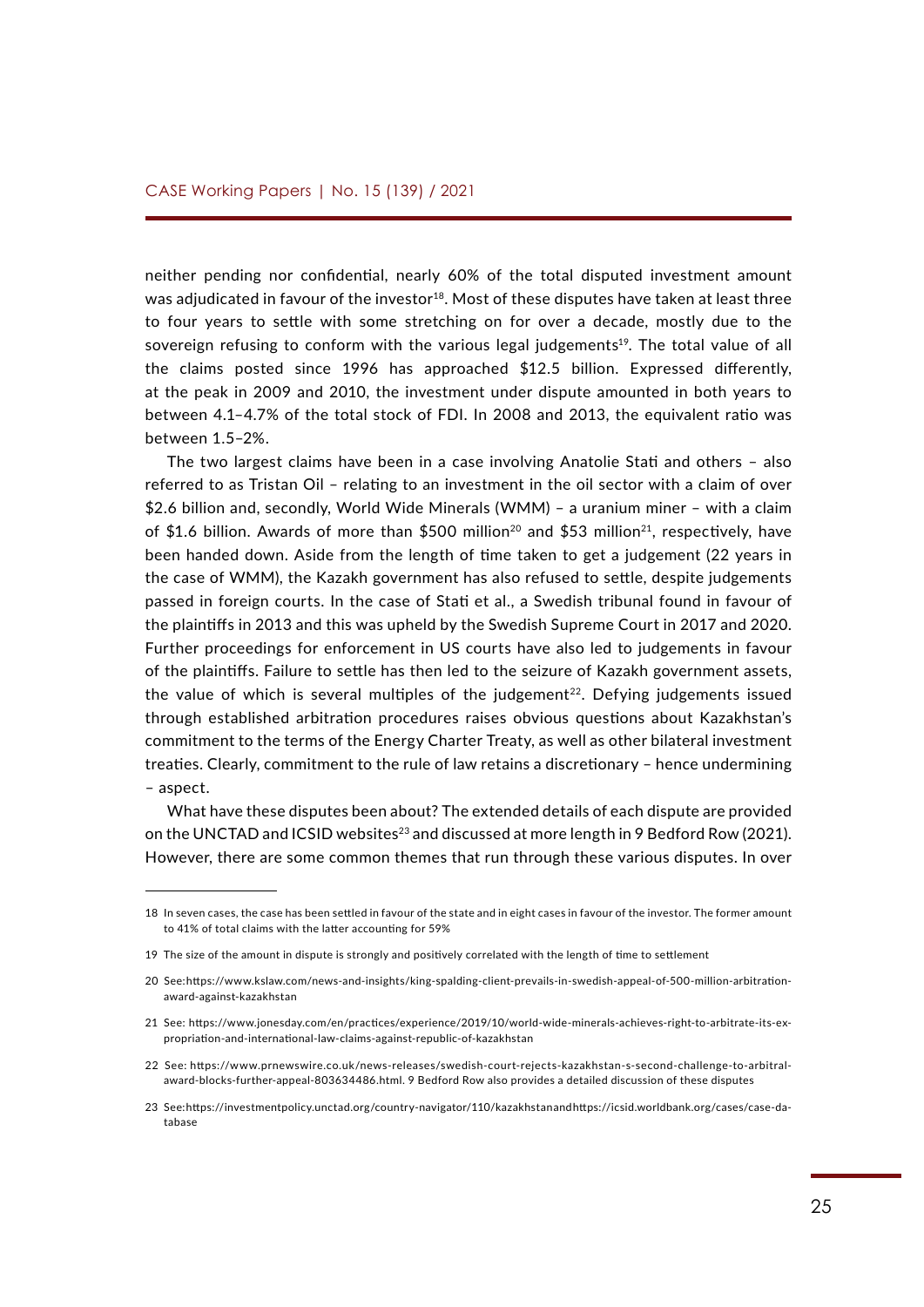50% of cases and in all the largest disputes, expropriation has been the main cited cause. In a further 20% of cases, the principal reason has been a lack of fair and equitable treatment (FET), sometimes in common with expropriation. In other words, most disputes have involved some form of action by the government aimed at taking away assets or rights to activity from investors, as well as treating them unfairly.

How does Kazakhstan's history of publicly known, treaty-based investor-state disputes compare to other countries with similar resource bases or in the same region? Looking at Russia, of the 26 acknowledged cases, nearly two-thirds are either related to the invasion of Crimea and consequent loss of assets or to the infamous Yukos case. In Ukraine, there have been 26 cases and in Azerbaijan, there have been five cases. However, neighbouring Kyrgyzstan has registered 17, but mostly of a smaller scale and associated with its persistent political turmoil. This suggests that it is not necessarily in the amount of cases that Kazakhstan stands out, but more in relation to the nature of the disputes and, in particular, the exercise of arbitrary actions by the state.

What can we conclude? Kazakhstan has undoubtedly managed to attract a substantial amount of investment from abroad. Most of it has been for natural resource exploitation<sup>24</sup>. The largest investments flowing to the three major oil projects in the country have continued to operate on a PSA basis, suggesting that country risk is still a factor. Some of the investments that have been attracted have also soured. The total value of all claims launched is equivalent to at least 8% of cumulative FDI up to 2020. Reading the narratives of these cases, the reasons for these disputes have mostly been attributable to expropriation or dilution of interests by the state or, even – sometimes in byzantine fashion – by persons closely connected to political power. For example, an agricultural project – Ruby Roz – pitted its initial owner against the family of the ex-President's son-in-law. When the latter himself fell out of favour, his relations who had forced out the original owner then alleged that they in turn had been forced into a sale, this time to the eldest daughter of Nazarbayev<sup>25</sup>. In short, it is clear that both the scale and the nature of those disputes need to be understood in the context of the political system and the ways in which that system functions, notably with respect to the scope for discretionary influence and differences in treatment.

<sup>24</sup> According to data from National Bank of Kazakhstan as of 31st July, 2020

<sup>25 9</sup> Bedford Row (2021) summarises the series of actions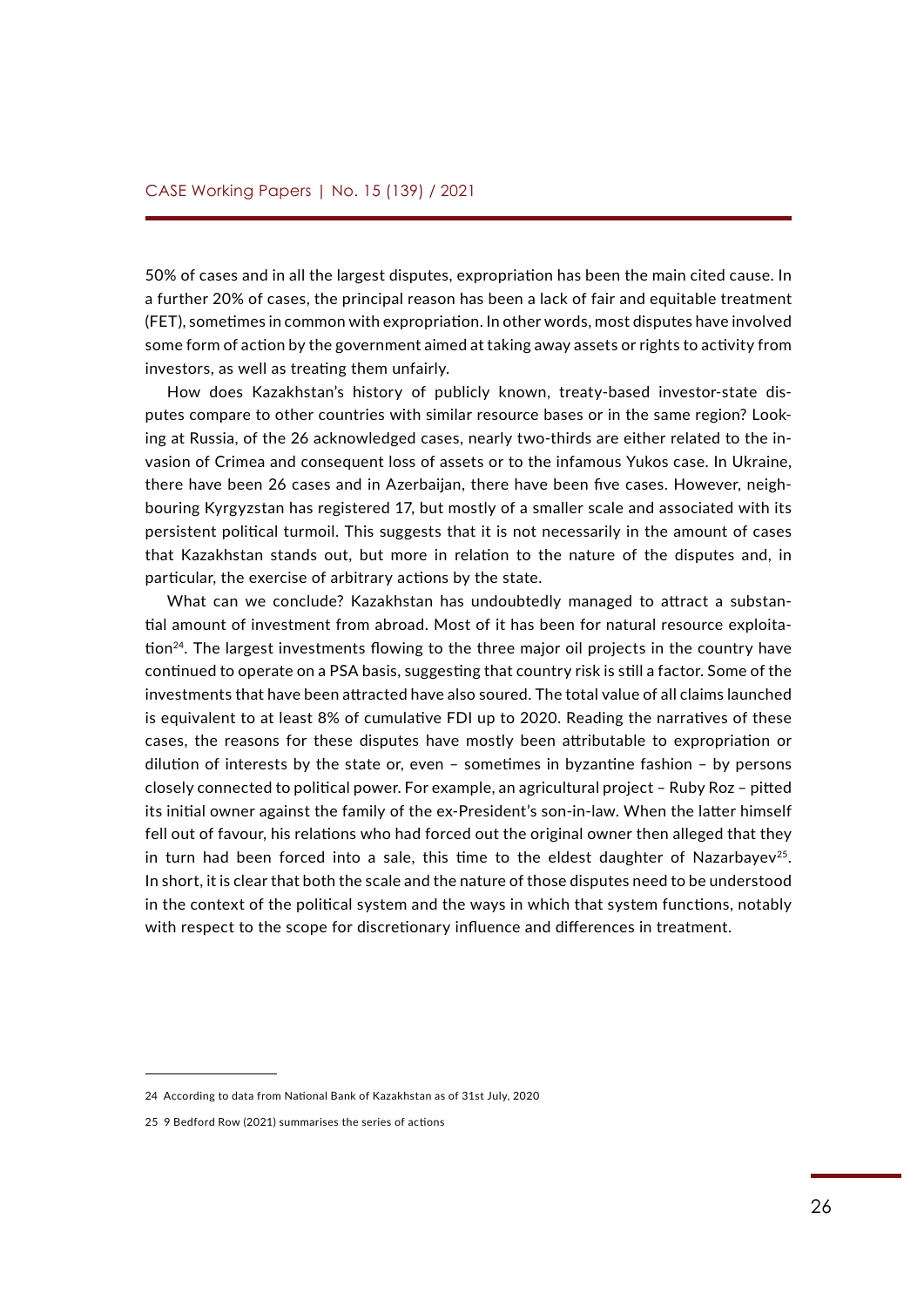## **4. Political system and dynamics**

*Figure 11* provides an assessment of the political system in Kazakhstan over time. The Polity 5 database, which has the longest temporal dimension, indicates that the country has actually become more autocratic over time with a clear increase in autocracy in the early 2000s<sup>26</sup>. The Freedom House score also rates the country as a stable and highly autocratic country since 2015 while the Economist Intelligence Unit evaluates it as becoming slightly more autocratic post-2006. These summary judgements clearly do not suggest a shift towards greater democracy.

![](_page_26_Figure_2.jpeg)

### **Figure 11: Political system indicators for Kazakhstan**

Source: Systematic Peace, The Freedom House, The Heritage Foundation, and Economist Intelligence Unit (EIU) **Jource** 

<sup>26</sup> In the original scaling employed by Polity V, the scale for autocracy runs from –10 (Saudi Arabia or North Korea) to –1. In the 1990s, Kazakhstan was between -3/4 but since 2003 it has been rated at -6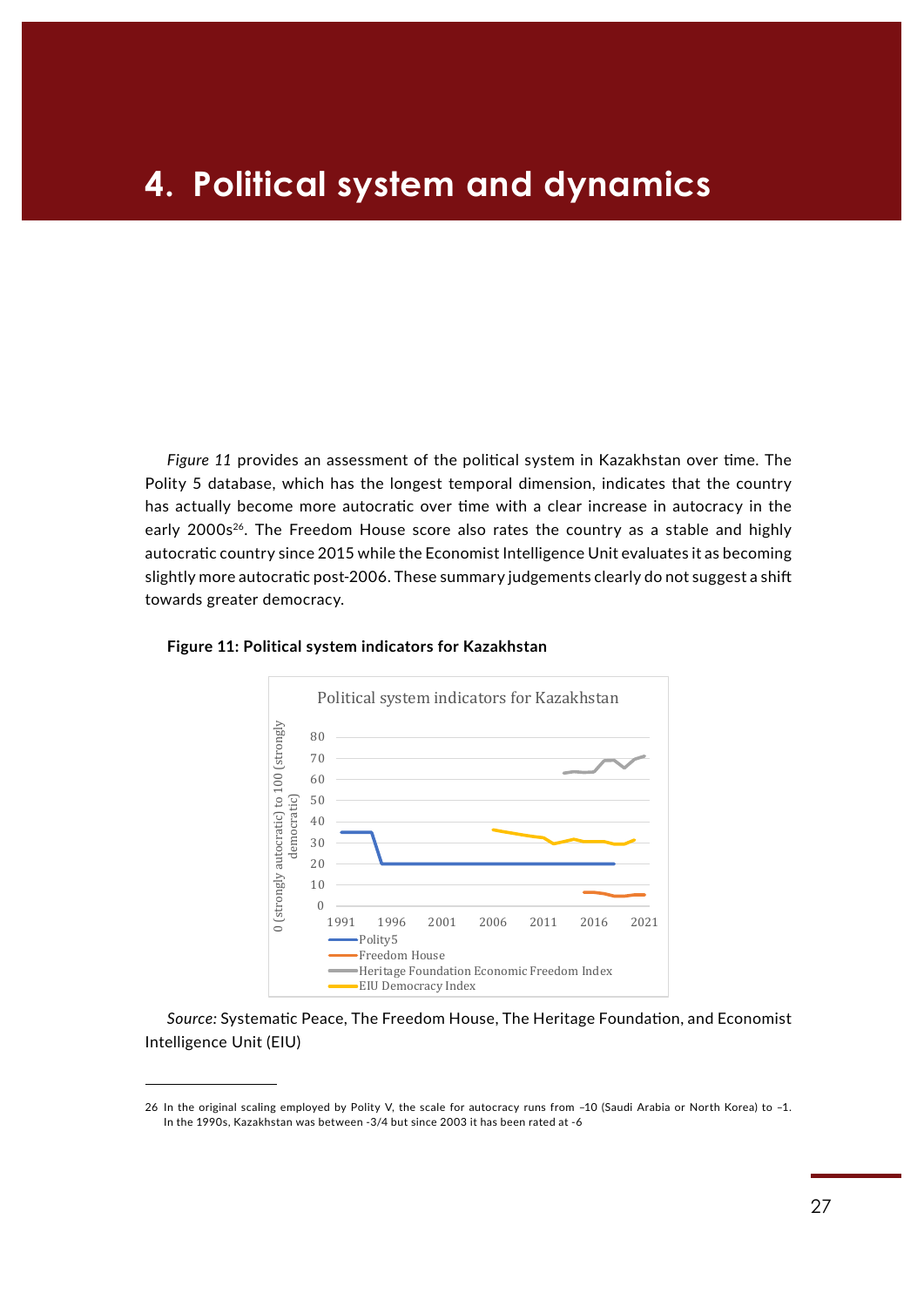Looking inside the summary ratings, aside from the attenuation – and periodic downright suppression – of political opposition and rivalry, the country's autocracy has also acquired strong dynastic dimensions. Children and other relations of the former President hold prominent positions, both of a political and business nature. The elder daughter was, until 2020, Speaker of the Parliament and has been touted as a future President. Complementary to this has been the system of oligarchic control that has been carefully constructed over the past three decades. As we shall see in the next section, this has allowed individuals to acquire valuable assets and to leverage, either directly through ownership or through access to public and financial sector resources, the very significant levels of natural resource rents that have been generated. Aside from preferential finance, public resources have also funded periodic bailouts that connected parties have received. When coupled to the dilution of competitive pressures, this has conferred enormous advantages on those with connections to power. Such access has come through consanguinity but also through other links, including partnering with relatives or others close to power. Further and persistent features of Kazakhstan's political arrangements include the ways in which government agencies, such as the security services, have played a role in structuring the returns to connections. At the same time, participation in government or the ruling party has been able to confer privileges, even if these might be more transitory in nature.

This system of decision-making continues to reflect the interests of a relatively small group of players, whether counted in terms of individuals or their business vehicles or holdings. Moreover, these features have impeded movement in the direction of a more open, competitive society with supportive institutions. It has preserved instead a system of narrow elite dominance and rent extraction. Even so, autocracies of the Kazakh variety often struggle to remain stable under the combined pressures of the inefficiencies they create, as well as the many points of tension that arise from dynastic succession (an increasingly pressing issue) and maintaining the political equilibrium. This is because the succession problem potentially opens the door wider with respect to intra-elite conflict, as well as conflicts with the wider population.

The growing preoccupation with the succession problem is mirrored in several recent actions. For instance, the election of a new President – Tokayev – in 2019 not only set off open political debate<sup>27</sup>, but has also been accompanied by the powers of the Presidency being trimmed or qualified. At the same time, the former President has set about agglomerating a series of leadership positions – often for life – in other institutions, such as the Security and Constitutional Council, as well as the ruling political party. A decree in 2019 gave Nazarbayev,

<sup>27</sup> [https://www.project-syndicate.org/commentary/kazakhstan-protests-demand-political-reform-fight-corruption-by-kass](https://www.project-syndicate.org/commentary/kazakhstan-protests-demand-political-reform-fight-corruption-by-kassymkhan-kapparov-2019-08)[ymkhan-kapparov-2019-08](https://www.project-syndicate.org/commentary/kazakhstan-protests-demand-political-reform-fight-corruption-by-kassymkhan-kapparov-2019-08)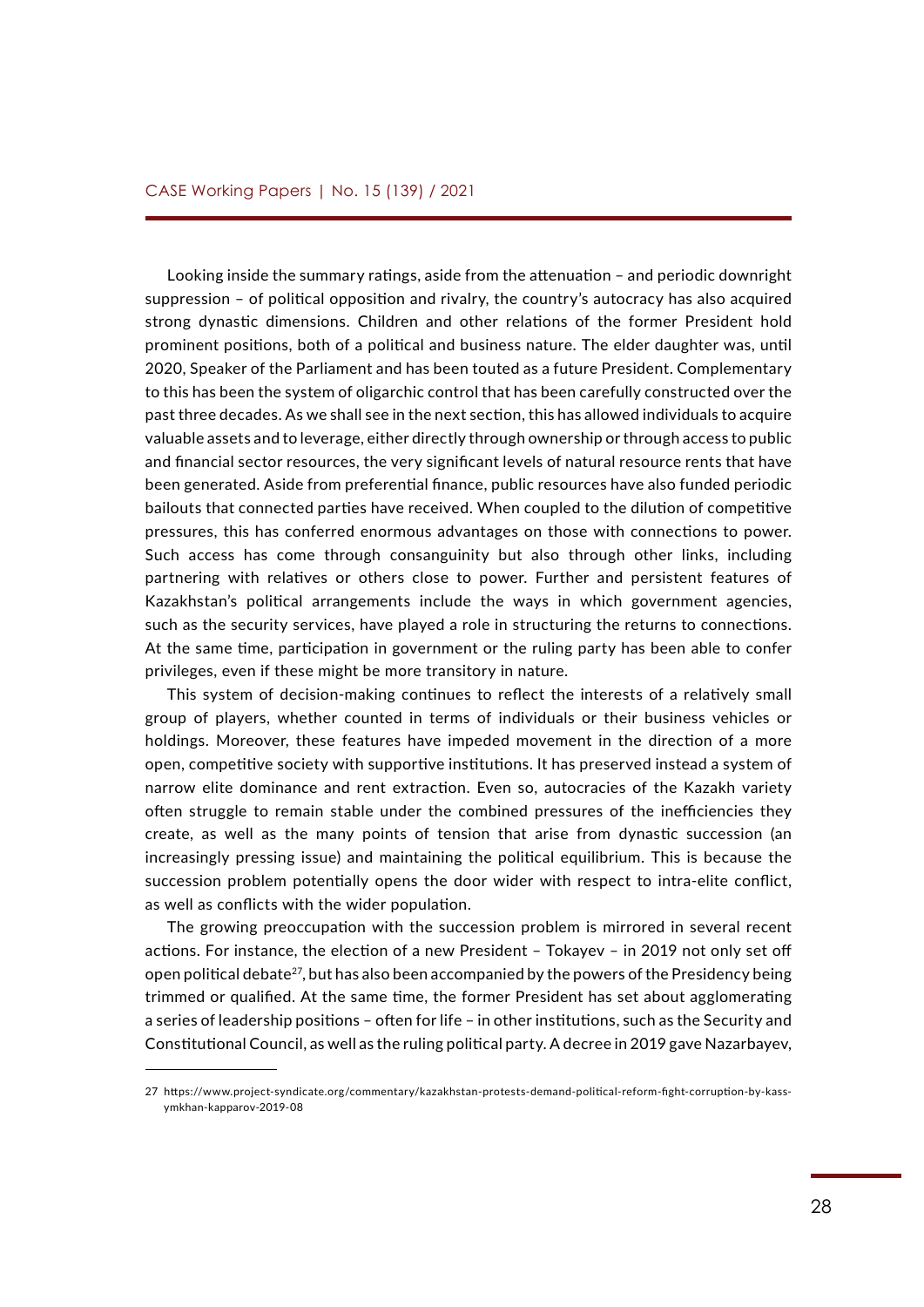by virtue of being head of the Security Council, a consultative role in the appointment of regional governors, heads of the security services, and, indeed, most cabinet positions.

An obvious interpretation is that these changes have been introduced with a view to constraining the scope for policy changes by the current leadership. What is blindingly obvious is that, despite some nuances, Nazarbayev's role is still pivotal. Perhaps the best way to summarise it is to think of him acting as the main arbiter for the main elite groups. Now that many of the rights to resources – mostly natural resource assets but also finance – have been allocated, his role is largely to try and ensure that there is no threat to those rights and hence to the stability of the system that has been crafted over the past 30 years. Threats to that stability could, in principle, come from any successor outside his immediate family who might wish to build his or her own network of connections and clients. But it can also come from conflicts within the elite – conflicts that have so far been quite successfully contained.

Part of the reason for the success in limiting intra-elite conflict can be traced to the way in which the arbiter's power has been deployed to dampen competition among the elite.

In some of the neighbouring autocracies – Azerbaijan and previously Uzbekistan – control has been exercised through a highly vertical structure with a very substantial concentration of powers in the hands of the President. In Kazakhstan, the system has been less vertical in its own organisation, but in many key dimensions, both the ability to make decisions as well as to arbitrate, has also been concentrated in and around the former President. At this juncture, with a relatively stable allocation of rents and control rights having been established, this has also facilitated the preservation of the political equilibrium.

Nevertheless, the substantial value of those rents and control rights will always make it attractive for others to try and secure those privileges. This has the potential for unleashing forms of elite rivalry that can be highly disruptive. At the same time, attempts at partial reform that improve inclusion and limit rent appropriation also carry risks of a political backlash from powerful vested interests. Perhaps not surprisingly, the new President and government have signalled few substantive departures from the policies inherited from their predecessor. Further, experience in other similar political settings suggests that when elite groups are faced with uncertainty, they mostly try to consolidate their privileges rather than broaden access. Consequently, threats to – or even elimination of – an elites' rents may not give birth to a competitive market economy but lead rather to disorder and, possibly, violence. To avoid that, North et al. (2009) have argued that certain preconditions or thresholds – including the rule of law for elites and 'perpetual life for both organisations and the state' – have to be met. To the extent that they are, impersonalised transactions can come to dominate. This can allow the transformation of highly personalised privileges into impersonal rights for the elite. But such transformation occurs when elites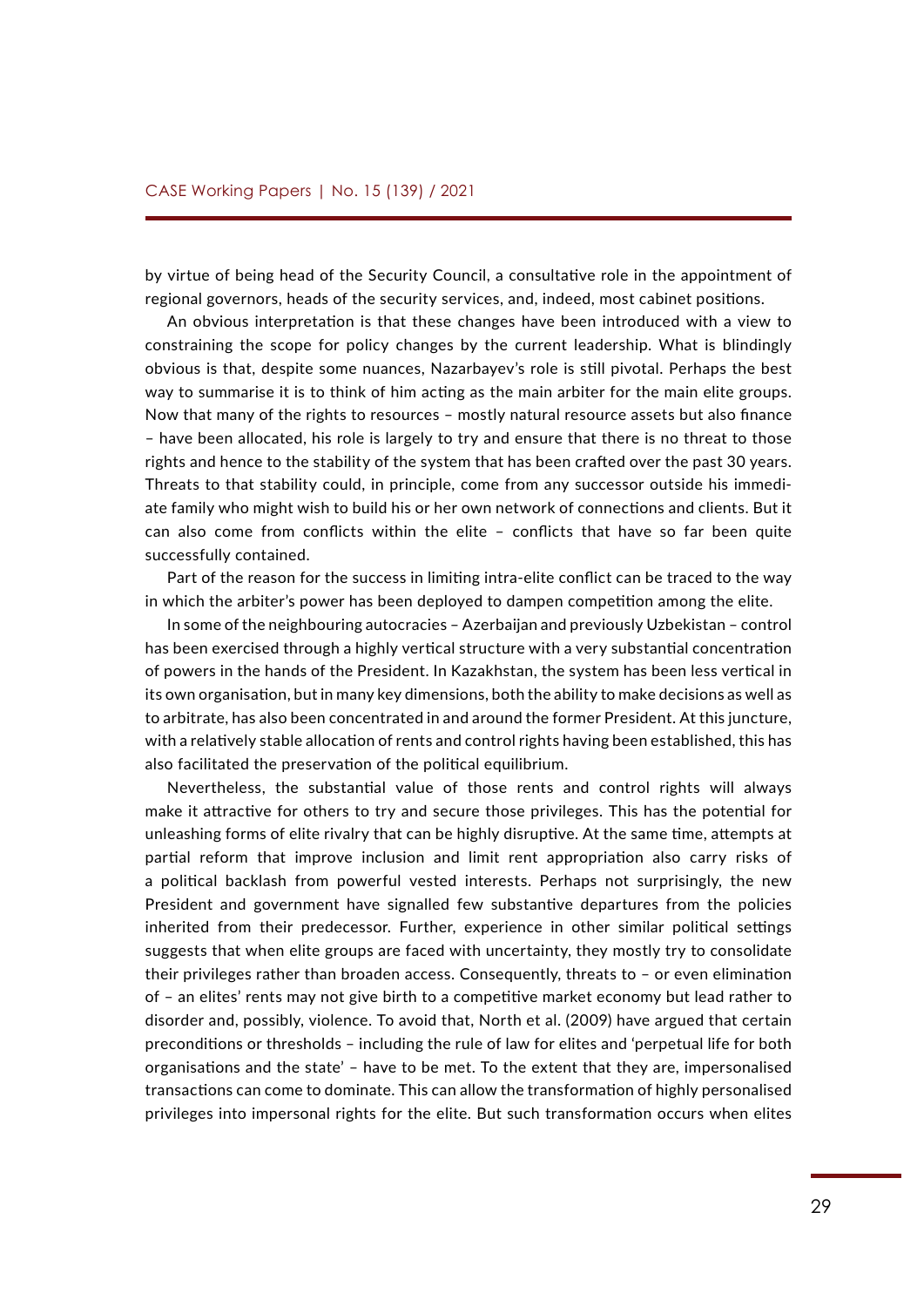believe that their privileges will be more secure by allowing intra-elite competition<sup>28</sup>. As yet, the evidence as to whether these conditions are being gradually met is actually quite ambiguous. As we shall see, the well-entrenched local elites that were formed in the first decade after independence still appear focussed on exercising privileged access to public and other resources. To the extent that entrants and rivalry are permitted, it appears that this is occurring through partnerships or business associations with those entrenched interests. Whilst this may be quite effective in co-opting potential competitors and limiting intra-elite rivalry, it also has consequences for market structure and market power and, hence, ultimately for efficiency, let alone innovation. Finally, the ways in which businesses and wealth have been acquired make them vulnerable to expropriation or dilution by new administrations, not least to free resources for reallocation.

This context leads us to an obvious question – how durable is the current political configuration likely to be? There is, of course, no straightforward answer but rather a set of factors that are likely to be of material significance. Perhaps the most significant concerns the continuing availability of the resources that effectively fund much of this dispensation. These – as we have already noted – primarily originate with natural resources, both oil and gas, but also the various mining assets that the country possesses. These are of critical importance not only because they are the main source of funding for the budget but also because they lie in sectors and activities that sustain many of the businesses where connected individuals are present. Diminished resources in this sort of political economy are likely to provoke greater rivalry among the elite, thereby raising the chance of more disruption. Absent such resources, it would also be very problematic to sustain the public spending programmes, along with the large public sector, that Kazakhstan presently maintains. The aggregate size of government is now around 20% of GDP whilst, in recent years, outlays on social assistance have approached 2% of GDP – a level roughly the same as that of Russia<sup>29</sup>. And, as we shall shortly see, much of the economy is still dominated by public enterprises.

We now turn in the following section to looking in more detail at the ramifications of the political system and, in particular, to the intersecting webs of influence and connections that link public and private interests and form a significant feature of the economic landscape.

<sup>28</sup> North et al., (2009), pp192ff

<sup>29</sup> IMF (2020)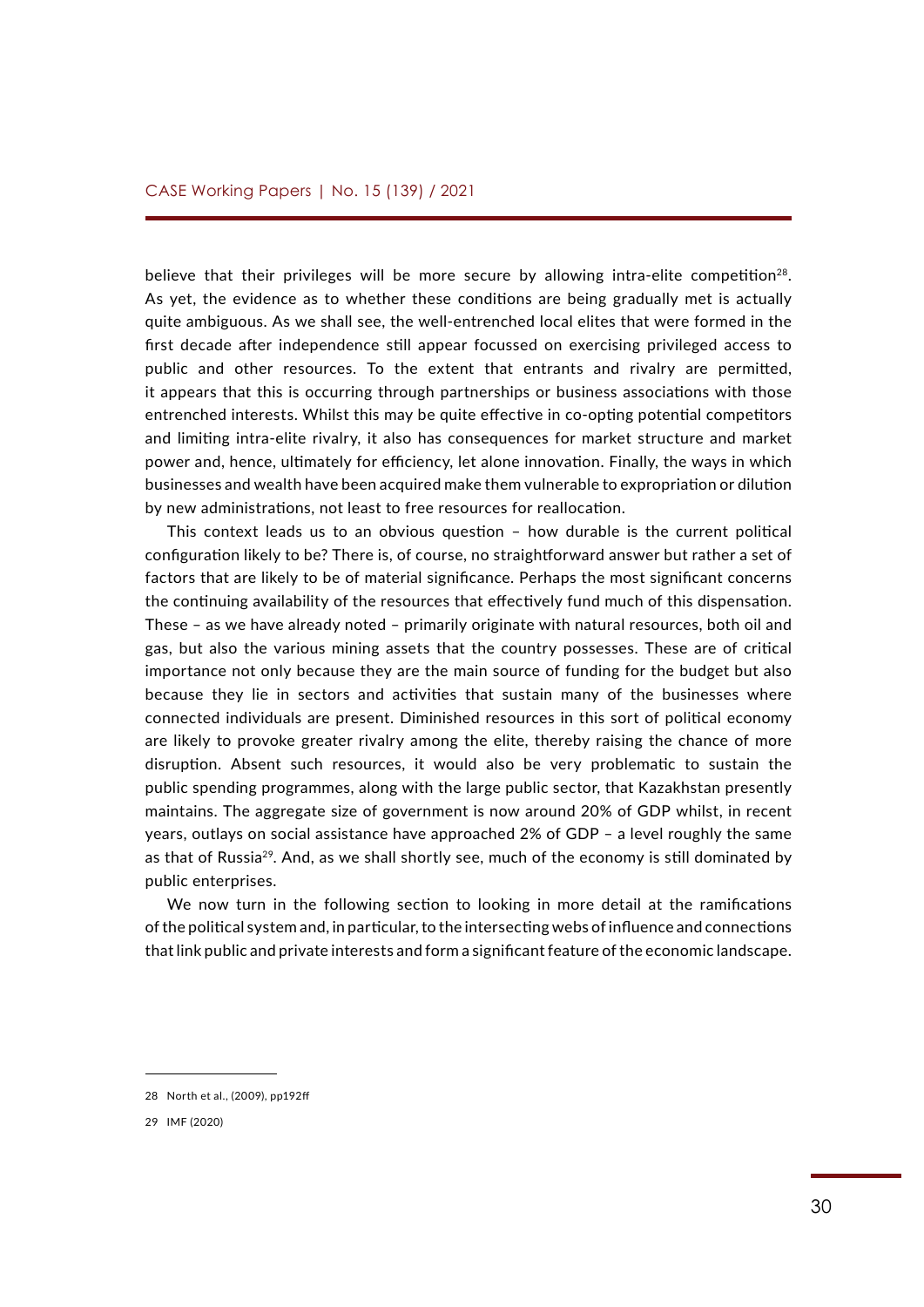## 5. The economics of autocracy

The country's continuing dependence on natural resources and the associated ways in which its political system has developed place a heavy imprint on the structure of the economy. Not only is there a large public sector but the way in which some of the privatisations have been carried out has also left an enduring mark, not least the accumulation of sizeable assets – mostly in natural resources – by a combination of politically-connected local businessmen and politicians. Outside of these parts of the economy, there exists a private sector which, however, operates mostly at relatively small scale and without the same access to finance or other inputs that the state and connected parties enjoy.

The most striking – and persistent – feature is the size and scope of the state sector. Despite some privatisation of a few large and many smaller entities in earlier decades, continuing attempts to privatise the larger SOEs have mostly stalled<sup>30</sup>. The reasons for this can be traced to a variety of factors including opposition by incumbents, the international context, and weak demand for those assets, whether from domestic or foreign investors. What this means is that the economy is still dominated by the remaining state-owned enterprises. This is especially true for larger companies<sup>31</sup>. Between 2016-19, the share of SOEs in gross value added (GVA) averaged 16.5%, albeit on a slightly declining trend. This share was particularly substantial (>40%) in health, mining, information and communications, and transportation<sup>32</sup>. Aside from pervasive deficiencies in governance,  $including$  lack of transparency regarding financial performance<sup>33</sup>. SOEs have benefitted from easier access to credit and financing arrangements that are largely not available to the private sector<sup>34</sup>.

<sup>30</sup> [https://www.dentons.com/en/insights/alerts/2021/january/21/what-kazakhstan-will-sell-until-2025-the-new-privatiza](https://www.dentons.com/en/insights/alerts/2021/january/21/what-kazakhstan-will-sell-until-2025-the-new-privatization-plan-is-already-in-effect)[tion-plan-is-already-in-effect](https://www.dentons.com/en/insights/alerts/2021/january/21/what-kazakhstan-will-sell-until-2025-the-new-privatization-plan-is-already-in-effect)

<sup>31</sup> OECD (2017)

<sup>32</sup> EBRD (2021)

<sup>33</sup> <https://www.eureporter.co/frontpage/2020/10/29/ethical-concerns-raised-at-kazakhstans-63bn-samruk-kazyna-fund/>

<sup>34</sup> Recent measures including the "National Project on the Development of Competition" have the intention of eliminating competitive advantages for SOEs along with a further programme of privatisation for 2021-25 that includes some of the large companies in the energy and transport sectors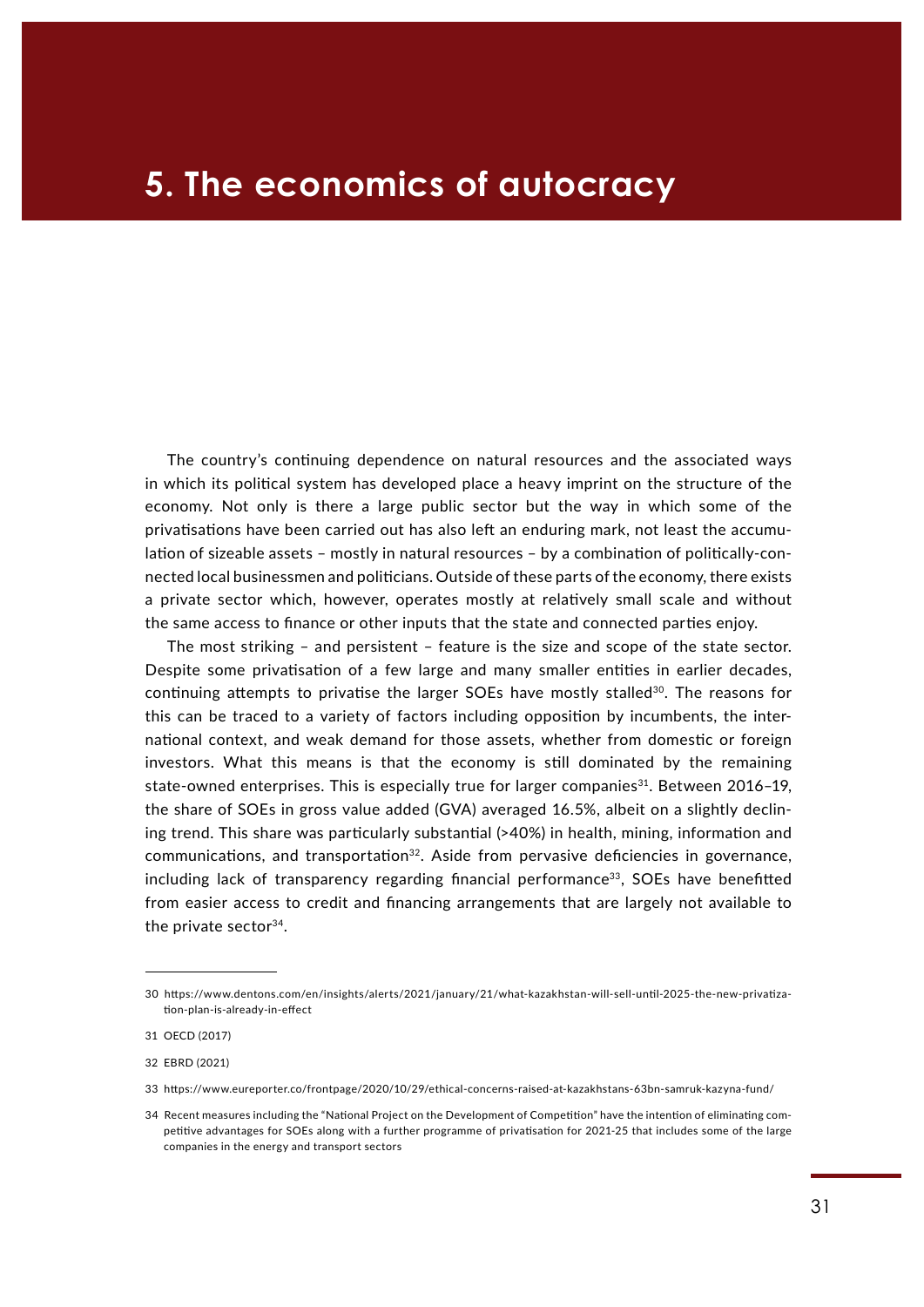This has included amassing significant foreign exchange denominated debt facilitated by government backing35.

Many of the SOEs are grouped into a number of holding companies, the most prominent of which is Samruk-Kazyna or the National Welfare Fund. This encompasses, inter alia, the rail and postal services, the state-owned oil and gas company – Kazmunaigaz, the uranium company – Kazatomprom, and Air Astana. Some of these companies were meant to be privatised in 2020 but, once again, this has been pushed back to future years. As a consequence, Samruk-Kazyna and the other holding companies still control assets that averaged 53% of GDP between 2016–1936. Expressed differently, Samruk-Kazyna's revenues in 2019 amounted to over two-thirds of the total revenues of the top ten listed and unlisted companies in the country. As regards composition, roughly 40% of Samruk- -Kazyna's assets are in oil and gas, metals, and mining, a further >20% in financial services, with the remainder being stakes in transport, energy, communications, chemicals, and real estate<sup>37</sup>. In recent years, the fund has reported a return on equity (ROE) of nearly 10% with its ROCE, a measure of the allocative efficiency of the capital employed, at 6.5% in 201938.

Another holding group is JSC Baiterek National Management Holding, which has an aim to promote diversification of the economy. Its assets, which amount to roughly 7% of GDP, include the Development Bank of Kazakhstan, an entrepreneurship development fund, and a savings bank for housing construction. These are among the nine subsidiaries of the holding, which also has some ownership interest in nearly 50 other companies. It is financed by the government through low interest credits. Yet, despite its objective of promoting diversification, the bulk of its activity involves financing state-owned companies and commodity producers. It appears that the fund's return on equity (ROE) has hovered around 4/5% in the five years up to 2017 while its ROCE has ranged between 0.4% and 1% in the same period<sup>39</sup>. There has been a slew of corruption scandals around the top management with successive board chairmen and a deputy chair being charged with and jailed for corruption<sup>40</sup>. A further holding - JSC National Management Holding Kazagro - has focussed on agribusiness, comprising over 50 companies with ownership rights assigned

<sup>35</sup> <https://www.centralasiaprogram.org/blog/2016/07/19/the-invisible-public-debt-the-case-of-kazakhstan/>

<sup>36</sup> [https://www.fitchratings.com/research/international-public-finance/fitch-affirms-kazakhstan-sovereign-wealth-fund-sam](https://www.fitchratings.com/research/international-public-finance/fitch-affirms-kazakhstan-sovereign-wealth-fund-samruk-kazyna-at-bbb-outlook-stable-30-12-2020)[ruk-kazyna-at-bbb-outlook-stable-30-12-2020](https://www.fitchratings.com/research/international-public-finance/fitch-affirms-kazakhstan-sovereign-wealth-fund-samruk-kazyna-at-bbb-outlook-stable-30-12-2020)

<sup>37</sup> <https://sk.kz/investors/portfolio-companies/?lang=en>

<sup>38</sup> <https://kase.kz/en/news/show/1438814>

<sup>39</sup> See ABD (2020)

<sup>40</sup> For further details, see articles from The Diplomat, kiar.center, kaztag.kz, acca.media, and kazpravda.kz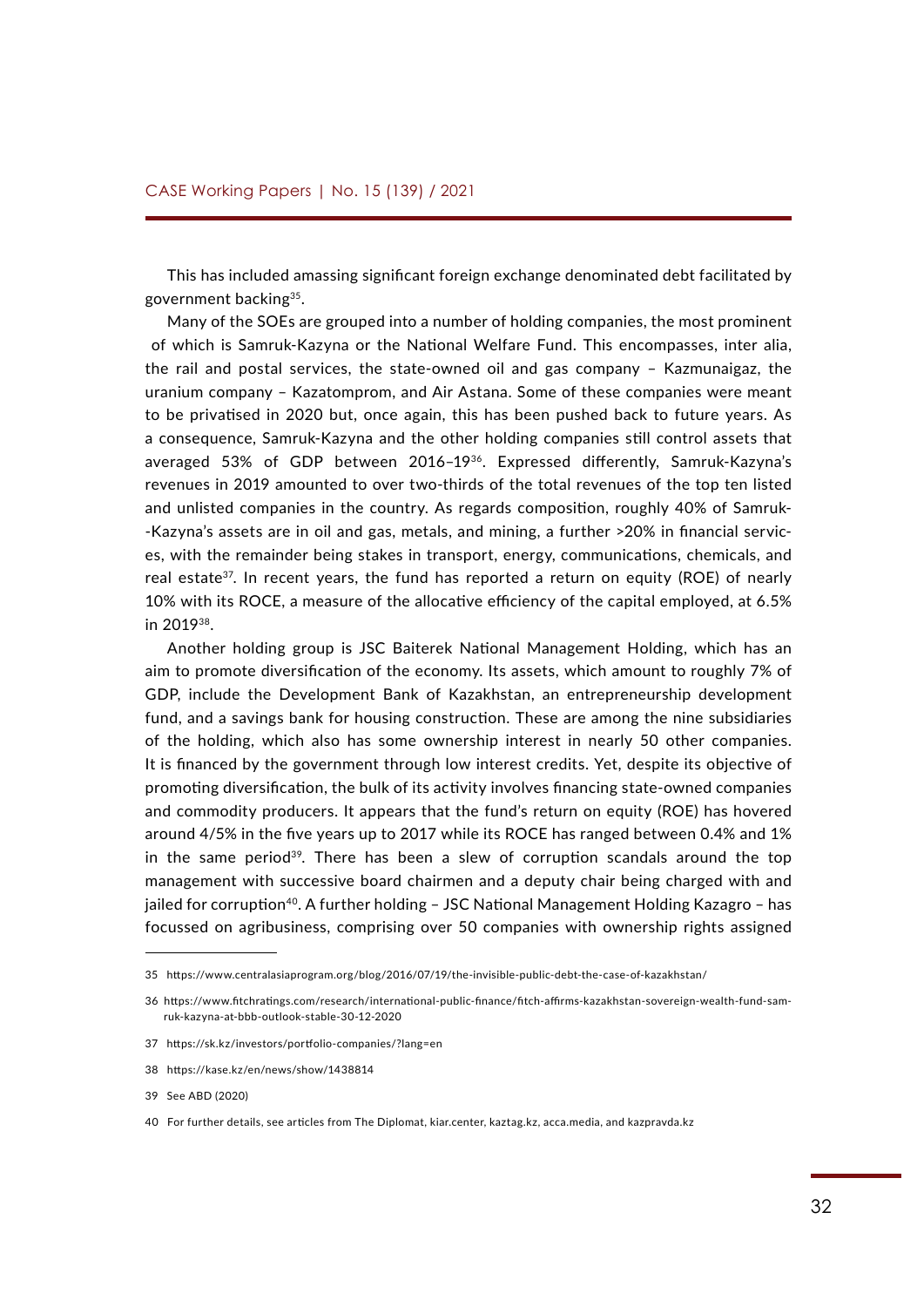to the Ministry of Agriculture. However, Baiterek and Kazagro were merged in March 202141.

Whatever the configuration of the holding companies and their individual firm components, it is absolutely clear that decision-making in, and governance of, the SOEs is heavily influenced by politicians. This extends also to the top management of the holding companies where relatives of the ex-President or close political associates have held those positions – such as Chairman of Samruk-Kazyna – for most of their history. In addition, the Management Boards are dominated by politicians with ties to Nazarbayev and the government. Perhaps unsurprisingly, the performance of these holding groups has been very mixed, although a deficit of transparency makes detailed assessment of their performance difficult.

The use of these holding companies carries further implications. One is that the SOEs that they contain effectively operate outside of the budget process and the scrutiny of the parliament. In fact, control seems to have been devolved to a mix of incumbent managers and the management of the holding companies. As already noted, the latter are highly politicised. Second, they ensure that the absence of a centralised ownership structure weakens oversight and helps sustain the underlying system of discretion and, with it, the opportunity for connections to be leveraged. In addition, ministries with ownership functions are also regulators of their respective sectors. This means that ministers hold influential positions on the boards of directors of the holding companies which they are also charged with regulating.

Outside the state-owned part of the economy, there is a dualistic structure. On the one hand, there is a numerous SME sector that, however, contributes a relatively low share of value added – around 26% – while accounting for nearly one-third of total employment<sup>42</sup>. There is also a sizeable and small-scale informal sector which may itself account for around a further 20% of employment. Both informal and formal SME components tend to be composed of low productivity entities with labour forces that lack skills and have limited access to credit. In contrast, there is the universe of a limited number of privately held larger firms, the most important of which tend to be contained in a business group. It is in this segment where considerable market power has been acquired and where insiders – family or associates of the former President – have established a presence and where connections are paramount. Insiders have benefitted from preferential access to assets and finance, as well as favourably priced inputs. Regulatory actions have also

<sup>41</sup> [https://www.fitchratings.com/research/international-public-finance/fitch-withdraws-kazagro-ratings-on-merger-comple](https://www.fitchratings.com/research/international-public-finance/fitch-withdraws-kazagro-ratings-on-merger-completion-19-03-2021)[tion-19-03-2021](https://www.fitchratings.com/research/international-public-finance/fitch-withdraws-kazagro-ratings-on-merger-completion-19-03-2021)

<sup>42</sup> OECD (2019)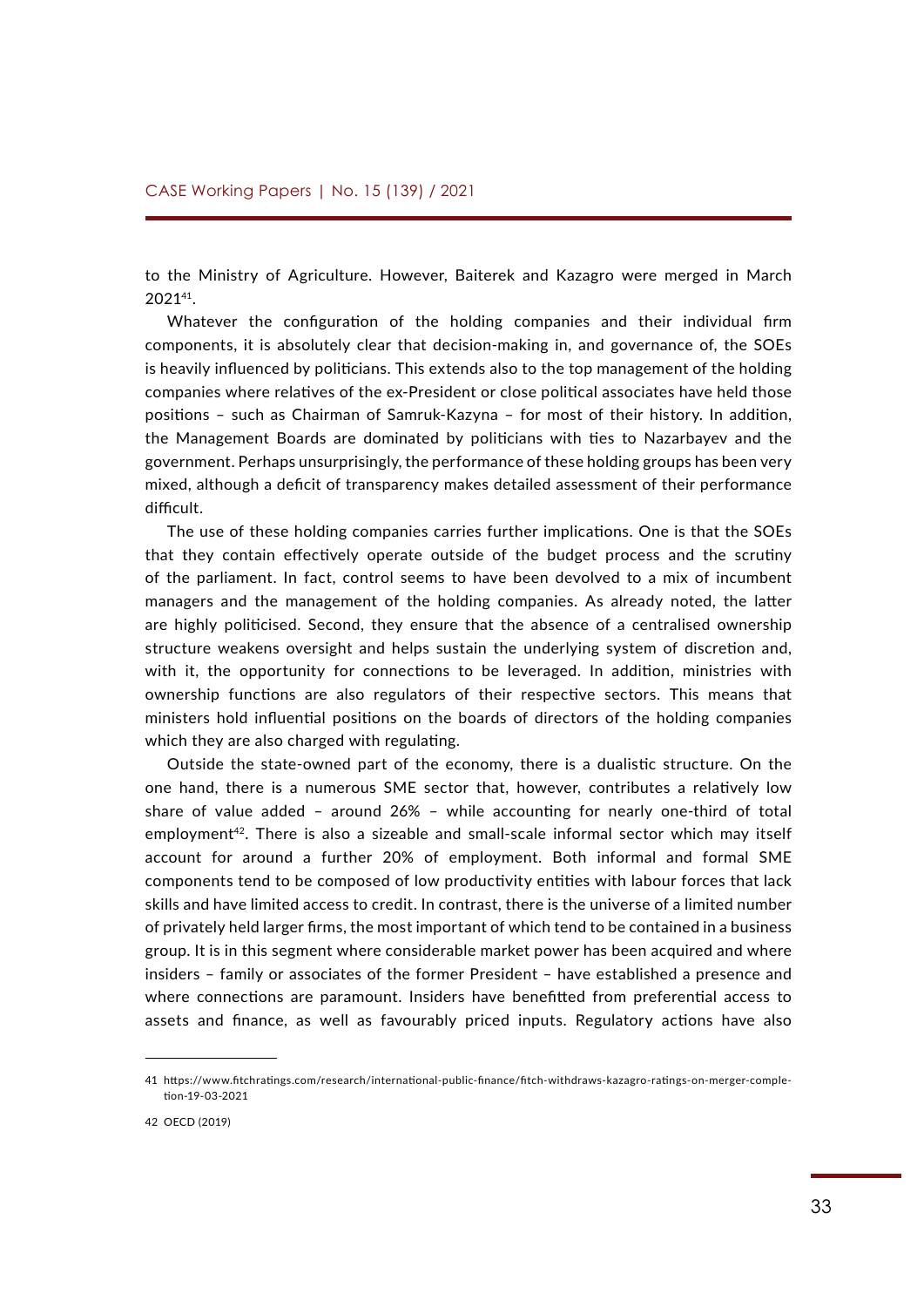provided a further and selective advantage to connected entities and/or individuals on the basis of their proximity to power.

A final point at this stage. The large and persistent size of the state sector is not just a function of constraints on the speed and scale of privatisation. After all, both facets are ultimately choices about the design of economic policy as well as its timing. A more fruitful way of thinking about this is to consider the dynamics of the economy. In this context, there is a symbiotic coexistence of significant numbers of SOEs occupying valuable economic space – notably in natural resource sectors – and the parallel holding companies or business groups assembled by connected individuals and politicians.

There are also business vehicles that have been explicitly formed as partnerships between government and connected parties, such as Kazchrome, an integrated mining and metals business, 40% of which is owned by the Ministry of Finance and 60% by the Eurasian Resource Group, the founders of which have close connections to power. These facets of the economy knitting together government, the public sector – notably the SOEs, and connected parties form the cornerstones of the broader system. One prominent feature in this symbiosis is the transfer of resources and contracts from publicly owned assets – and in some instances from the government budget directly – to companies controlled by connected individuals or families. In short, the dilatory pace of privatisation is no accident. To date, the main players have seen sufficient advantage in keeping major assets in public ownership. Whilst sometimes presented as a political choice, in reality this is more about a confluence of economic and financial interests.

### **5.1. Connections and networks**

The size and scope of the public sector obviously ensures that the role of politicians remains central. This is reflected in numerous ways, not least their governance. In addition, despite the use of holding companies and targets, the degree to which financial and other discipline binds has tended to be compromised by the pervasive interference of politicians and political objectives.

But what about the private sector that has emerged since 1991? Here, the difference with the state sector is less pronounced than might have been expected. Among the larger, formal sector firms that comprise an important component of the private sector, proximity to government and politicians has been a key ingredient for success. As a result of the political system, along with the aim of building an independent state and economy post-1991, as well as the dynamics resulting from the ways in which transfers of ownership and control through privatisations occurred, pervasive (and, often, highly rewarding) connections by larger businesses to politicians and power have been a defining feature.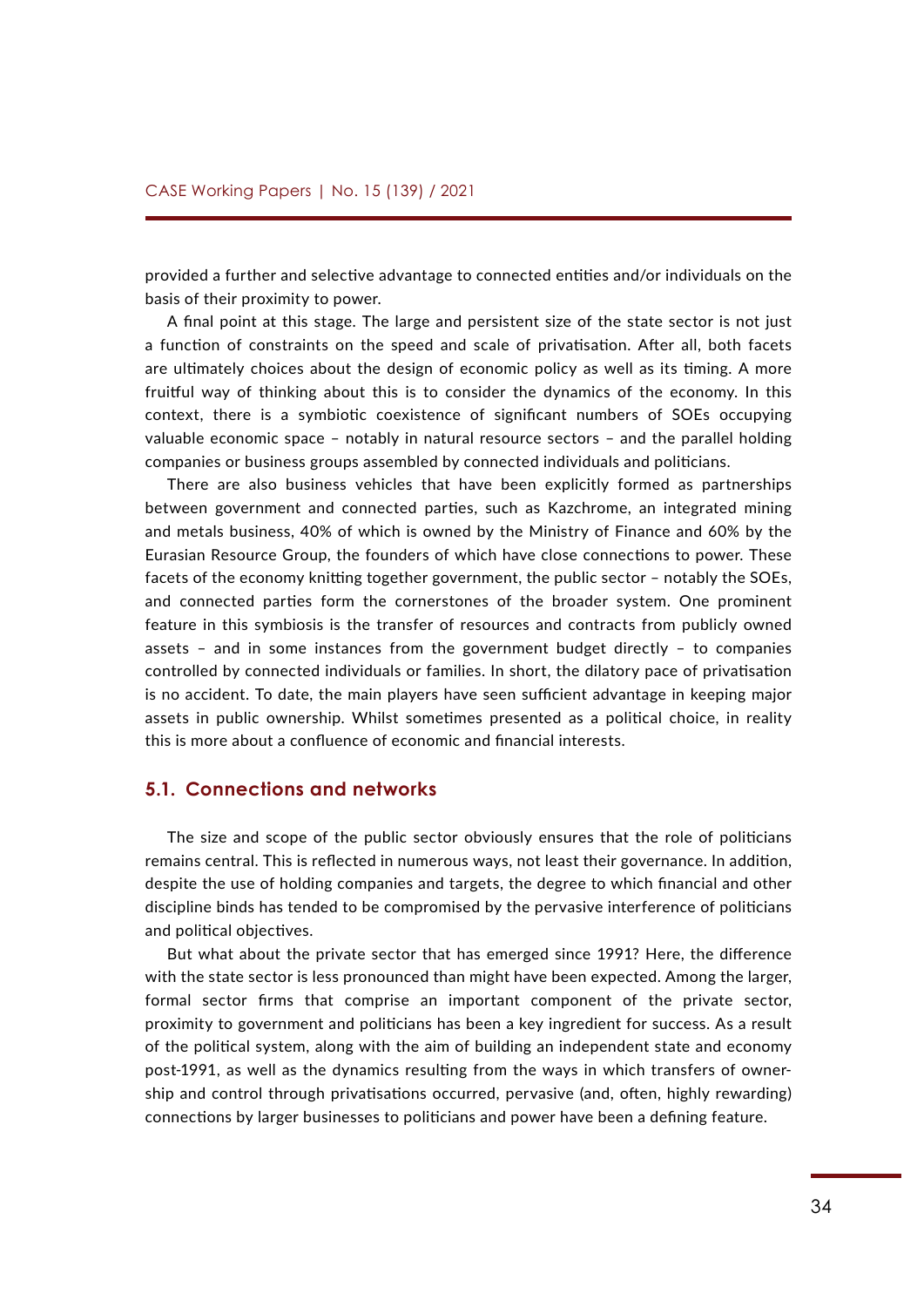How should we think about connections? Clearly, there may be a connection between a businessman or company and a politician or SOE that is effectively bilateral in nature. However, comparative analysis suggests that connections commonly tend to form part of a wider set of links and form strands in what, in effect, are networks. Networks are, in fact, ubiquitous, providing foundations for how societies function, both for good and bad43. Think of cooperative societies but also think of the mafia. As such, networks not only represent relationships but also provide some form of structure for those relationships.

It is also clear that political regimes exert a powerful influence on the ways in which networks are organised and function. Among autocracies, networks not only tend to be less integrated but are commonly formed around individuals and families, and their associated interests. These in turn tend to revolve around, or emanate from, some strong central hubs, whether the unique political party or the autocrat himself. Such arrangements result not only from the structure of power but also the way in which, almost by definition, autocracies try to subvert the formation of networks that might provide a challenge to their system of power44. And, of course, the ways in which networks in autocracies are configured will often be informative about the sort of opportunities that exist and the sorts of individuals or entities able to gain access to those opportunities.

When measuring connections and networks, the main descriptive elements are nodes – denoting individuals or entities – and edges or links between those nodes. Networks are also commonly represented in terms of degree (the number of links sent to a node) and density (as indicated by the ratio of ties in a network to the total possible number of ties). What sorts of networks exist in Kazakhstan? One way is to use information collected about politically exposed persons or PEPs and their connections. A PEP is defined as an individual in a politically exposed position, as well as their close relations and associates, whether they be people or businesses. Using one such dataset<sup>45</sup>, *Figure 12* provides a mapping of Kazakhstan's network of connections for the largest component (which is defined as a subset of nodes where all its members are connected with at least one other node of the same subset). The largest component is an indicator of the extent of integration of a network and has been found to be positively associated with a country's level of democracy<sup>46</sup>. Not surprisingly, because of its political system, Kazakhstan's

<sup>43</sup> Putnam and Garrett (2020)

<sup>44</sup> Commander and Poupakis (2020)

<sup>45</sup> For a detailed description of the dataset and its properties see Commander and Poupakis (2020)

<sup>46</sup> Kazakhstan's largest component comprises 0.4 which is higher than its neighbouring autocracy, Azerbaijan (0.2), but smaller than a mature democracy, such as the UK (0.6)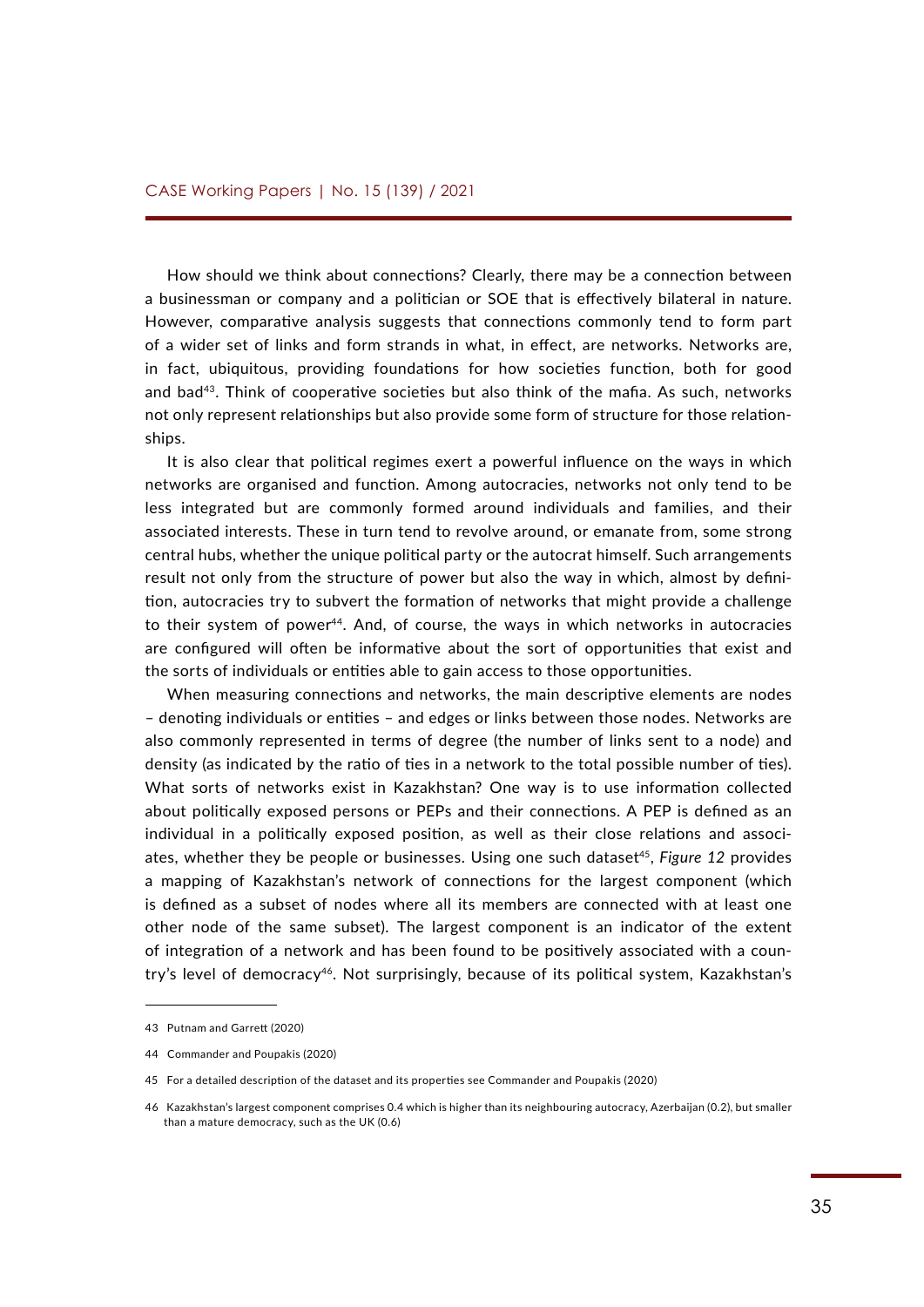largest component is significantly smaller than in established democracies. In this network map, politicians are shown in red and all other individuals in black, while political parties are shown in dark red, SOEs in blue, and private firms in green. The size of the nodes is scaled by degree or the number of edges. *Figure 12* shows that there is effectively a unique political party with a relatively small cluster of politicians linked to it. The main characteristics of the network space are the large number of state-owned enterprises, many of which have a significant number of links or edges (as denoted by the size of the node). There are also links between them and politicians, as well as other individuals. In addition, we can observe a reasonable number of private firms, although they have far fewer links than the SOEs.

### **Figure 12: Network map for Kazakhstan**

![](_page_35_Figure_3.jpeg)

*Source:* Commander and Poupakis (2020) **Source:** Commander and Poupakis (2020)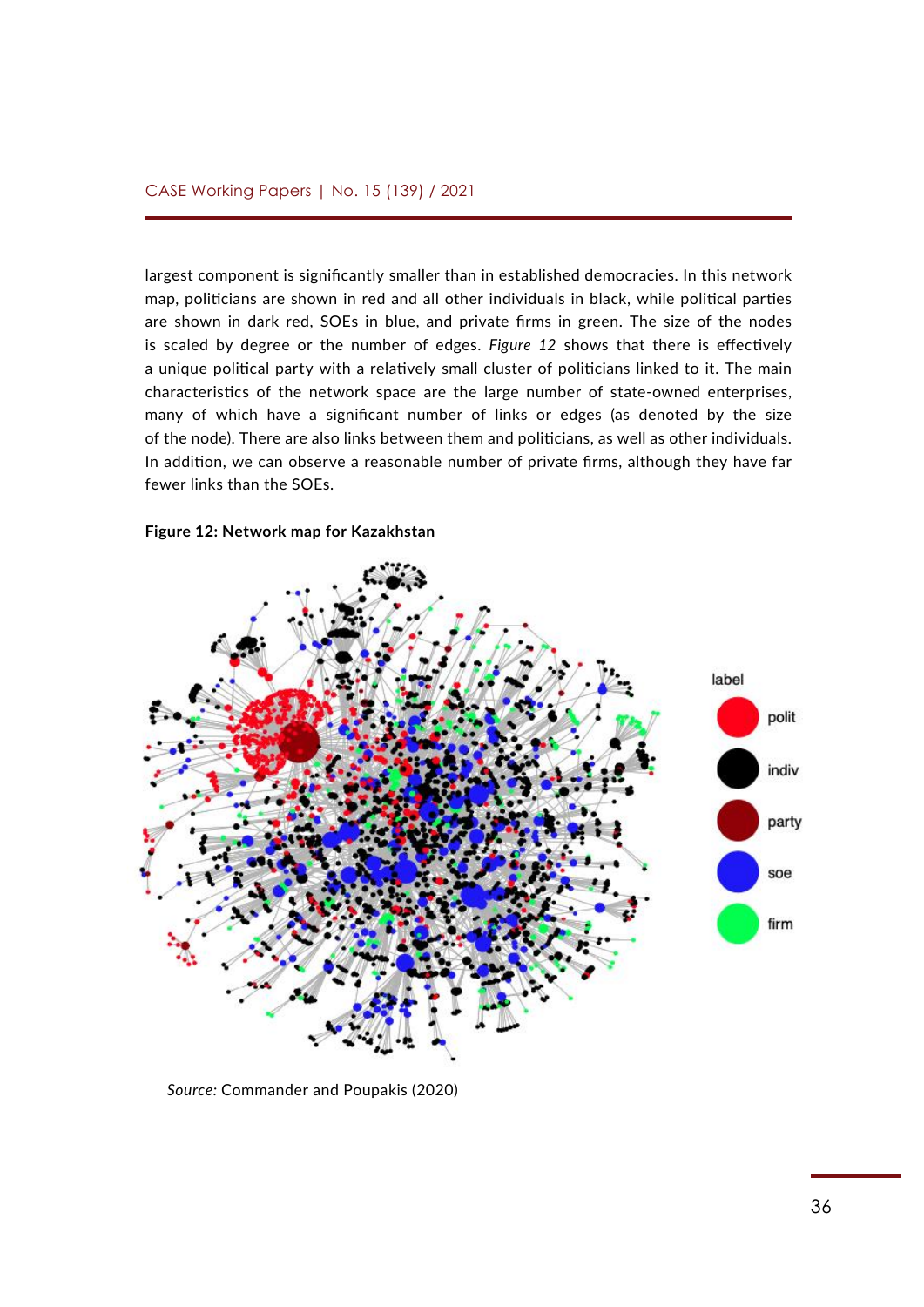Although the network map provides a useful overview, it is almost certainly a partial representation. That is, because it does not adequately represent the way in which connections have been concentrated in, and around, a very limited number of political actors and their relations and/or associates. One way of visualising the groups of influential persons and their networks is to think of a large web composed of a series of circles with differing degrees of overlap and connection. At the centre of this web lies the circle belonging to Nazarbayev and his immediate family. Aside from exerting influence, members of this circle are themselves, as we shall see, major owners of assets on and off-shore. Their interests straddle the economic and financial but also have some explicit political dimensions, whether through holding positions in the main political party or by sitting on strategic bodies, such as the Security Council. At the intersections of this core circle are various individuals who have established and maintained close connections to the family circle over the past decades. These include businessmen but also advisers and figures with sinecures in major public institutions. Among them are regional interests whether formed by common interest or through historical – sometimes clan-based, links – and including the various *akims* or heads of local government appointed by the Presidency. Further circles of influence include other businessmen and businesses including those belonging to individuals with non-Kazakh roots or other foreigners.

### **5.2. Emergence of business groups and role of connections**

The non-SME part of the economy contains a number of industrial holdings which combine the assets – mostly in extractive industries as well as finance – of a small number of rich and connected businessmen. These holdings were often put together in the 1990s, including through some of the privatisations that were then conducted. One feature that stands out is that all of the main figures from this epoch have moved in and out of government – often holding ministerial or other high-level positions – and have built their fortunes on their close connections to power. For the most part, once assets have been acquired, the main characters have stepped back from visible involvement in government or politics to concentrate on managing their portfolios.

Further, as assets have been accreted, most owners have set up, or subsumed their interests into varieties of business groups, sometimes termed Financial and Industrial Groups. These are diversified holdings and they have arisen across many former Soviet economies in the past couple of decades. Their diversified structures have normally been composed of a finance entity – mostly a bank – along with industrial and other assets. The latter tend to include a mix of real estate, construction, telecoms, retail, and, occasionally, utilities, as well as oil and gas and mining interests. While they bear some relation to the Japanese *keiretsu*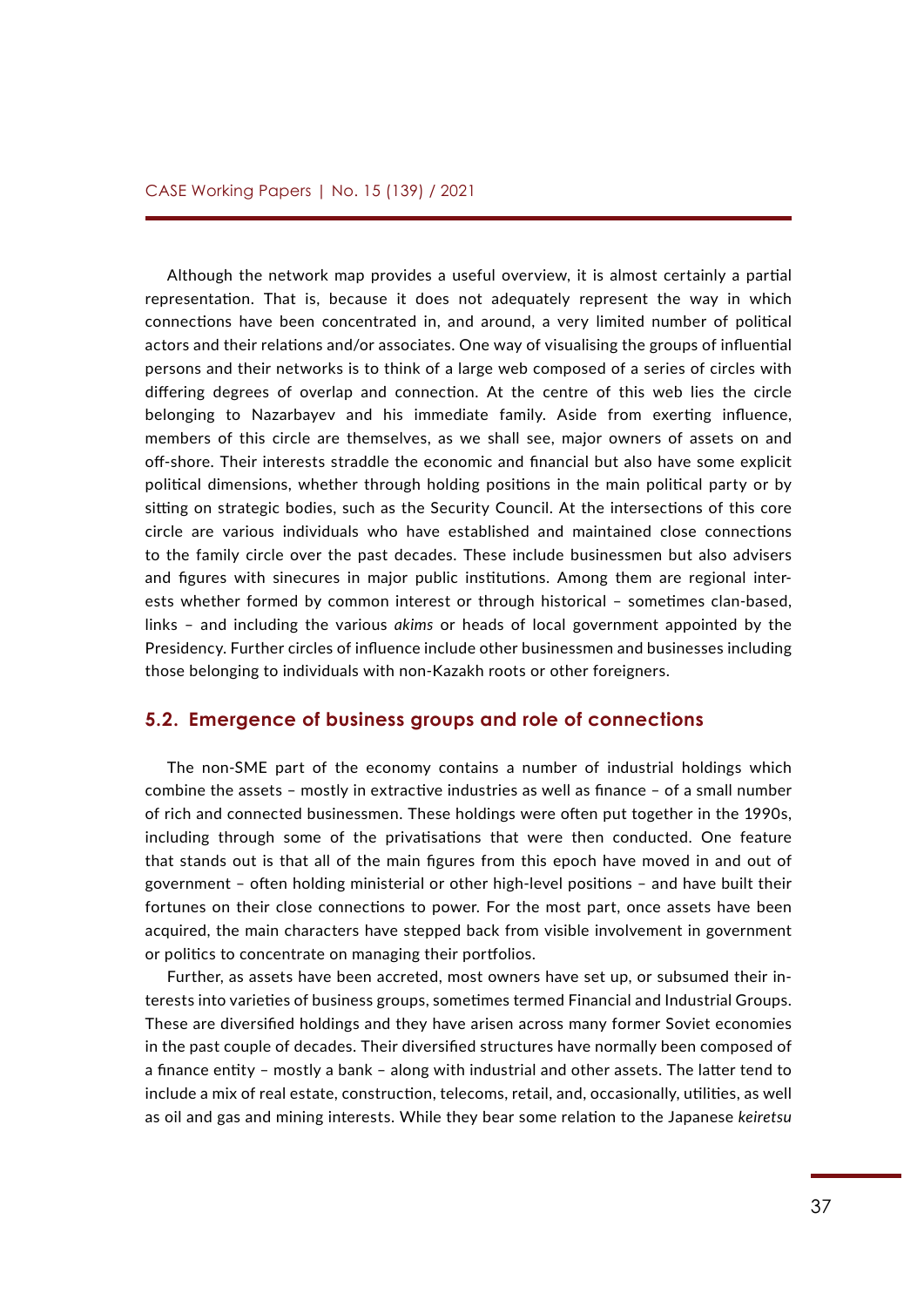model, in reality they suffer from even less transparency and opacity of governance. They do, however, resemble in many respects the business groups that are pervasive throughout Asia, not least because some of them are effectively founder and/or family-based business groups, even if increasingly they have recourse to non-family members for management positions<sup>47</sup>.

Why do a number of the larger and more entrenched groups own financial institutions, principally banks? The answer appears to lie in the way that ownership facilitates access to finance for the groups' projects. As such, there is limited competition among the main banks as their main function is to fund their connected corporates. It is sometimes argued that the advantage of this relationship is not primarily about the cost of capital but more about the terms of access, notably the ability to avoid, or lower, the amount of collateral that is required.

Among the different business groups, there are variations in the extent to which they are connected to political power. Such connections confer a range of benefits. These include getting access to contracts and business with state-owned enterprises and/or government, but also, crucially, the ability to leverage bailouts. This has been clearly the case for banks. Most of the major banks have, at some point, been in receipt of public bailouts<sup>48</sup>. In 2017 alone, bank bailouts amounted to more than a quarter of the total government budget<sup>49</sup>. The main beneficiaries of these transfers are those institutions owned or controlled by politically connected persons. In fact, repeated bank failures, often accompanied by bailouts, have been a persistent feature of the business landscape.

### **5.3. The connected – some major examples**

Probably the most visible example of a first-generation – and now very well entrenched – connected person is Timur Kulibayev and his wife, Dinara – the younger daughter of Nazarbayev. Their primary business vehicle is Almex LLP, a pillar of which is their majority stake in Halyk Bank, the 12<sup>th</sup> largest entity in the country<sup>50</sup>. But Almex also contains a number of other entities with exposure to a wide range of sectors and activities, including oil and gas, as well as mining and metallurgy. Although Kulibayev has not held explicit government positions for at least a decade, he is still Chairman of some of the most significant SOEs, remains the head of an energy lobbying group, Kazenergy*,* and sits

<sup>47</sup> Commander and Estrin (2022)

<sup>48</sup> They include Halyk, BTA, ATF, and Tsesna

<sup>49</sup> Chatham House, p30/1

<sup>50</sup> [https://forbes.kz/ranking/50\\_bogateyshih\\_biznesmenov\\_kazahstana\\_-\\_2021](https://forbes.kz/ranking/50_bogateyshih_biznesmenov_kazahstana_-_2021)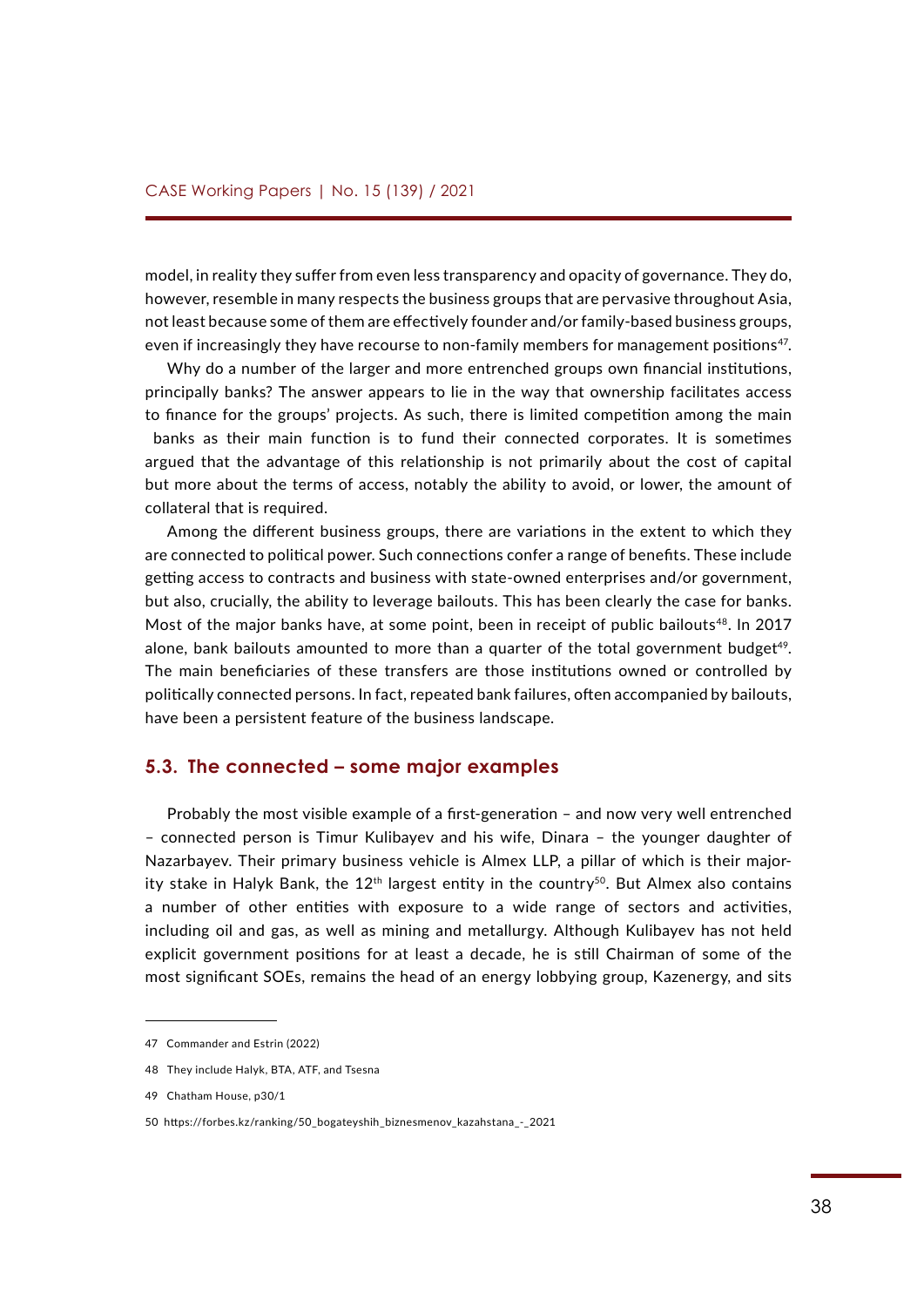on the board of Russia's Gazprom<sup>51</sup>. He is widely understood to be a major - if not the main – domestic player in the oil industry and has been the partner for a variety of foreign companies' investments – such as that by Vitol<sup>52</sup>. Perhaps not surprisingly, there have been a litany of allegations about his business practices<sup>53</sup>. For example, recent reporting has suggested that Kulibayev received a share of the profits from pipeline contracts granted to ETK, a company owned by a Russian businessman, Alexander Karmanov<sup>54</sup>. Those contracts were granted as part of the Asia Gas Pipeline, a large project between Kazakhstan and China put together at a time when Kulibayev was head of the country's Sovereign Wealth Fund (Samruk-Kazyna). Among other facets of the deal, ETK bought pipes from plants in Ukraine and Russia but first sold those same plants the steel to make the pipes at a huge mark-up from the price it had paid for the metal<sup>55</sup>. It has been alleged that the corporate structure was designed to facilitate the bulk of these profits being channelled not to ETF, but to Kulibayev through an offshore entity<sup>56</sup>.

Consider also the case of another leading first-generation oligarch and now one of Kazakhstan's richest individuals with a net worth of \$3.5 billion in 2021 – Bulat Utemuratov<sup>57</sup>. His rise from little or no wealth has been rapid and mirrors very well the nexus between political power, connections, and business opportunities<sup>58</sup>. In particular, his close ties to Nazarbayev appear to be the main factor behind his ascent<sup>59</sup>. At various times, he has held positions in government, including as a diplomat, along with acting as an adviser to the then-President<sup>60</sup>. Indeed, several Wikileaks documents have a US diplomat describing him as Nazarbayev's "personal financial manager" and a "billionaire who has never had a business"61. An early return from this connection was the acquisition of co-own-

60 <https://kz.linkedin.com/in/bulat-utemuratov>

<sup>51</sup><https://peoplepill.com/people/timur-kulibayev>

<sup>52</sup><https://www.publiceye.ch/en/media-corner/press-releases/detail/how-vitol-became-king-of-oil-in-kazakhstan>

<sup>53</sup> A criminal investigation has been launched against Timur Kulibayev in Switzerland for money laundering to the approximate tune of US\$600 million. See:<https://en.odfoundation.eu/a/29,criminal-investigations-against-timur-kulibayev-in-switzerland/>

<sup>54</sup> http://stories.publiceye.ch/vitolinkazakhstan/index.html#group-Welcome-to-Kazakhstan-5wog5bxK4Z

<sup>55</sup><https://www.ft.com/content/80f25f82-5f21-4a56-b2bb-7a48e61dd9c6>

<sup>56</sup> <https://eurasianet.org/financial-times-kazakh-leaders-son-in-law-skimmed-millions-from-chinese-loans>

<sup>57</sup> <https://www.forbes.com/profile/bulat-utemuratov/?sh=7093da4617ed>

<sup>58</sup> <http://gtarchive.georgiatoday.ge/news/10524/Family-of-Bulat-Utemuratov:-from-Cinema-to-Burger-King>and [https://www.](https://www.oligarchsinsider.com/the-man-who-sold-kazakhstan-for-his-own-independence/) [oligarchsinsider.com/the-man-who-sold-kazakhstan-for-his-own-independence/](https://www.oligarchsinsider.com/the-man-who-sold-kazakhstan-for-his-own-independence/)

<sup>59</sup> For more details, see articles by euranet.org and kiar.center contained in the references list

<sup>61</sup> [https://wikileaks.org/plusd/cables/07ASTANA1848\\_a.html](https://wikileaks.org/plusd/cables/07ASTANA1848_a.html) and [https://wikileaks.org/plusd/cables/09ASTANA1762\\_a.html](https://wikileaks.org/plusd/cables/09ASTANA1762_a.html)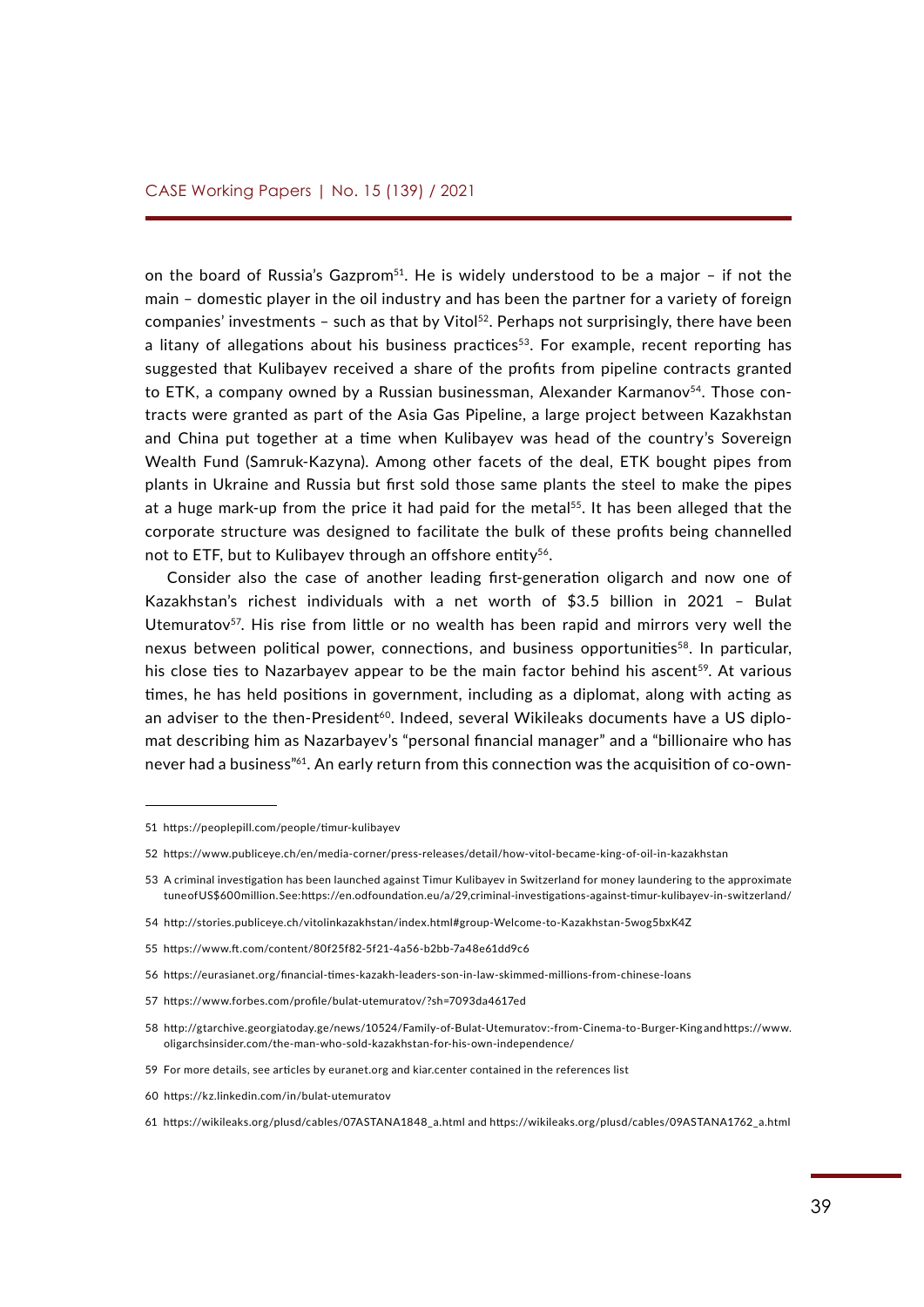ership of KazZinc, one of the mining and natural resource companies privatised in the late  $1990s<sup>62</sup>$ . Other close associates of Nazarbayev also acquired interests through major privatisations of the time. For example, Vladimir Kim – another billionaire and former Assistant to Nazarbayev - became co-owner of Kazakhmys<sup>63</sup>, while ENPC, which consolidated plants and mines in the chrome, aluminium, and ferro-alloy industries in Kazakhstan, also fell into the hands of other close associates of Nazarbayev.

Utemuratov now holds a very diversified portfolio of interests but his early business model appears to have been to acquire ownership over public enterprises and then resell them to foreign corporations. In the mid-1990s, he also set up, in collaboration with a Dutch company, the Almaty Merchant Bank (ATF). The first Chairman of the bank was Timur Kulibayev. In 2007, the bank was sold to UniCredit for \$2.1 billion. UniCredit had to write down its value by \$500 million within a year, subsequently selling ATF in 2013 for just  $$500$  million<sup>64</sup>.

Currently, Utemuratov's main business vehicle is Verny Capital which was founded in 2006 as a private equity firm managing around \$4 billion in assets.<sup>65</sup> The portfolio includes 15 firms in a variety of sectors: real estate and hotels, transportation, mining, telecoms and media, retail, as well as a controlling stake in Forte and, previously, Kassa Nova Banks. It has been alleged that some of the deals that have been done through Verny have been to the detriment of other shareholders due to large, undeclared transfers by foreign investors to their politically connected sponsor in Kazakhstan<sup>66</sup>.

Kulibayev and his wife, along with Utemuratov, as well as Vyacheslav Kim and Vladimir Kim are the principals of the most visible, but also the most clearly connected, groups of companies. In 2021, the combined wealth of these five individuals was estimated at over \$18 billion<sup>67</sup>. Yet, even if there is considerable concentration in wealth, they are far from alone. The fruits of connections to politicians and power – and notably to the

<sup>62</sup> This interest was later sold and the company is now 60% owned by Glencore and 40% by Samruk-Kazyna

<sup>63</sup> [https://forbes.kz/ranking/50\\_bogateyshih\\_biznesmenov\\_kazahstana\\_-\\_2021](https://forbes.kz/ranking/50_bogateyshih_biznesmenov_kazahstana_-_2021)

<sup>64</sup> <http://www.talk-finance.co.uk/economics/bulat-utemuratov-atf-unicredit-uwo/> and [https://www.reuters.com/article/](https://www.reuters.com/article/us-unicredit-kazakhstan-idUSBRE90U0O220130131) [us-unicredit-kazakhstan-idUSBRE90U0O220130131](https://www.reuters.com/article/us-unicredit-kazakhstan-idUSBRE90U0O220130131)

<sup>65</sup> <https://vernycapital.com/en/portfolio>

<sup>66</sup> The most high-profile partnership is with Glencore. Prior to the IPO launch, several politicians, journalists, and activists sent an open letter to Glencore's investors to express their concerns, claiming it was a process of money laundering by high-ranking Kazakhstan civil servants. See:<http://kazakhstanvoice.blogspot.com/2011/05/to-investors-of-glencore-on-kazakhstan.html> and article covering Glencore Report: [https://kiar.center/bulat-utemuratov-and-glencore-report-the-truth-about-glencores](https://kiar.center/bulat-utemuratov-and-glencore-report-the-truth-about-glencores-business-in-kazakhstan/)[business-in-kazakhstan/](https://kiar.center/bulat-utemuratov-and-glencore-report-the-truth-about-glencores-business-in-kazakhstan/)

<sup>67</sup> [https://forbes.kz/ranking/50\\_bogateyshih\\_biznesmenov\\_kazahstana\\_-\\_2021](https://forbes.kz/ranking/50_bogateyshih_biznesmenov_kazahstana_-_2021)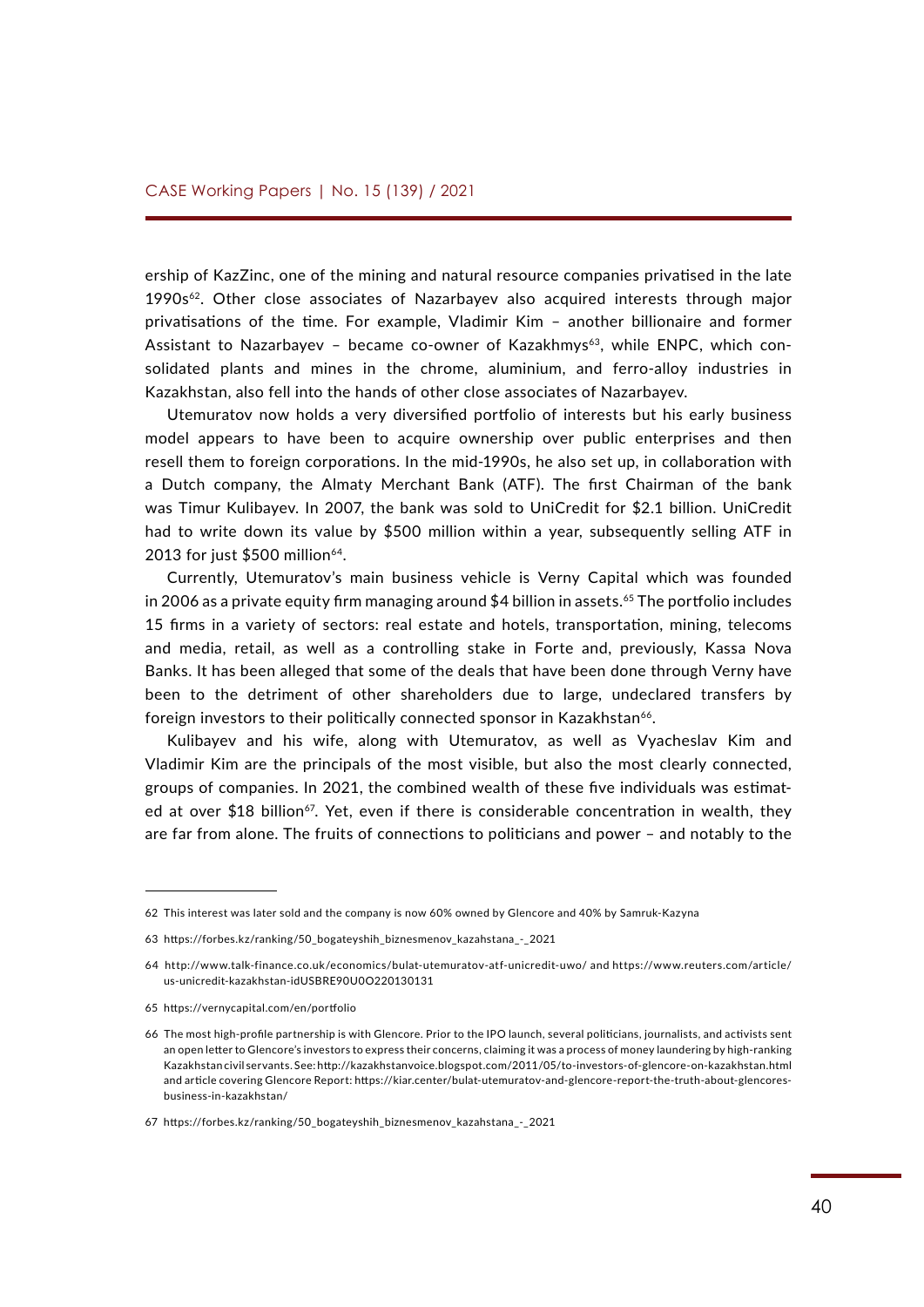ex-President – have been harvested by a broader – albeit not that large – constituency of businesses and individuals.

To get a better sense of this landscape, the list of the 50 wealthiest individuals in Kazakhstan compiled by Forbes over the past four years (2018–2021) is a good starting point. To give some sense of the value of the assets held by these 50 individuals, their total wealth in 2021 was estimated at nearly \$38 billion or around 20% of GDP (after averaging \$26 billion between 2018–20). Just over 50% of these assets were held by other than the five individuals already mentioned. The businesses that they own and that are represented in this list are mostly diversified (approximately 45%) with a further 20% mainly involved in either oil and gas or metals, sometimes both. The others have their main interests in finance, retail, construction, transport, or pharmaceuticals.

Although the fact is that the top tier of individuals and businesses is still dominated by the group of first-generation oligarchs, it is of interest to understand whether the enlarged list is mainly a fixed group or is there some churning, with entry and exit from the top ranks. Further, it is of obvious interest to understand what part of this group has benefited from connections to politicians and power. With respect to the first question, between 2018 and 2021 there has been only very limited change in the list and ranking. For example, in the top 10, there were two new entrants in this period; in the top 25, the number was five and in the whole 50, there was a maximum of 13 entrants. In 2021, the combined wealth of these entrants amounted to around 22% of the total wealth of the top 50 but, again, there is considerable concentration as nearly three-quarters of that 22% is held by just two persons. Moreover, in nearly half of the cases of entrants since 2018, there are clear links to politicians including some of the main, first-generation players.

Consider, in particular, the case of Mikhail Lomtadze, the current CEO of a fintech company – Kaspi – that through its mobile payments and banking apps has rapidly gained market share<sup>68</sup>. Kaspi and Kaspi Bank presently are the  $8<sup>th</sup>$  and  $9<sup>th</sup>$  ranked by revenues among listed companies in Kazakhstan. Kaspi has nearly 70% market share of electronic transactions in the country. It has also developed strong links to government, becoming a major conduit for settling tax claims and even distributing benefits payments for the state during the COVID-19 pandemic. In 2021 – the first year in which Lomtadze entered the list as the third richest businessman – his wealth was estimated at \$3.9 billion. Yet investigation has revealed that most of this wealth has come from his association with Vyacheslav Kim, who also happens to be the Chairman of Kaspi<sup>69</sup>. Indeed, it appears that

<sup>68</sup> <https://forbes.kz/ranking/object/1061>

<sup>69</sup> Dawkins (2020) and [https://www.forbes.com/sites/daviddawkins/2020/11/25/the-two-billion-dollar-mystery-behind-the](https://www.forbes.com/sites/daviddawkins/2020/11/25/the-two-billion-dollar-mystery-behind-the-ownership-of-london-listed-kazakh-fintech-kaspi/?sh=6d1c391d4a39)[ownership-of-london-listed-kazakh-fintech-kaspi/?sh=6d1c391d4a39](https://www.forbes.com/sites/daviddawkins/2020/11/25/the-two-billion-dollar-mystery-behind-the-ownership-of-london-listed-kazakh-fintech-kaspi/?sh=6d1c391d4a39)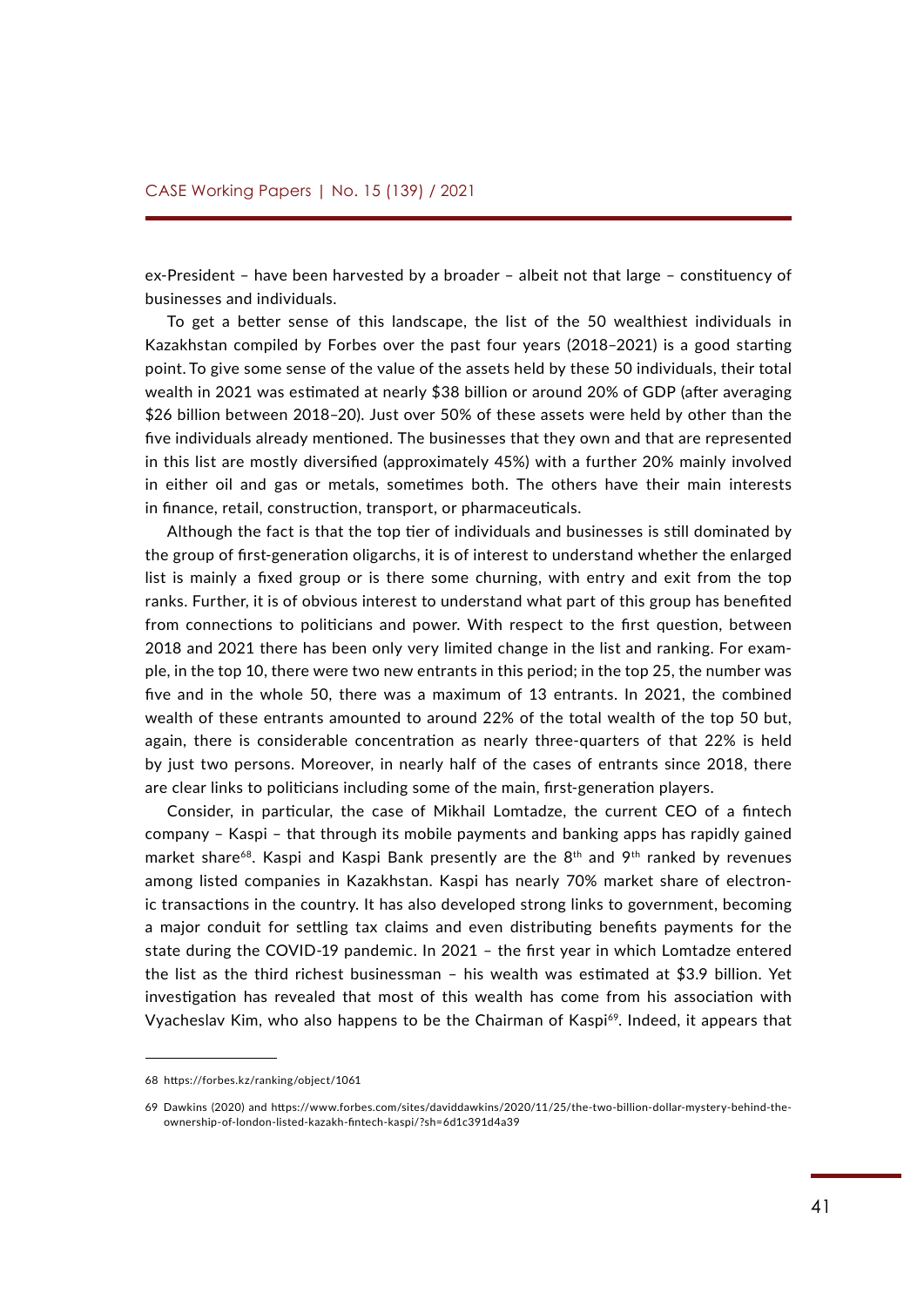the 23% ownership stake that Lomtadze holds in Kaspi has been accumulated through transfers of shares from Kim. Moreover, Nazarbayev's nephew – Keirat Satybaldy – originally held up to 30% of Kaspi prior to late 2018, at which point he exited, possibly to facilitate Kaspi's future IPO on the London Stock Exchange. As someone unambiguously politically connected, Satybaldy's continuance as a major shareholder might have compromised the IPO. However, some observers have suggested that the exit may be more cosmetic than real with others, including Lomtadze, in effect becoming placeholders for Satybaldy's interest in the company<sup>70</sup>. In other words, although the company in question is certainly relatively new and increasingly successful, its ownership is firmly in the hands of very well-entrenched, first-generation politically connected individuals.

Another new entrant in 2021 is Timur Turlov, whose greater than \$2 billion wealth can be traced to his ownership of Freedom Flame, a retail brokerage based in Kazakhstan that taps the wider post-Soviet market. It also acquired Kassa Nova bank from Utemuratov at the end of 2020. In this instance, it appears that the company has offered a new range of financial services to Kazakh and other consumers in the former Soviet space, even if on terms that would sometimes not be sanctioned in more regulated economies. It has been alleged, however, that Turlov has links to Satybaldy, who remains a key player in the financial sector<sup>71</sup>. Whether that is the price for staying successful or was, in fact, one of the reasons for the business' success is unclear.

In short, there has been some entry, along with a limited amount of exit. But looking closely at the persons and businesses that have entered, the majority still have clear political connections, mostly to first-generation oligarchs, to members of the Nazarbayev family, or to other political interests, including at a regional level<sup>72</sup>. It is difficult to avoid the impression that the most common and potent connections from individuals and their businesses continue to flow into, and out of, no more than ten highly connected individuals. As indicated earlier, the network structure that this suggests is therefore one where these few individuals and their business vehicles possess very considerable centrality in the network and hence, a powerful ability to exploit their strategic location. Those central nodes in the network can exploit their access to political power and government to derive advantage, let alone assets.

To summarise, there has been a significant accumulation of wealth in the hands of a limited number of persons and businesses, most of which operate as diversified business groups. Most of those individuals and their business vehicles owe their origins and success

<sup>70</sup> [https://kz.expert/en/news/analitika/1284\\_on\\_satybaldy\\_and\\_his\\_exit\\_from\\_kaspi\\_bank](https://kz.expert/en/news/analitika/1284_on_satybaldy_and_his_exit_from_kaspi_bank)

<sup>71</sup> https://kz.expert/en/news/analitika/2190 the beneficiaries of the independence

<sup>72</sup> For details on other Kazakh billionaires and their connections see articles by kzexpert, ebusiness.com, talk-finance.co.uk, oligarchs.eu, independent.co.uk, the moscowtimes.co.uk and voanews.com listed in references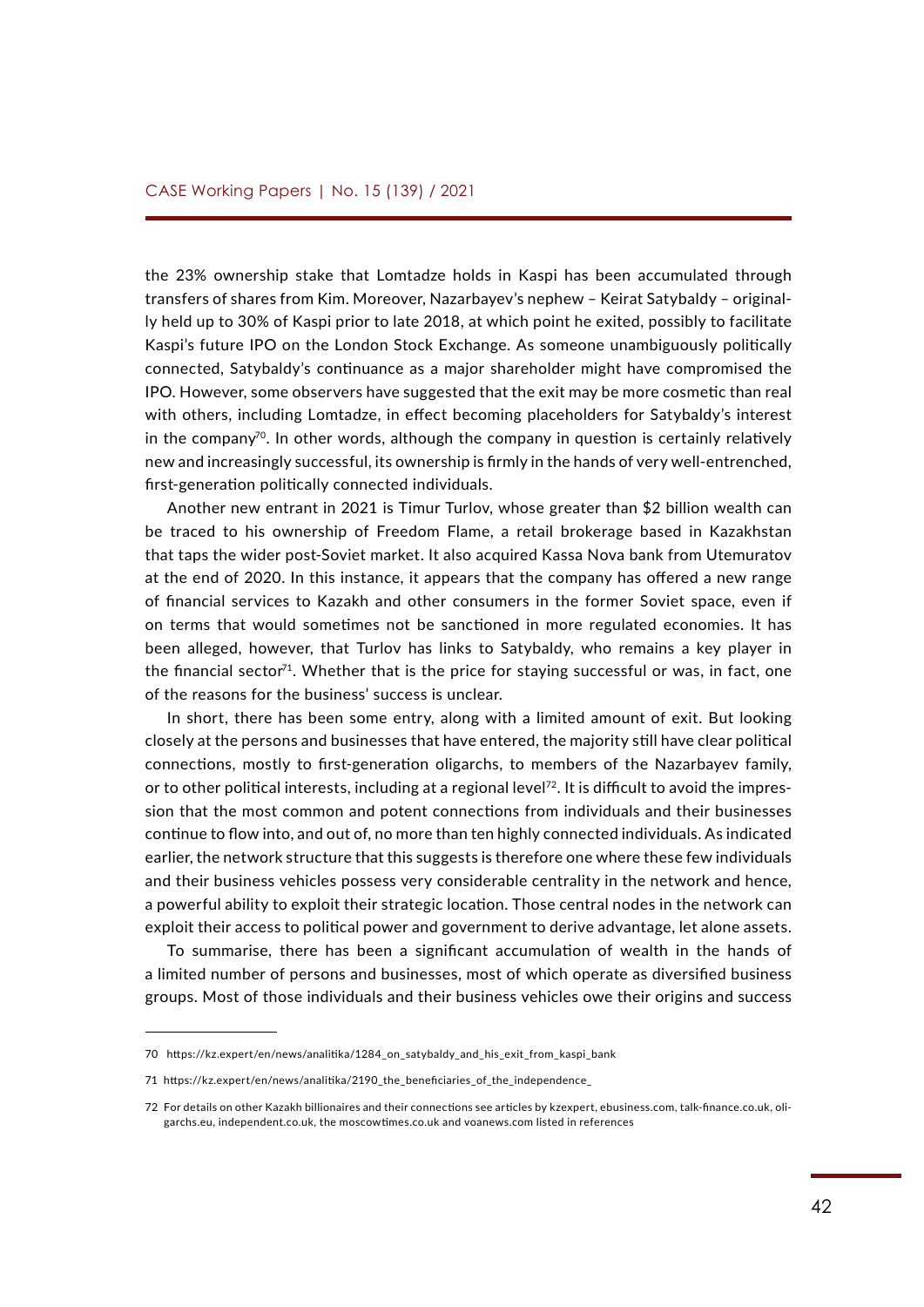to the connections that they have had with politicians. Indeed, in earlier years, the overlap of politics and business was explicit and highly visible. Once assets were acquired, however, the main focus has shifted to their preservation which, in turn, has required continuing access to power through connections. Those connections help sustain their market position. Moreover, that most of these businesses are quite diversified reflects not just an opportunistic process by which assets have been acquired, but also a strategy for abating risk; a way of ensuring that a group's assets are not too concentrated and hence potentially susceptible to expropriation or dilution. The latter risk remains, of course, present given the political system and the scope for discretionary actions. Finally, this has made Kazakhstan a country with severe inequality in its wealth distribution. In fact, its distribution is quite similar to that of Russia with just 3–3.5% of adults holding wealth in excess of \$100,000. This is very different from the group of advanced economies where the same share ranges between  $40-50\%$ <sup>73</sup>. Expressed differently, in Kazakhstan only 162 persons account for around half of total wealth $74$ .

### **5.4. Market structure and power**

What does the combined presence of a large state-owned sector and influential privately held business groups imply for market structure? A useful starting point is provided by the OECD which compiles indicators on competition and regulation across a number of economies and sectors, both in advanced and emerging economies, including Kazakhstan<sup>75</sup>. This also allows comparison with other countries. The indicators are constructed by using the responses of governments themselves to a structured and closed questionnaire. They do not constitute judgements of experts or outside observers. As such, if the responses were to betray a bias, it seems more plausible that the bias would be to improve their rating.

What emerges from this detailed self-reporting exercise is that Kazakhstan's regulatory context creates significant barriers to competition when compared to the OECD average, although the situation appears comparable to some other emerging markets, such as Turkey, Brazil, and Argentina. Part of the reason for why Kazakhstan has these competition-limiting features can be traced – as we already noted in *Section 5* – to the pervasive role of the state in the economy and in particular, the large state-owned enterprise sector. State ownership cuts across manufacturing and financial services and also includes all the network sectors, such as water, gas, electricity, and transport, where the government has equity

75 OECD (2018)

<sup>73</sup> Credit Suisse Research Institute (2020)

<sup>74</sup><https://assets.kpmg/content/dam/kpmg/kz/pdf/2019/09/KPMG-Private-Equity-Market-in-Kazakhstan-ENG-2019.pdf>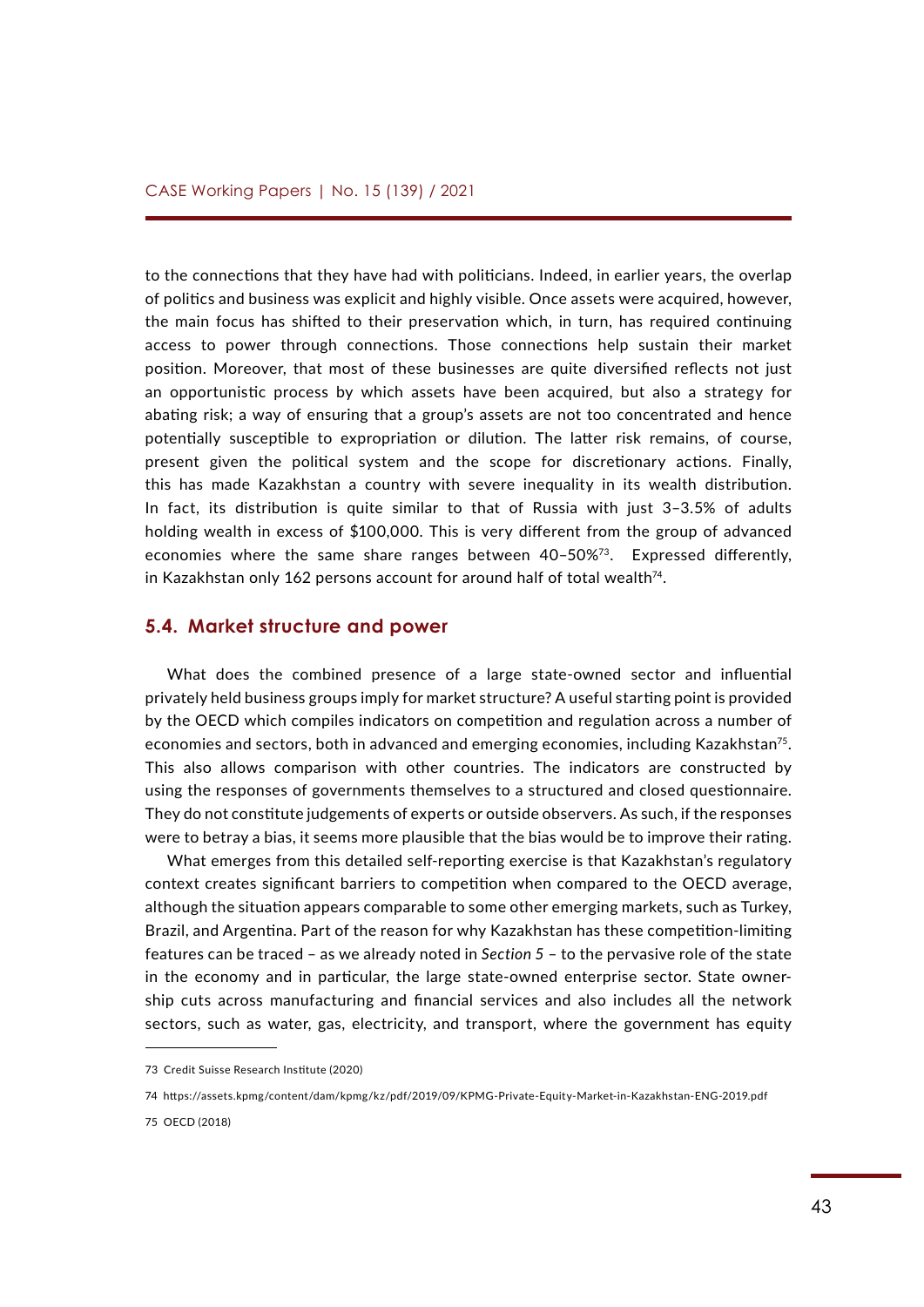stakes in the largest companies. Further, the extent of direct public control over SOEs – and hence the level of political interference – is high and contributes to the manifest weaknesses in their governance. SOEs are mostly not covered by the same laws as private firms and hence benefit from preferential treatment. At the same time, other dimensions of government behaviour, particularly public procurement, have major shortcomings. In Kazakhstan, direct procurement is commonly used, instead of the use of tenders, which could allow a more transparent process.

The OECD attempts to summarise the scope of the state's involvement with judgements about the extent of distortion such involvement introduces. This is expressed in a range from 1 to 6 where the latter is the most distortionary. Most Western European economies fall between 1 and 1.5 with an OECD average of 1.7. Kazakhstan is placed near the top of the scale at 2.7, roughly equivalent to Brazil and South Africa and only below Indonesia **(Figure 13).** 

![](_page_43_Figure_3.jpeg)

**Figure 12: Distortions induced by state involvement, 2018 (Index scale 0 to 6 from least to**  *Figure 13: Distortions induced by state involvement, 2018 (Index scale 0 to 6 from*  **most restrictive)** *rigure 12: Distortions ind* 

*Source:* OECD (2018) Source: OECD (2018)

Concerning competition, the evidence suggests that there is also a persistent bias towards state-owned companies but, in addition, the lack of an independent competition agency – competition policy is the remit of individual ministries – means that incumbents and well-connected companies tend to have advantages. At the same time, the instruments of competition policy are far from best practice, notably with respect to network-related services.

When it comes to barriers to trade and investment, the picture is mixed. In general, Kazakhstan ranks worse than the great bulk of OECD economies, the extent of its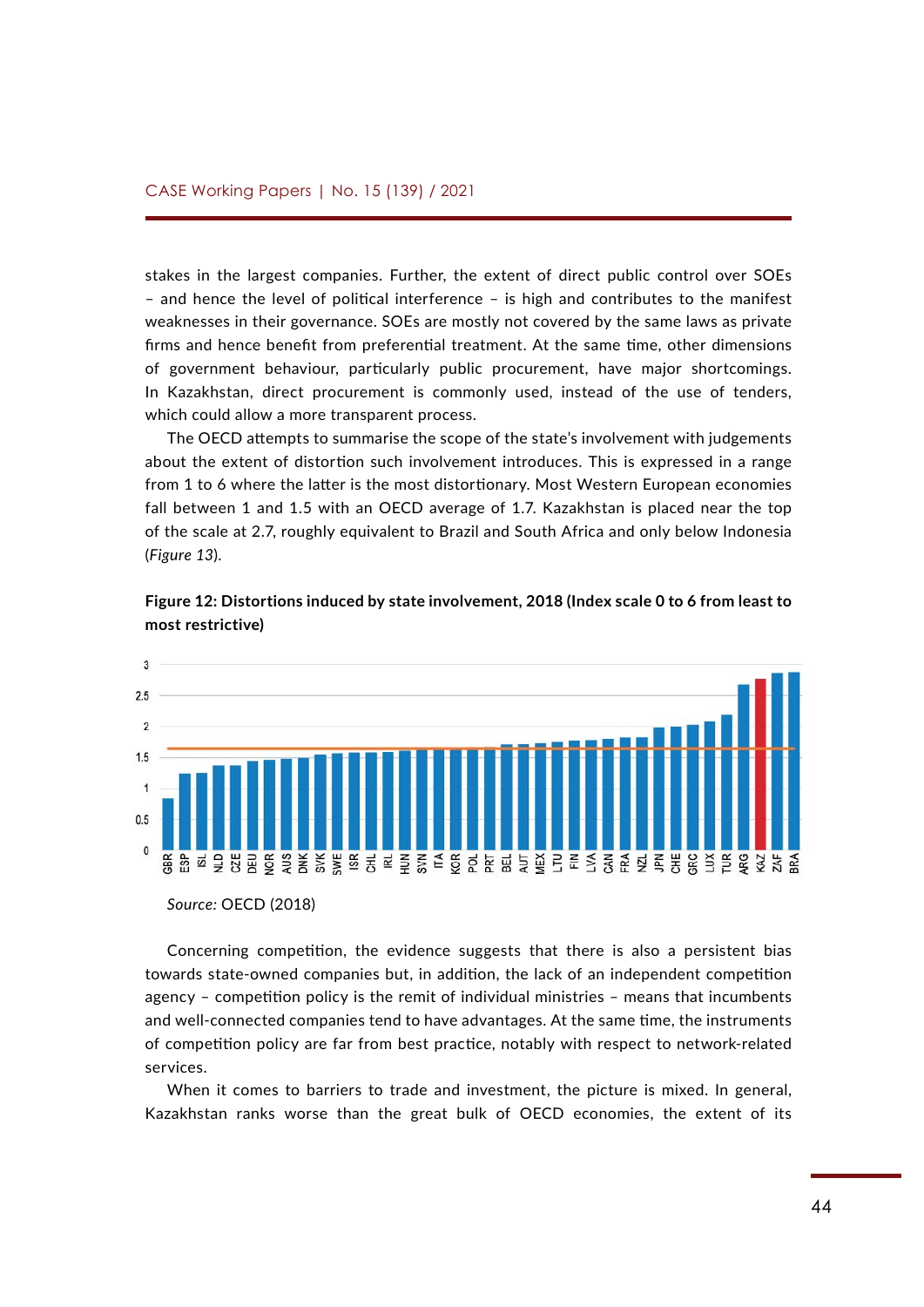restrictiveness compares to South Korea, Argentina, Brazil, and Mexico. Breaking down the dimensions, barriers to FDI along with tariff barriers show that Kazakhstan is not very different from most OECD economies. It is more with regard to the treatment of foreign suppliers and trade facilitation that the country does less well.

The implications for the structure of the economy can also be observed in the extent of concentration. To get a better sense of this, we calculate some concentration ratios, specifically for the 5, 10, and 25 largest firms in the country. These ratios (CR5, CR10, CR25) represent the total revenues of a specific company in 2019 expressed as a share of the country's GDP. As some of the companies are not listed, either because they are state owned or because they are privately held, the concentration level is calculated for both listed and un-listed companies.

|                 | Unlisted & Listed | Listed |
|-----------------|-------------------|--------|
| CR <sub>5</sub> | $10 - 13$         | 10     |
| <b>CR10</b>     | $15 - 19$         | 13     |
| <b>CR25</b>     | $25 - 28$         | 16     |

**Table 2: Economic concentration in Kazakhstan (5, 10, & 25 largest firm Revenue/GDP Concentration Rations): 2019/20**

#### *Source:* Orbis

*Table 2* shows that economic concentration is indeed significant. For example, the share of the top five and ten firms (CR5 and CR10) – listed and unlisted – is between 10–13% and 15-20% of GDP, respectively<sup>76</sup>. For only listed companies, that share is 10% and 13%. Taking the top 25 companies, the share rises to 25–28% and 16%, respectively. These are quite high levels of concentration when placed in a comparative context. For example, compared to other Asian economies, they are higher than in China or India, comparable to Malaysia but far lower than South Korea or Thailand<sup>77</sup>. They are also significantly higher than in the USA. What this confirms is that there is major concentration not only in the large state-owned companies but also in those private, often listed, companies that are linked to prominent, connected business persons. One outcome has been to limit the extent of competition and rivalry.

Finally, to understand the nature of market structure also requires understanding how political considerations feed through. Competition among the main business groups

<sup>76</sup> The larger estimate is when including an estimate of those parts of the Samruk-Kazyna holding that are not individually listed

<sup>77</sup> Commander and Estrin (2022) contains similar calculations for the main Asian economies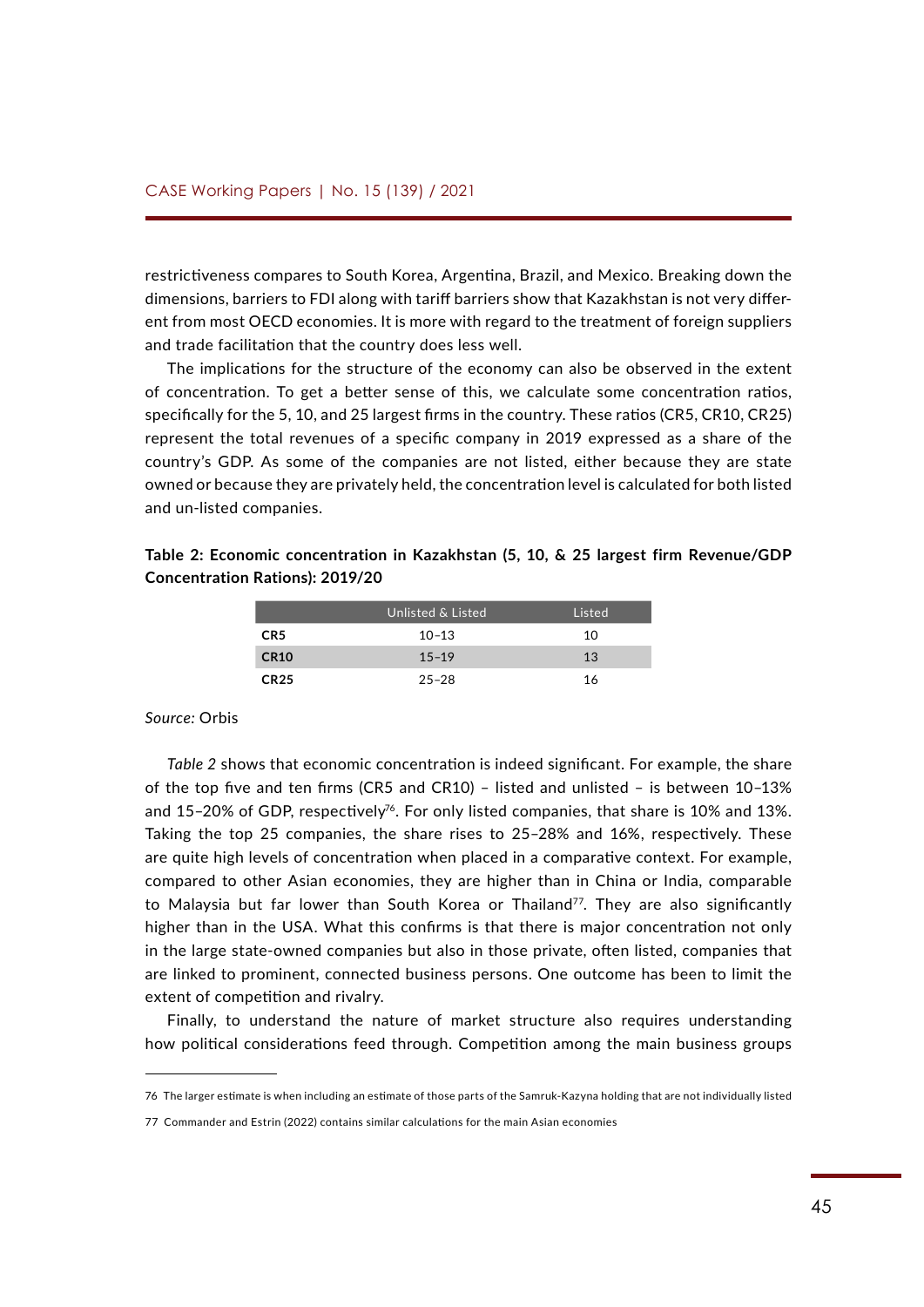and their components is not intense. In fact, it appears that the main oligarchs try to avoid competition either by electing cooperation with other main players or working in an environment where market segmentation is significant. This is not as blatant as in neighbouring Azerbaijan where a highly vertical structure allows the President to ensure that rivalry is radically abated or absent among elite groups<sup>78</sup>. In Kazakhstan, this centralising or vertical dimension has been rather more nuanced and qualified. But it is far from absent and many of the same motivations exist, principally the aim of limiting or nullifying the likely disruptive consequences of greater rivalry among the elite. Of course, rivalry has several dimensions, economic and political. With regard to the former, the result has been to limit competition, with regard to the latter, those individuals that have dissented and tried to challenge the political equilibrium have ended up in exile or worse.

<sup>78</sup> Commander and Ramazanov (2015)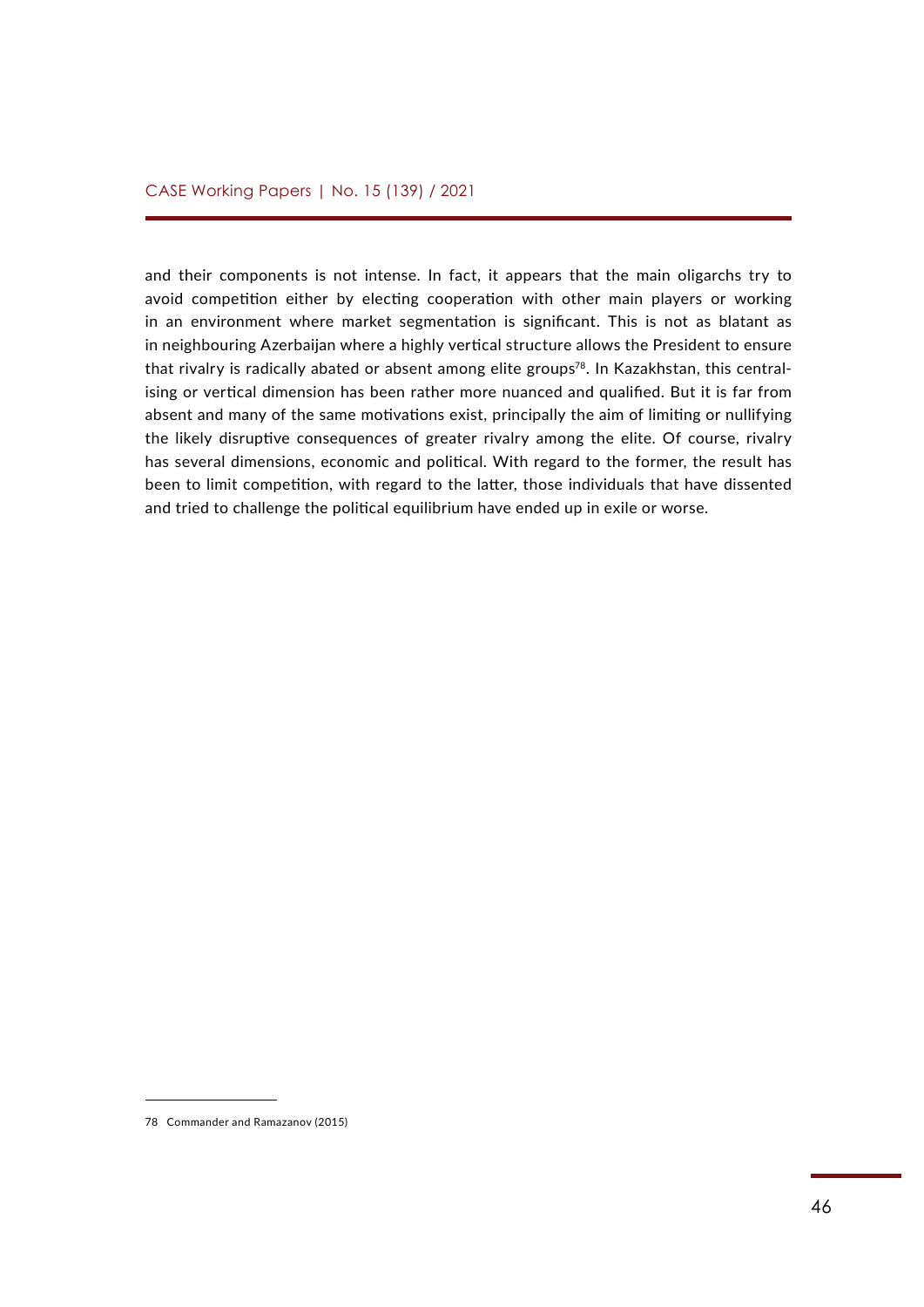## **Conclusion**

It is widely assumed that successful countries mesh together political competition and open societies with economic policies that similarly prioritise competition and the rule of law and adequate redress. These attributes are also commonly subsumed under judgements about the nature of institutions and the extent to which these enable or restrict competition and transparency, among other attributes. Autocracies – defined as countries where political competition is absent or attenuated – are generally thought to create and sustain institutions that offer unfair advantages to those in and around power and flout – often flagrantly – the rule of law and associated civil, political, and economic rights.

Yet, this dichotomous way of viewing the world can obviously obscure nuances. More importantly, the underlying regularity that is asserted – that 'good' politics and economics are necessarily complements – appears to fall down when considering which countries have performed best over the last half century. Certainly, the rise of China, Vietnam, nd other countries in Asia with autocratic regimes has been used to suggest this complementarity is not a necessary precondition, at least when considering economic performance. This discrepancy has, indeed, been quite commonly cited elsewhere to promote the merits of autocracy. More significantly, a number of autocratic regimes have effectively pursued a strategy of maintaining a lack of political competition and openness while promoting economic policies aimed at stimulating investment and some degree of economic competition. Kazakhstan is one such example. Unlike a number of its neighbours, the country has adopted an explicit strategy of advertising its openness to investors along with measures providing some degree of protection or ring-fencing, albeit in a way that appears to have created islands or enclaves rather than more generalised protections<sup>79</sup>.

The paper has examined the impact of these attempts at creating 'good' economics and associated institutions whilst keeping an autocratic political system. Indeed, a closer examination of how that approach has played out reveals a complex and ambiguous set of outcomes. For a start, the scale of improvements in institutional and economy-relat-

<sup>79</sup> Even so, the Ministry of Investment and Development pilot project in 2015 of a one-stop-shop for investors giving assistance with information, permits, licences, and starting administrative procedures failed to become widely known to both domestic and foreign investors. See OECD (2016)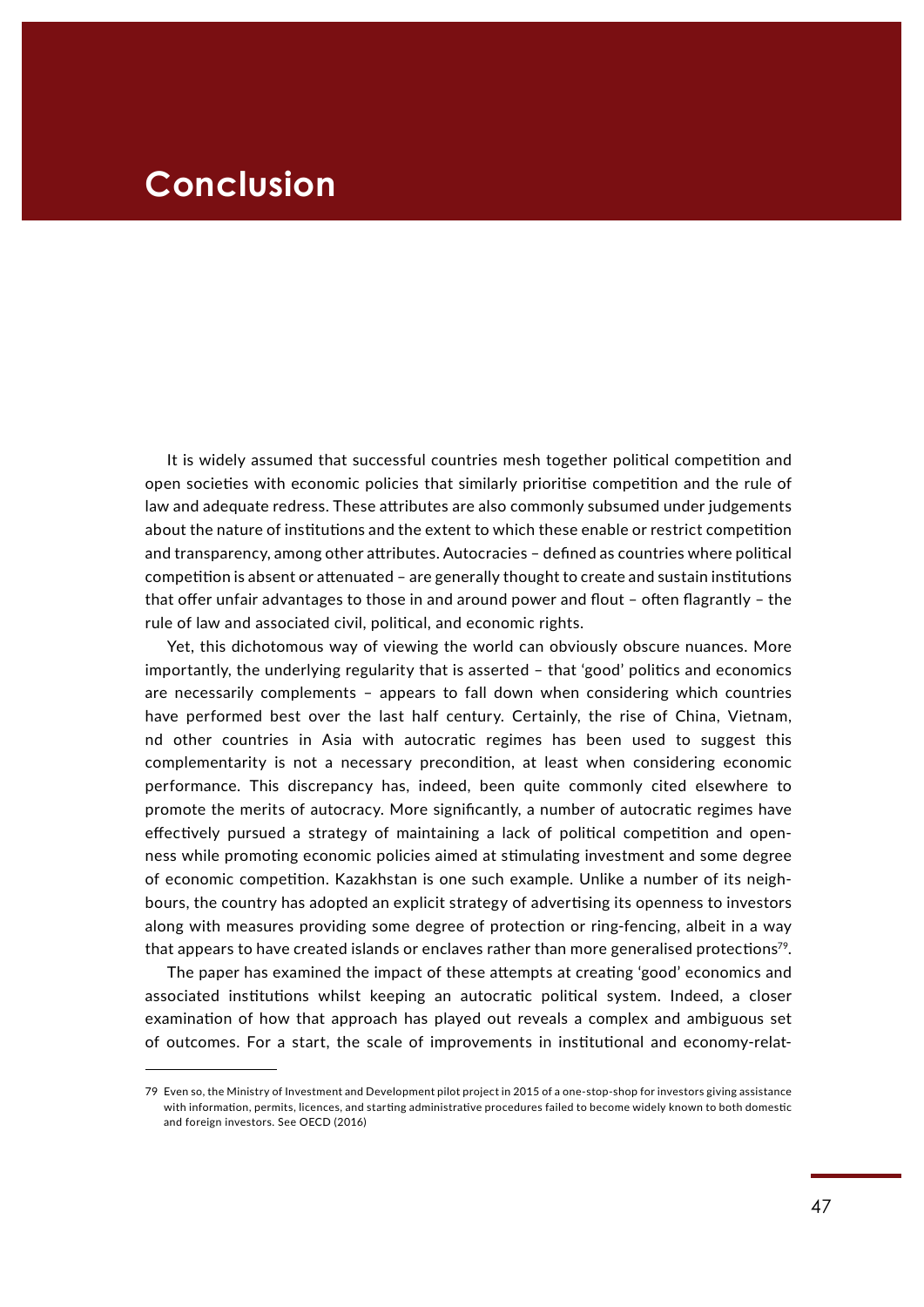ed measures is quite patchy and, in some areas, has actually deteriorated. Compared with countries at similar income levels, Kazakhstan almost invariably falls at or near the bottom of the distribution. In addition, using the measure with the longest temporal aspect, Kazakhstan's extent of autocracy has actually increased. Expressed differently (and simply), measures for Kazakhstan's politics have gotten worse and those covering its institutions and economy have mostly registered some – but hardly dramatic or sustained – improvement.

On a positive note, Kazakhstan's economic performance and associated investment in infrastructure – physical and human – has been relatively strong. Much of its growth has been driven by the large oil and gas projects that have attracted the great bulk of the investment entering the country. The economy as a whole, along with the budget, remains highly dependent on revenues from its natural resources. Diversification has been limited. Whilst the ability to attract investment has been impressive, some part of that has soured, mostly on account of expropriations and/or unfair treatment. Although a signatory to the Energy Charter Treaty and other bilateral investment treaties, in some cases – notably Stati/Tristan Oil – the government has refused to settle despite judgements against them in international arbitration tribunals and courts. In fact, the legacy of investment disputes can be traced to the country's political system and the high degree of discretion that has resulted and which has undermined the avowed commitment to the rule of law and protection of investor rights.

Although power has not been as vertically organised as in some other neighbouring countries, the place and role of the ex-President has been persistently central. This centrality was initially critical in the allocation of resources and assets in the first 15 years of the country's existence. Subsequently, it has remained critical in preserving the system that had been created. Despite a recent handover to a new President, along with constitutional and other features that might on the surface suggest otherwise, the ex-President remains the central figure in the political equilibrium and acts, in effect, as the arbiter. Around him have developed clusters of dependents and associates, some related by birth or marriage, others formed through common interest, sometimes fealty. These political arrangements – marked as they are by the importance of connections to power – have materially influenced the shape of the economy. Specifically, there has been a combination of a large – and politicised – public sector including many strategic SOEs alongside the private holdings – often contained in varieties of business groups – of those close to, and often dependent, on power. These symbiotic groupings have themselves been fuelled – quite literally – by evenues from the country's natural resource wealth. The pace of privatisation of SOEs has in part reflected the common interests of their management and politicians as well as the private businesses that transact with them.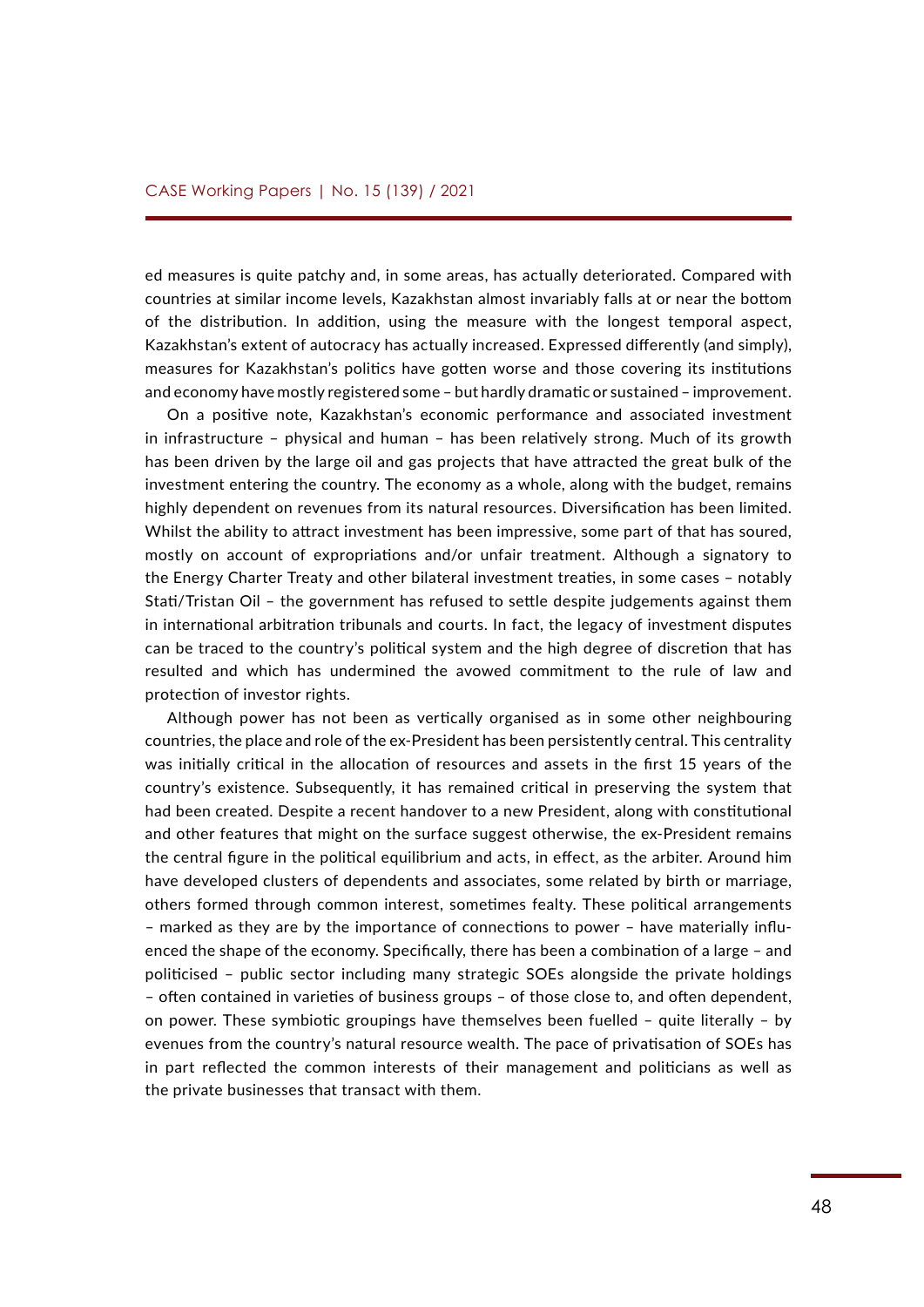The emergence of substantial private business holdings has been accompanied by a large accretion of wealth in the hands of a relatively small number of individuals and their business vehicles. At the same time, this elite has exhibited considerable stability in its composition with relatively few new entrants. Those that are new have, in effect, formed very close connections to the cohort of first-generation oligarchs and their business nterests. Indeed, it is unlikely that new business can thrive – and certainly grow to scale – without having links to, and the approval of, both business and political incumbents. Not surprisingly, this has translated into a high degree of concentration and a lack of rivalry. Indeed, a driving feature of the political system is precisely to limit both economic and political rivalry and in these aims it has, so far, been largely successful.

An enlightened policy agenda would, as a consequence, have to focus on breaking down the substantial barriers to political and economic entry that presently exist. Facilitating political competition would, at a minimum, presuppose the right to form new political parties and movements and for them to function freely. Facilitating economic competition would be aided by limiting the substantial benefits flowing to connections and incumbency, including through the establishment of more independent regulatory and competition authorities. At the same time, a transparent privatisation of parts of the large state-owned sector would be beneficial. However, none of these steps seem likely, or even feasible, under the current system. The pattern of signalling more openness, better governance, and improved transparency has clear limits that are imposed by the imperatives of preserving the core of the current arrangements.

Yet, without such changes, the costs of the current system in terms of economic efficiency – static and dynamic – are far from trivial. Whilst the current system has been able to raise mean incomes and radically limit the incidence of poverty, it provides weak foundations for a more innovative, human capital-based growth model. Further, the scope for disruptive contests among the elite – not least because of the obvious uncertainties about the succession problem – remains present, even likely. As such, autocracy's habitual challenge of how to organise the orderly passage of power and influence, let alone sustain economic growth and development, has not been solved. The massive centralisation of power, influence, and economic assets in such limited hands opens the door to future disputes.

The paper started by asking whether improving institutions – promoting 'good' economic policy – could offset the continuing presence of 'bad' politics; autocracy by name. On closer inspection, the question turns out to be somewhat mis-directed. Not least because 'bad' politics has so conditioned the underlying disposition of resources that the ability to press home institutional and other policy improvements remains radically circumscribed. This is something that is directly reflected in the configuration of the economy, let alone something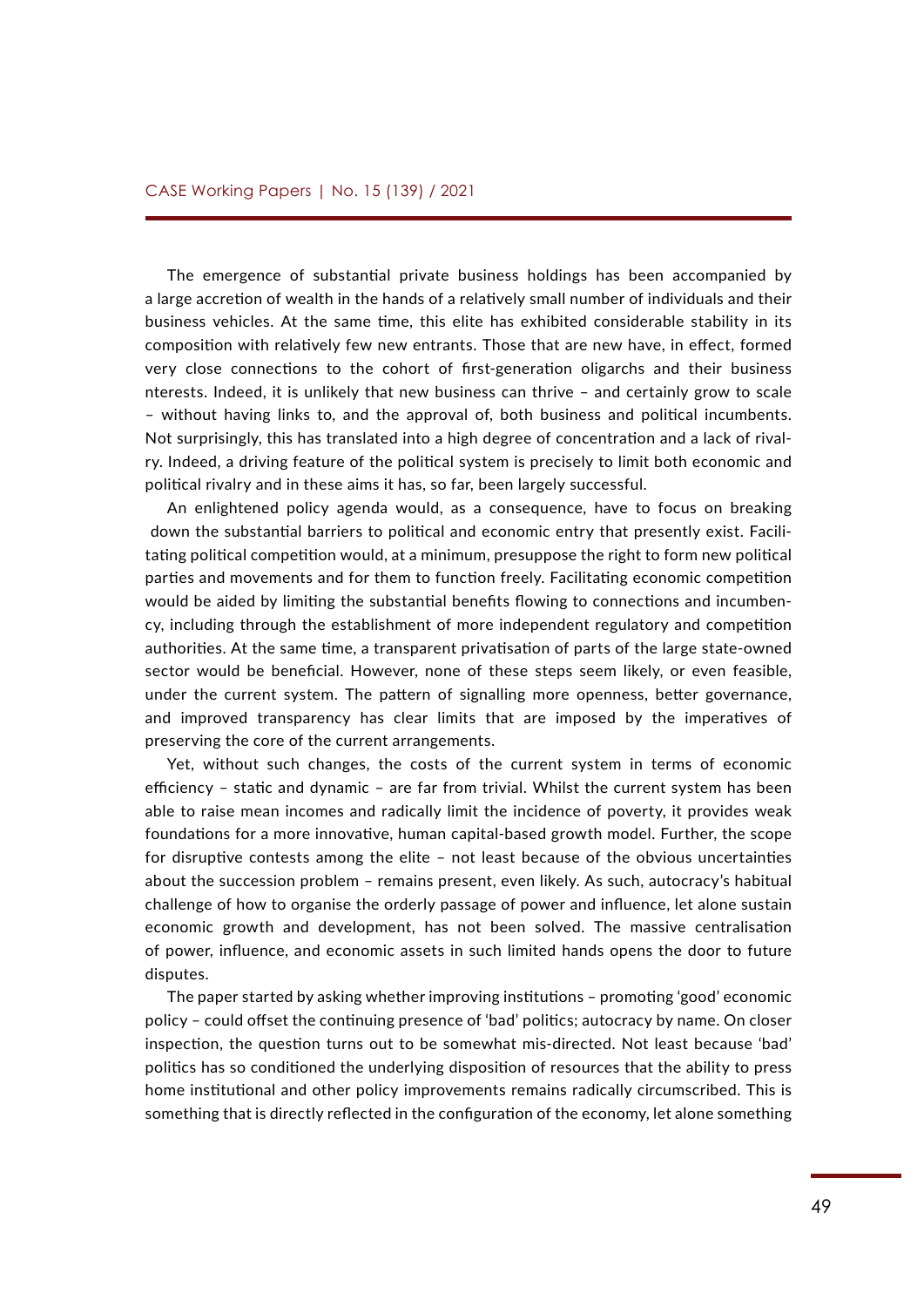that numbers of expropriated or thwarted investors have come to rue. In sum, 'bad' politics both squeezes the space for, and distorts the benefits from, 'good' economics.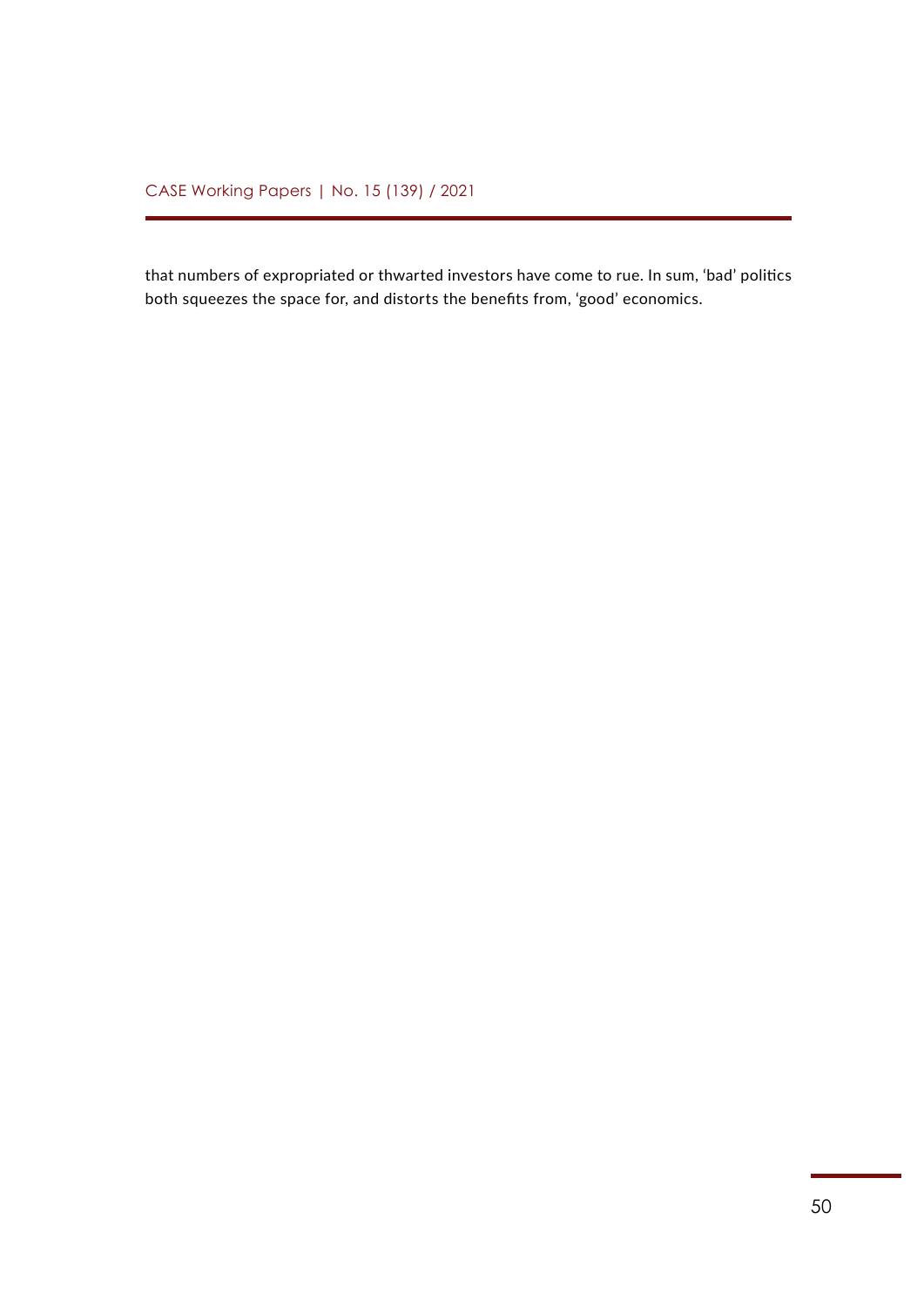## **References**

9 Bedford Row Chambers, (2021), "Kazakhstan: Questions about Government, Justice and International Arbitration", London (Authors – S. Kay and J. Traversi), [http://9bri.com/wp-con](http://9bri.com/wp-content/uploads/2021/03/9BRi-Report-on-Kazakhstan-23-March-2021.pdf)[tent/uploads/2021/03/9BRi-Report-on-Kazakhstan-23-March-2021.pdf](http://9bri.com/wp-content/uploads/2021/03/9BRi-Report-on-Kazakhstan-23-March-2021.pdf)

Abebe, M., (2017), "Kazakhstan held liable for expropriation of Hourani family's investment on second round of ICSID arbitration", IISD, Investment Treaty News, [https://www.iisd.](https://www.iisd.org/itn/en/2017/12/21/kazakhstan-liable-expropriation-hourani-familys-investment-second-round-icsid-arbitration-caratube-international-oil-company-llp-devincci-salah-hourani-icsid-case-arb-13-13/) [org/itn/en/2017/12/21/kazakhstan-liable-expropriation-hourani-familys-investment-sec](https://www.iisd.org/itn/en/2017/12/21/kazakhstan-liable-expropriation-hourani-familys-investment-second-round-icsid-arbitration-caratube-international-oil-company-llp-devincci-salah-hourani-icsid-case-arb-13-13/)[ond-round-icsid-arbitration-caratube-international-oil-company-llp-devincci-salah-houra](https://www.iisd.org/itn/en/2017/12/21/kazakhstan-liable-expropriation-hourani-familys-investment-second-round-icsid-arbitration-caratube-international-oil-company-llp-devincci-salah-hourani-icsid-case-arb-13-13/)[ni-icsid-case-arb-13-13/](https://www.iisd.org/itn/en/2017/12/21/kazakhstan-liable-expropriation-hourani-familys-investment-second-round-icsid-arbitration-caratube-international-oil-company-llp-devincci-salah-hourani-icsid-case-arb-13-13/)

Acemoglu, D. and J. Robinson, (2012), "Why Nations Fail. The Origins of Power, Prosperity and Poverty", London and New York

Acca.media, (2020), "Kazakhstan: state holding is suspected of embezzlement", acca.media, <https://acca.media/en/kazakhstan-state-holding-is-suspected-of-embezzlement/>

Asian Development Bank, (2020), "Reforms, Opportunities and Challenges for State-Owned Enterprises", [https://www.adb.org/publications/reforms-opportunities-challeng](https://www.adb.org/publications/reforms-opportunities-challenges-state-owned-enterprises)[es-state-owned-enterprises](https://www.adb.org/publications/reforms-opportunities-challenges-state-owned-enterprises)

Ascom, (2010), "Ascom Takes Government of Kazakhstan to Stockholm Court of Arbitration Under the International Energy Charter Treaty", Cision PR Newswire, [https://www.prnews](https://www.prnewswire.com/news-releases/ascom-takes-government-of-kazakhstan-to-stockholm-court-of-arbitration-under-the-international-energy-charter-treaty-102416259.html)[wire.com/news-releases/ascom-takes-government-of-kazakhstan-to-stockholm-court-of-ar](https://www.prnewswire.com/news-releases/ascom-takes-government-of-kazakhstan-to-stockholm-court-of-arbitration-under-the-international-energy-charter-treaty-102416259.html)[bitration-under-the-international-energy-charter-treaty-102416259.html](https://www.prnewswire.com/news-releases/ascom-takes-government-of-kazakhstan-to-stockholm-court-of-arbitration-under-the-international-energy-charter-treaty-102416259.html)

Besley, T., (2015), "Law, Regulation and the Business Climate: The Nature and Influence of the World Bank Doing Business Project", *Journal of Economic Perspectives*, 27, 3, pp99–120

Center for Systematic Peace, (2018), "The Polity5 Project", [https://www.systemicpeace.org/](https://www.systemicpeace.org/polityproject.html) [polityproject.html](https://www.systemicpeace.org/polityproject.html)

Chatham House Report, (2019), "Kazakhstan: Tested by Transition", London

Cobus, P., (2019), "Baring Vostok Senior Partners Take Charge After its Founder Arrest", voanews. com, [https://www.voanews.com/europe/baring-vostok-senior-partners-take-charge-after](https://www.voanews.com/europe/baring-vostok-senior-partners-take-charge-after-its-founder-arrest)[its-founder-arrest](https://www.voanews.com/europe/baring-vostok-senior-partners-take-charge-after-its-founder-arrest)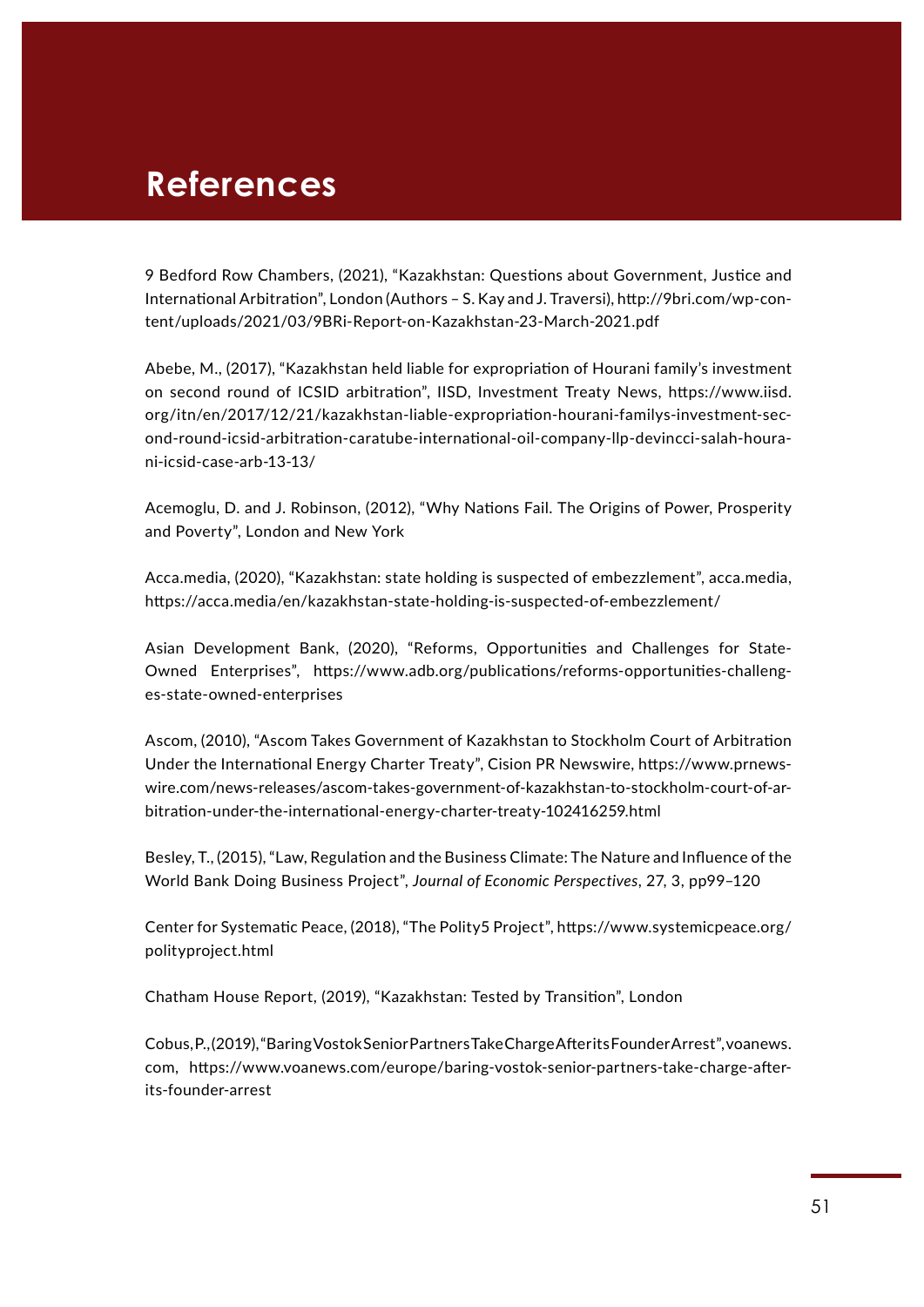Commander, S. J. and S. Estrin, (2022), "The Connections World: The Future of Asian Capitalism", Cambridge, forthcoming

Commander, S. J. and S. Poupakis, (2020), "Political Networks across the Globe", London and Oxford

Commander, S. J. and N. Ramazanov, (2015), "Ownership, governance and performance: An analysis of economic and political dynamics in Azerbaijan", Altura Partners, London

Commander, S. J. and K. Tinn, (2007), "An independent evaluation of the World Bank Doing Business Indicators", Report prepared for IEG World Bank, Washington, DC

Credit Suisse Research Institute, (2020), "Global Wealth Report and Databook", London

Dawber, A., (2011), "Kazakhmys accused over Astana government links", Independent, [https://](https://www.independent.co.uk/news/business/news/kazakhmys-accused-over-astana-government-links-2025949.html) [www.independent.co.uk/news/business/news/kazakhmys-accused-over-astana-govern](https://www.independent.co.uk/news/business/news/kazakhmys-accused-over-astana-government-links-2025949.html)[ment-links-2025949.html](https://www.independent.co.uk/news/business/news/kazakhmys-accused-over-astana-government-links-2025949.html)

Derains & Gharavi International, (2013), "Hamid Gharavi and Melanie Van Leeuwen Secure a Third Consecutive Victory against Kazakhstan for a US\$30 Million Award", [http://www.](http://www.derainsgharavi.com/2017/11/hamid-gharavi-and-melanie-van-leeuwen-secure-a-third-consecutive-victory-against-kazakhstan-for-a-us-30-million-award/) [derainsgharavi.com/2017/11/hamid-gharavi-and-melanie-van-leeuwen-secure-a-third-con](http://www.derainsgharavi.com/2017/11/hamid-gharavi-and-melanie-van-leeuwen-secure-a-third-consecutive-victory-against-kazakhstan-for-a-us-30-million-award/)[secutive-victory-against-kazakhstan-for-a-us-30-million-award/](http://www.derainsgharavi.com/2017/11/hamid-gharavi-and-melanie-van-leeuwen-secure-a-third-consecutive-victory-against-kazakhstan-for-a-us-30-million-award/)

Doing Business, (2020), "Doing Business Data",<https://www.doingbusiness.org/en/data>

European Bank for Reconstruction and Development (EBRD), (2020), 'Transition Report", London

Economist Intelligence Unit, (2020), "Democracy Index 2020", [https://www.eiu.com/n/cam](https://www.eiu.com/n/campaigns/democracy-index-2020/)[paigns/democracy-index-2020/](https://www.eiu.com/n/campaigns/democracy-index-2020/)

Energy Charter, (2014), "Exhibit A", [https://www.energycharter.org/fileadmin/Documents-](https://www.energycharter.org/fileadmin/DocumentsMedia/Disputes/ISDSC-028a.pdf)[Media/Disputes/ISDSC-028a.pdf](https://www.energycharter.org/fileadmin/DocumentsMedia/Disputes/ISDSC-028a.pdf)

EUbusiness, (2020), "Daniel Kunin of Kusto Group on Driving Growth Through Private-Public Cooperation", eubusiness.com, [https://www.eubusiness.com/focus/daniel-kunin-of-kusto](https://www.eubusiness.com/focus/daniel-kunin-of-kusto-group)[group](https://www.eubusiness.com/focus/daniel-kunin-of-kusto-group)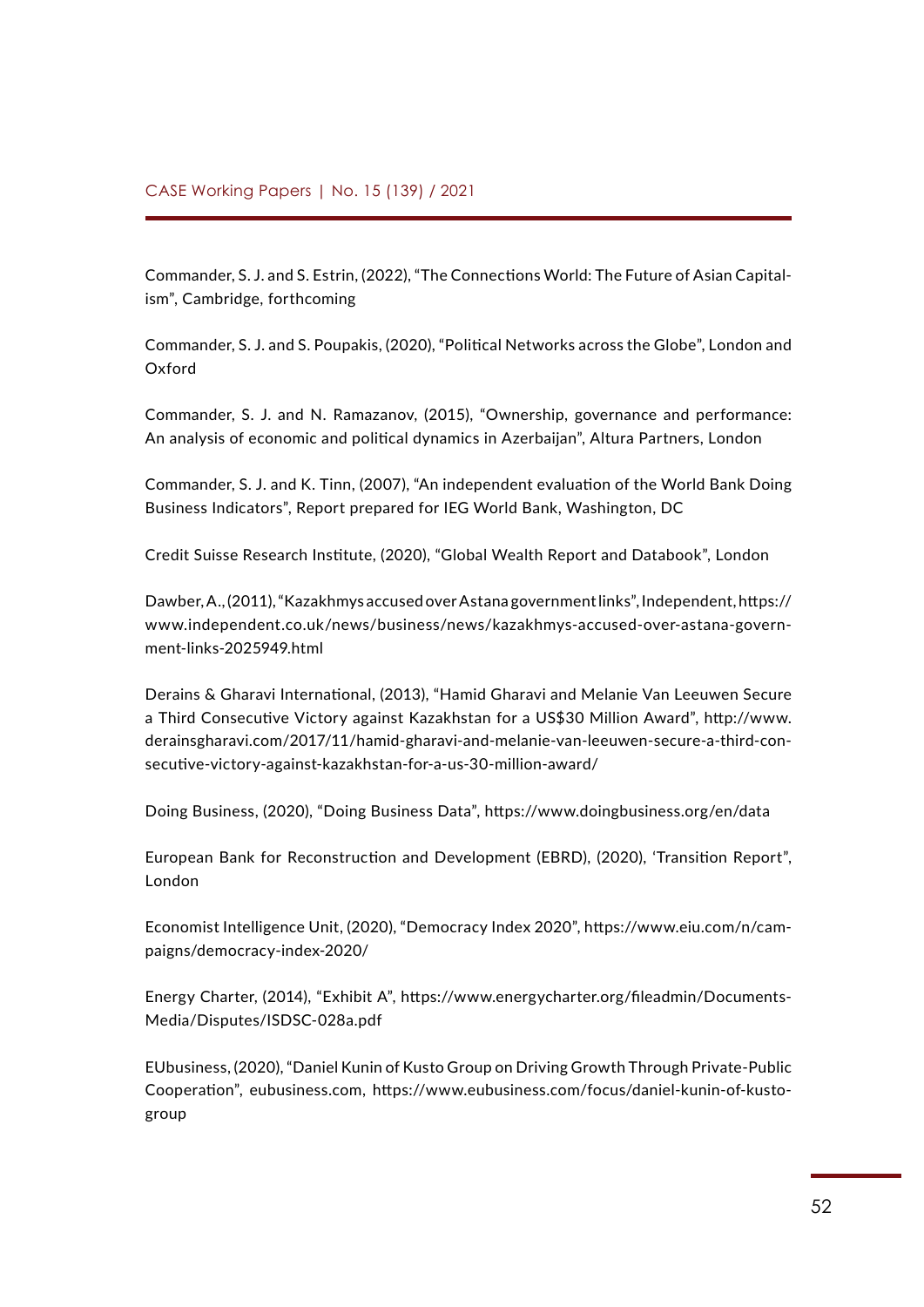Hess, M., (2019), "Nazarbayev's Resignation Is an Attempt to Institutionalize His System", The Moscow Times, [https://www.themoscowtimes.com/2019/03/22/nazarbayevs-resigna](https://www.themoscowtimes.com/2019/03/22/nazarbayevs-resignation-is-an-attempt-to-institutionalize-his-system-a64930)[tion-is-an-attempt-to-institutionalize-his-system-a64930](https://www.themoscowtimes.com/2019/03/22/nazarbayevs-resignation-is-an-attempt-to-institutionalize-his-system-a64930)

IAReporter, (2013), "Kazakhstan: No Damages Awarded To AES In Arbitration Under Us Investment Treaty And Energy Charter Treaty", [https://www.iareporter.com/articles/ka](https://www.iareporter.com/articles/kazakhstan-no-damages-awarded-to-aes-in-arbitration-under-us-investment-treaty-and-energy-charter-treaty/)[zakhstan-no-damages-awarded-to-aes-in-arbitration-under-us-investment-treaty-and-ener](https://www.iareporter.com/articles/kazakhstan-no-damages-awarded-to-aes-in-arbitration-under-us-investment-treaty-and-energy-charter-treaty/)[gy-charter-treaty/](https://www.iareporter.com/articles/kazakhstan-no-damages-awarded-to-aes-in-arbitration-under-us-investment-treaty-and-energy-charter-treaty/)

INSEAD, Cornell University and World Intellectual Property Organization, (2020), "Global Innovation Index", <https://www.globalinnovationindex.org>

IntegrityRisk Team, (2020), "Regional Spotlight: Business and Corruption Risks in Kazakhstan", interityriskintl.com, [https://www.integrityriskintl.com/news-insights/business-cor](https://www.integrityriskintl.com/news-insights/business-corruption-risk-kazakhstan)[ruption-risk-kazakhstan](https://www.integrityriskintl.com/news-insights/business-corruption-risk-kazakhstan)

Italaw, (2020), "The Republic of Kazakhstan Won a Multimillion Arbitration Brought by Canadian Company "Gold Pool": Arbitral Tribunal Confirms that Kazakhstan is Not Bound by the Soviet Treaty with Canada", Italaw, [https://www.italaw.com/sites/default/files/case-doc](https://www.italaw.com/sites/default/files/case-documents/italaw11751.pdf)[uments/italaw11751.pdf](https://www.italaw.com/sites/default/files/case-documents/italaw11751.pdf)

Jones Days, (2019), "World Wide Minerals obtains arbitration award in excess of \$50 million against the Republic of Kazakhstan", [https://www.jonesday.com/en/practices/experi](https://www.jonesday.com/en/practices/experience/2019/10/world-wide-minerals-achieves-right-to-arbitrate-its-expropriation-and-international-law-claims-against-republic-of-kazakhstan)[ence/2019/10/world-wide-minerals-achieves-right-to-arbitrate-its-expropriation-and-inter](https://www.jonesday.com/en/practices/experience/2019/10/world-wide-minerals-achieves-right-to-arbitrate-its-expropriation-and-international-law-claims-against-republic-of-kazakhstan)[national-law-claims-against-republic-of-kazakhstan](https://www.jonesday.com/en/practices/experience/2019/10/world-wide-minerals-achieves-right-to-arbitrate-its-expropriation-and-international-law-claims-against-republic-of-kazakhstan)

Jones Days, (2020), "Alhambra Resources obtains arbitration award against Republic of Kazakhstan", Jones Days, [https://www.jonesday.com/en/practices/experience/2020/11/alham](https://www.jonesday.com/en/practices/experience/2020/11/alhambra-resources-obtains-arbitration-award-against-republic-of-kazakhstan)[bra-resources-obtains-arbitration-award-against-republic-of-kazakhstan](https://www.jonesday.com/en/practices/experience/2020/11/alhambra-resources-obtains-arbitration-award-against-republic-of-kazakhstan) Accessed 6th June, 2021

KazInform, (2020), "Jon Dudas elected as Chairman of Samruk-Kazyna Fund", inform.kz, [https://www.inform.kz/en/jon-dudas-elected-as-chairman-of-samruk-kazyna-fund\\_a3611949](https://www.inform.kz/en/jon-dudas-elected-as-chairman-of-samruk-kazyna-fund_a3611949)

Kaztag.kz, (2018), "Son of majilisman Dzhakupov sentenced 2.5 years imprisonment on case of ex minister Bishimbayev", kaztag.kz, [https://kaztag.kz/en/news/son-of-majilisman](https://kaztag.kz/en/news/son-of-majilisman-dzhakupov-sentenced-2-5-years-imprisonment-on-case-of-ex-minister-bishimbayev)[dzhakupov-sentenced-2-5-years-imprisonment-on-case-of-ex-minister-bishimbayev](https://kaztag.kz/en/news/son-of-majilisman-dzhakupov-sentenced-2-5-years-imprisonment-on-case-of-ex-minister-bishimbayev)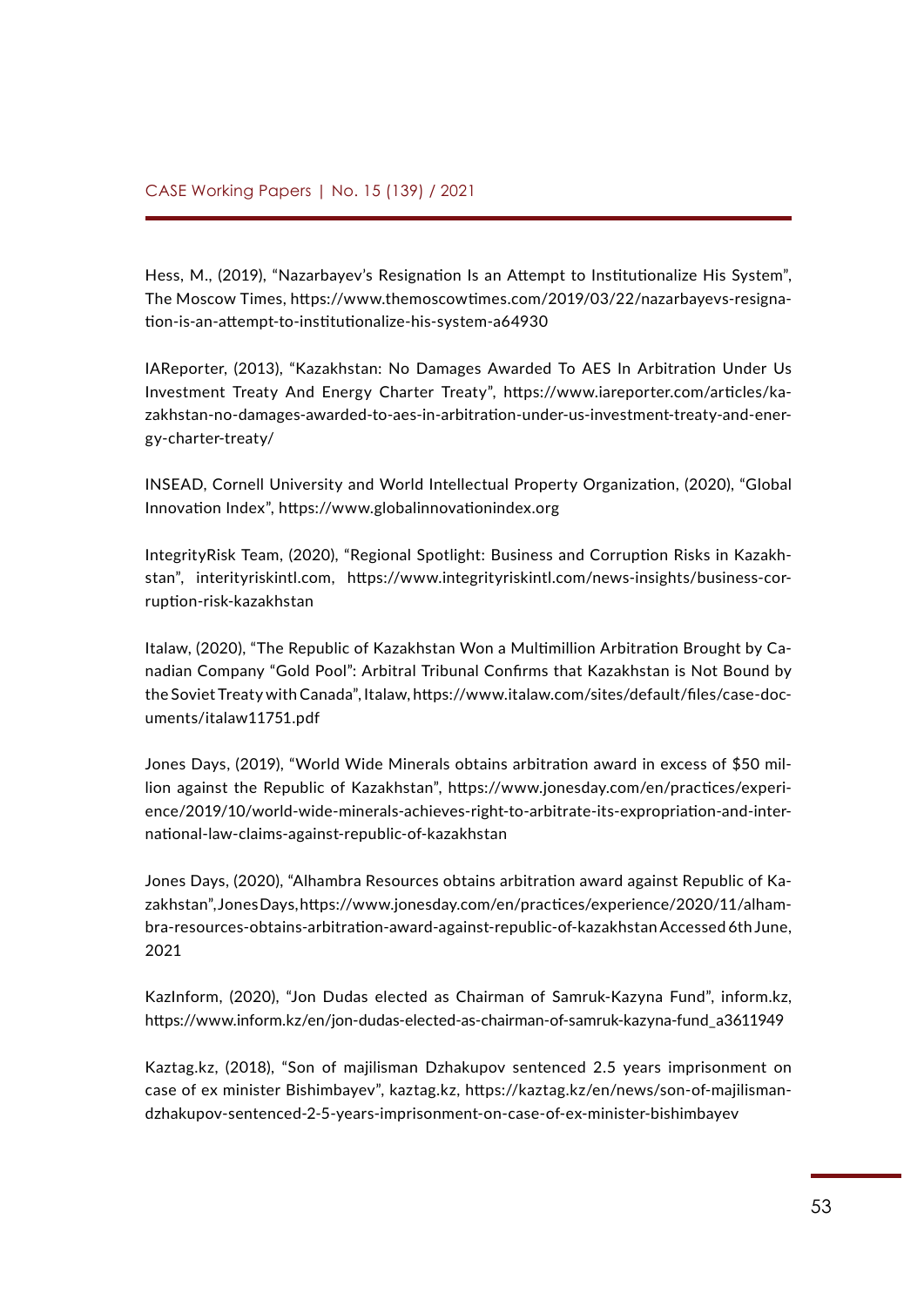KazakhSTAN 2.0, (2017), "The Backstory of Bank RBK Problem", kz.expert, [https://kz.expert/](https://kz.expert/en/news/analitika/508_the_backstory_of_bank_rbk_problem) [en/news/analitika/508\\_the\\_backstory\\_of\\_bank\\_rbk\\_problem](https://kz.expert/en/news/analitika/508_the_backstory_of_bank_rbk_problem)

KazakhSTAN 2.0, (2018), "On Bakhytbek Baiseitov's big problems", kz.expert, [https://kz.ex](https://kz.expert/en/news/inside/729_on_bakhytbek_baiseitovs_big_problems)[pert/en/news/inside/729\\_on\\_bakhytbek\\_baiseitovs\\_big\\_problems](https://kz.expert/en/news/inside/729_on_bakhytbek_baiseitovs_big_problems)

KazakhSTAN 2.0, (2020), "Have Protection, A Fixer Will Turn Up", kz.expert, [https://kz.ex](https://kz.expert/en/news/inside/2229_have_protection_afixer_will_turn_up)pert/en/news/inside/2229 have protection afixer will turn up

KazakhSTAN 2.0, (2020), "What Is Behind Samruk-Kazyna Chairman's Replacement", kz.expert, [https://kz.expert/en/news/analitika/1830\\_what\\_isbehind\\_samruk\\_kazyna\\_chairmans\\_](https://kz.expert/en/news/analitika/1830_what_isbehind_samruk_kazyna_chairmans_replacement) [replacement](https://kz.expert/en/news/analitika/1830_what_isbehind_samruk_kazyna_chairmans_replacement)

KazakhSTAN 2.0, (2020), "Who Supports BI Group", kz.epert, [https://kz.expert/en/news/in](https://kz.expert/en/news/inside/1942_who_supports_bigroup)[side/1942\\_who\\_supports\\_bigroup](https://kz.expert/en/news/inside/1942_who_supports_bigroup)

KazakhSTAN 2.0, (2020), "Про союз семьи Мукашевых с Даригой", kz.expert, [https://](https://kz.expert/ru/materials/insayd/1832_pro_soyuz_semi_mukashevih_s_darigoy) [kz.expert/ru/materials/insayd/1832\\_pro\\_soyuz\\_semi\\_mukashevih\\_s\\_darigoy](https://kz.expert/ru/materials/insayd/1832_pro_soyuz_semi_mukashevih_s_darigoy)

KazakhSTAN 2.0, (2021), "On Tokayev's Personnel Decisions", kz.expert, [https://kz.expert/](https://kz.expert/en/news/analitika/2308_on_tokayevs_personnel_decisions) [en/news/analitika/2308\\_on\\_tokayevs\\_personnel\\_decisions](https://kz.expert/en/news/analitika/2308_on_tokayevs_personnel_decisions)

KazakhSTAN 2.0, (2021), "Who Is Standing behind AK Altynalmas?", kz.expert, [https://kz.ex](https://kz.expert/en/news/analitika/2400_who_is_standing_behind_ak_altynalmas)[pert/en/news/analitika/2400\\_who\\_is\\_standing\\_behind\\_ak\\_altynalmas](https://kz.expert/en/news/analitika/2400_who_is_standing_behind_ak_altynalmas)

Kiar.center, (2017), "KAZAKHSTAN : All but invisible, Utemuratov the center of attention in Astana", kiar.center Investigations, [https://kiar.center/kazakhstan-all-but-invisible-utemura](https://kiar.center/kazakhstan-all-but-invisible-utemuratov-the-center-of-attention-in-astana/)[tov-the-center-of-attention-in-astana/](https://kiar.center/kazakhstan-all-but-invisible-utemuratov-the-center-of-attention-in-astana/)

Kiar.center, (2020), "Why Bulat Utemuratov sells his assets in Kazakhstan?", kiar.center, <https://kiar.center/why-bulat-utemuratov-sells-his-assets-in-kazakhstan/>

King & Spalding, (2016), "King & Spalding Client Prevails In Swedish Appeal of \$500 Million Arbitration Award Against Kazakhstan", [https://www.kslaw.com/news-and-insights/king](https://www.kslaw.com/news-and-insights/king-spalding-client-prevails-in-swedish-appeal-of-500-million-arbitration-award-against-kazakhstan)[spalding-client-prevails-in-swedish-appeal-of-500-million-arbitration-award-against-ka](https://www.kslaw.com/news-and-insights/king-spalding-client-prevails-in-swedish-appeal-of-500-million-arbitration-award-against-kazakhstan)[zakhstan](https://www.kslaw.com/news-and-insights/king-spalding-client-prevails-in-swedish-appeal-of-500-million-arbitration-award-against-kazakhstan)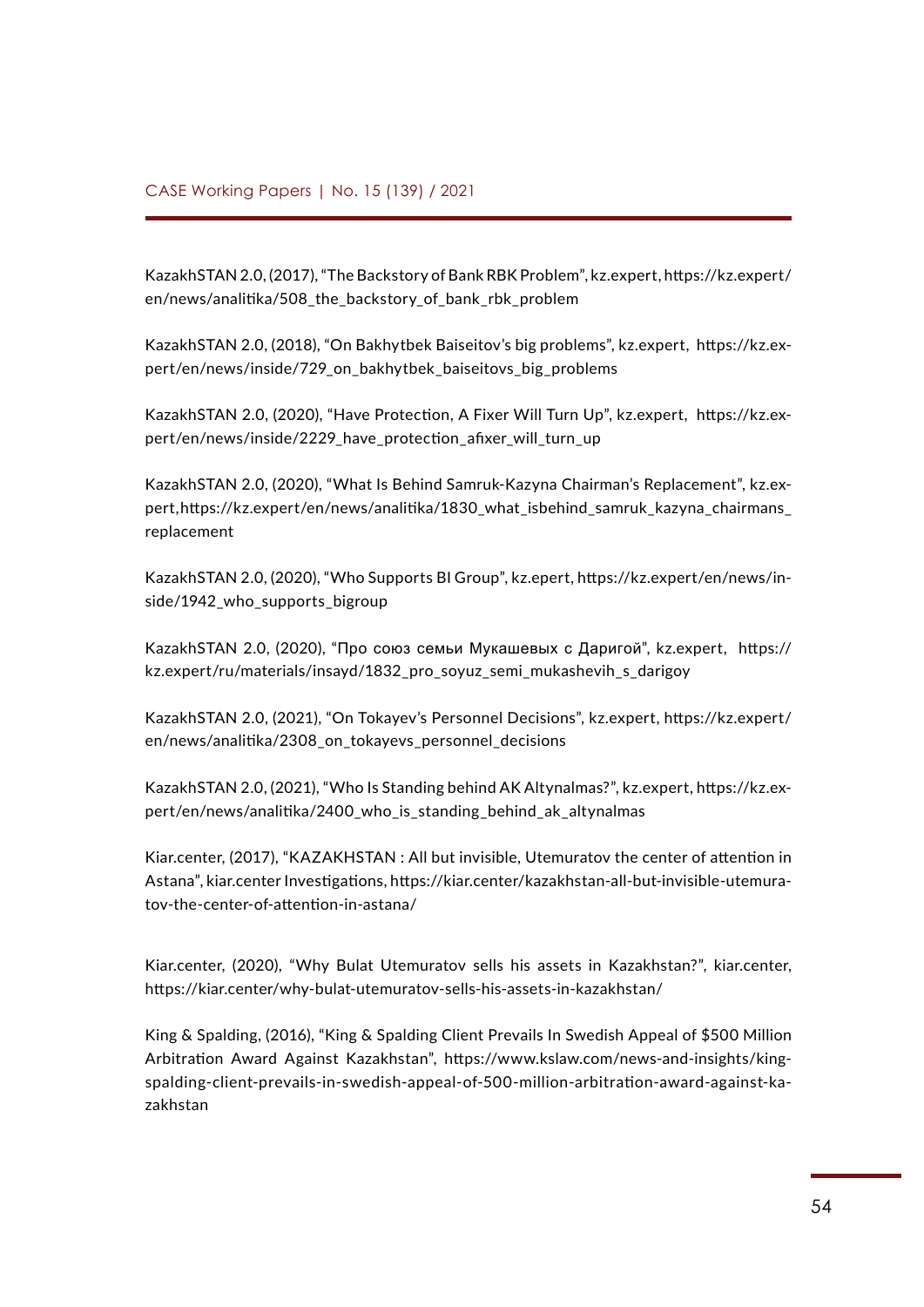Law360, (2017), "ICSID tribunal orders Kazakhstan to pay \$US 39m in oil field dispute (Caratube & Hourani v Kazakhstan)", LexisNexis, [https://www.lexisnexis.co.uk/legal/news/icsid](https://www.lexisnexis.co.uk/legal/news/icsid-tribunal-orders-kazakhstan-to-pay-us-39m-in-oil-field-dispute-caratube-hourani-v-kazakhstan)[tribunal-orders-kazakhstan-to-pay-us-39m-in-oil-field-dispute-caratube-hourani-v-kazakh](https://www.lexisnexis.co.uk/legal/news/icsid-tribunal-orders-kazakhstan-to-pay-us-39m-in-oil-field-dispute-caratube-hourani-v-kazakhstan)[stan](https://www.lexisnexis.co.uk/legal/news/icsid-tribunal-orders-kazakhstan-to-pay-us-39m-in-oil-field-dispute-caratube-hourani-v-kazakhstan)

Lillis, J., (2020), "Kazakhstan: Nazarbayev-linked billionaire sucked into UK court battle", eurasianet.org, [https://eurasianet.org/kazakhstan-nazarbayev-linked-billionaire-sucked-into-uk](https://eurasianet.org/kazakhstan-nazarbayev-linked-billionaire-sucked-into-uk-court-battle)[court-battle](https://eurasianet.org/kazakhstan-nazarbayev-linked-billionaire-sucked-into-uk-court-battle)

National Bank of Kazakhstan, (2021), "Net flow of direct investment in Kazakhstan", [https://](https://old.nationalbank.kz/?docid=199&switch=english) [old.nationalbank.kz/?docid=199&switch=english](https://old.nationalbank.kz/?docid=199&switch=english)

National Bank of Kazakhstan, (2021), "Net position on direct investment according to the directional principle",<https://old.nationalbank.kz/?docid=199&switch=english>

North, D., J. Wallis, and B. Weingast, (2009), "Violence and Social Orders", Cambridge University Press

Ministry of Justice of the Republic of Kazakhstan, (2018), "A three years long multi-million investment arbitration dispute terminated in favor Of the republic of Kazakhstan", [https://](https://www.gov.kz/memleket/entities/adilet/press/news/details/7884?lang=en) [www.gov.kz/memleket/entities/adilet/press/news/details/7884?lang=en](https://www.gov.kz/memleket/entities/adilet/press/news/details/7884?lang=en)

OECD, (2016), "Reforming Kazakhstan: Progress, Challenges and Opportunities", OECD Development Pathways, OECD Publishing

OECD, (2017), "Multi-dimensional Review of Kazakhstan: Volume 2. In-depth Analysis and Recommendations", OECD Development Pathways, OECD Publishing, Paris, [https://doi.org/](https://doi.org/10.1787/9789264269200-en) [10.1787/9789264269200-en](https://doi.org/10.1787/9789264269200-en)

OECD, (2017), "OECD Investment Policy Reviews: Kazakhstan 2017", OECD, [https://doi.](https://doi.org/10.1787/9789264269606-en) [org/10.1787/9789264269606-en](https://doi.org/10.1787/9789264269606-en)

OECD, (2018), "The Regulation of Goods and Services Markets in Kazakhstan. An International Comparison in 2018", Paris

OECD, (2018), "FDI Regulatory Restrictiveness Index", Investment indicators, [https://www.](https://www.oecd.org/investment/fdiindex.htm) [oecd.org/investment/fdiindex.htm](https://www.oecd.org/investment/fdiindex.htm)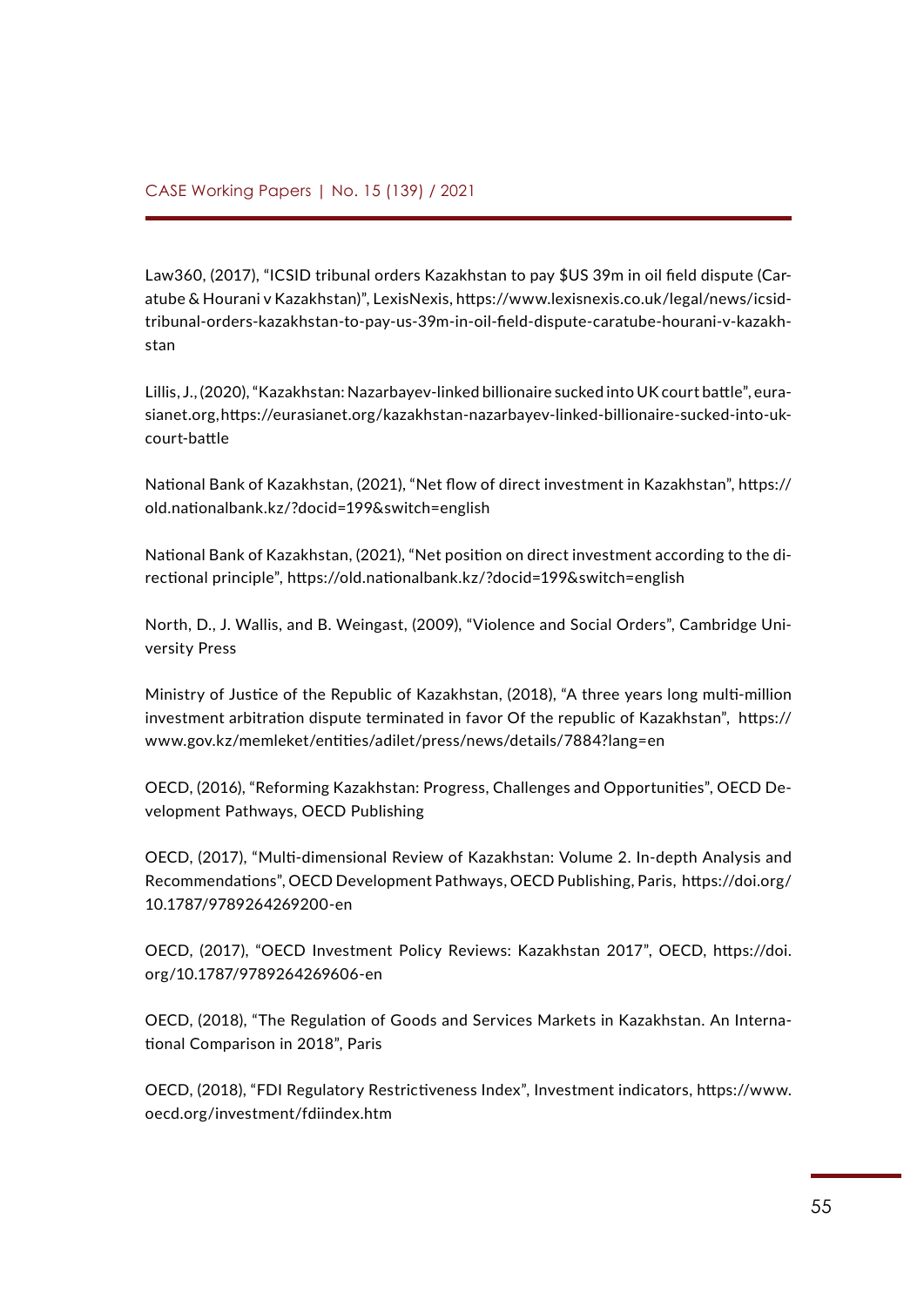OECD, (2019), "Reforming Kazakhstan: Progress, Challenges and Opportunities", Paris

OECD, (2021), "Indicators of Product Market Regulation", [https://www.oecd.org/economy/](https://www.oecd.org/economy/reform/indicators-of-product-market-regulation/) [reform/indicators-of-product-market-regulation/](https://www.oecd.org/economy/reform/indicators-of-product-market-regulation/)

Official Information Source of the Prime Minister of the Republic of Kazakhstan English, (2021), "Government consider progress in implementation of Nation's Plan "100 Concrete Steps"", [https://primeminister.kz/en/news/ukimette-100-nakty-kadam-ult-zhosparyn-iske](https://primeminister.kz/en/news/ukimette-100-nakty-kadam-ult-zhosparyn-iske-asyru-barysy-karaldy-22113834)[asyru-barysy-karaldy-22113834](https://primeminister.kz/en/news/ukimette-100-nakty-kadam-ult-zhosparyn-iske-asyru-barysy-karaldy-22113834)

Oligarchs.eu, (2020), "[Kazakh Billionaire Returns From Exile With Help From Galimzhan](https://oligarchs.eu/oligarchs/kazakh-billionaire-returns-from-exile-with-help-from-galimzhan-yessenov/) [Yessenov"](https://oligarchs.eu/oligarchs/kazakh-billionaire-returns-from-exile-with-help-from-galimzhan-yessenov/), oligarchs.eu, [https://oligarchs.eu/oligarchs/kazakh-billionaire-returns-from-ex](https://oligarchs.eu/oligarchs/kazakh-billionaire-returns-from-exile-with-help-from-galimzhan-yessenov/)[ile-with-help-from-galimzhan-yessenov/](https://oligarchs.eu/oligarchs/kazakh-billionaire-returns-from-exile-with-help-from-galimzhan-yessenov/)

Ostrowski, W., (2009), "Politics and Oil in Kazakhstan", Google Books, pp40

Paxton, R., (2011), "Analysis: Kazakh leader reinforces power with oil sackings", Reuters

Putnam, R., and S. R. Garrett, (2020), "The Upswing: How America Came Together a Century Ago and How We can Do iIt Again", New York

Putz, C., (2018), "Apologies and Blame: Former Economy Minister on Trial in Kazakhstan for Corruption", kiar.center, [https://kiar.center/apologies-and-blame-former-economy-minister](https://kiar.center/apologies-and-blame-former-economy-minister-on-trial-in-kazakhstan-for-corruption/)[on-trial-in-kazakhstan-for-corruption/](https://kiar.center/apologies-and-blame-former-economy-minister-on-trial-in-kazakhstan-for-corruption/)

Putz, C., (2018), "Former Kazakh Economy Minister Sentenced to 10 Years on Corruption Charges", The Diplomat, [https://thediplomat.com/2018/03/former-kazakh-economy-minis](https://thediplomat.com/2018/03/former-kazakh-economy-minister-sentenced-to-10-years-on-corruption-charges/)[ter-sentenced-to-10-years-on-corruption-charges/](https://thediplomat.com/2018/03/former-kazakh-economy-minister-sentenced-to-10-years-on-corruption-charges/)

Reuters Staff, (2021), "Askar Mamin reappointed as Kazakh prime minister after election", Reuters

Roos, H. I., (2014), "Tribunal dismisses the ICSID case KT Asia v. Kazakhstan for absence of an investment", Lexology, [https://www.lexology.com/library/detail.aspx?g=c](https://www.lexology.com/library/detail.aspx?g=cb52457a-df49-4708-94fc-5c8cd4b1c8c7)[b52457a-df49-4708-94fc-5c8cd4b1c8c7](https://www.lexology.com/library/detail.aspx?g=cb52457a-df49-4708-94fc-5c8cd4b1c8c7)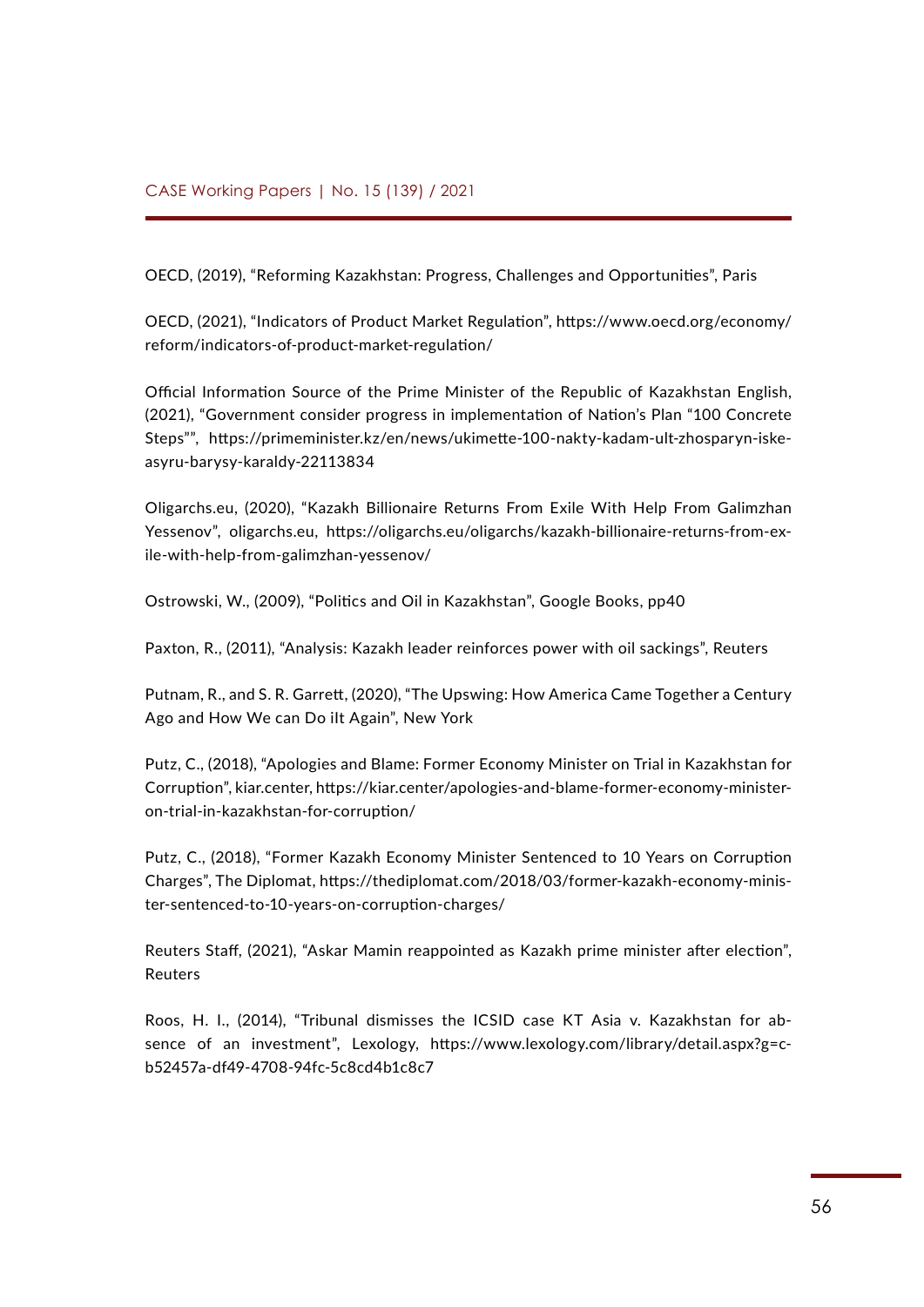Sabahi, B. and Ziyaeva, D. M., (2013), "Investor State Arbitration in Central Asia", Transitional Dispute Management, 10, 4, [https://s3.amazonaws.com/cdn.curtis.com/news-attachments/](https://s3.amazonaws.com/cdn.curtis.com/news-attachments/tdm-9-2013.pdf) [tdm-9-2013.pdf](https://s3.amazonaws.com/cdn.curtis.com/news-attachments/tdm-9-2013.pdf)

Sanderson, C., (2020), "Hourani brothers settle with Kazakhstan", Global Arbitration Review, <https://globalarbitrationreview.com/hourani-brothers-settle-kazakhstan>

Shmatenko, L., (2013), "An Overview of Kazakhstan's Investment Laws and its Investor-state Arbitral Awards", The International Law Quarterly, 20, 4, pp25–31

Sorbello, P., (2017), "A Corruption Earthquake Shakes Kazakhstan's Government", The Diplomat, [https://thediplomat.com/2017/01/a-corruption-earthquake-shakes-kazakhstans-gov](https://thediplomat.com/2017/01/a-corruption-earthquake-shakes-kazakhstans-government/)[ernment/](https://thediplomat.com/2017/01/a-corruption-earthquake-shakes-kazakhstans-government/)

Sorbello, P., (2021), "Kazakhstan's Sovereign Fund Changes Boss", The Diplomat

Sorbo, J., (2020), "Timur Kulibayev got multi-million payments from an oil investment company worth a baseball bat", Chicago Morning Star, [https://chicagomorningstar.com/timur-kuli](https://chicagomorningstar.com/timur-kulibayev-got-multi-million-payments-from-an-oil-investment-company-worth-a-baseball-bat)[bayev-got-multi-million-payments-from-an-oil-investment-company-worth-a-baseball-bat](https://chicagomorningstar.com/timur-kulibayev-got-multi-million-payments-from-an-oil-investment-company-worth-a-baseball-bat)

Talk Finance, (2020), "Timur Kulibayev and the outstanding case of selling Aktaunefteservis oil company to KazMunayGaz", Talk Finance, Domestic Affairs, [http://www.talk-finance.](http://www.talk-finance.co.uk/international/timur-kulibayev-and-the-outstanding-case-of-selling-aktaunefteservis-oil-company-to-kazmunaygaz/) [co.uk/international/timur-kulibayev-and-the-outstanding-case-of-selling-aktaunefteser](http://www.talk-finance.co.uk/international/timur-kulibayev-and-the-outstanding-case-of-selling-aktaunefteservis-oil-company-to-kazmunaygaz/)[vis-oil-company-to-kazmunaygaz/](http://www.talk-finance.co.uk/international/timur-kulibayev-and-the-outstanding-case-of-selling-aktaunefteservis-oil-company-to-kazmunaygaz/)

Talk Finance, (2020), "Yakov Klebanov, the owner of Bek Air, could have spared one pool service to save flight 2100", Talk Finance Foreign Affairs, [http://www.talk-finance.co.uk/interna](http://www.talk-finance.co.uk/international/yakov-klebanov-the-owner-of-bek-air/)[tional/yakov-klebanov-the-owner-of-bek-air/](http://www.talk-finance.co.uk/international/yakov-klebanov-the-owner-of-bek-air/)

Talk Finance, (2021), "Timur Kulibayev's toxic life story", Talk Finance, Domestic Affairs, <http://www.talk-finance.co.uk/britain/timur-kulibayevs-toxic-life-story/>

Tengrinews, (2014), "Kenes Rakishev buys into Magnum Cash & Carry", en.tengrinews.kz, [https://](https://en.tengrinews.kz/companies/kenes-rakishev-buys-into-magnum-cash-carry-253281/) [en.tengrinews.kz/companies/kenes-rakishev-buys-into-magnum-cash-carry-253281/](https://en.tengrinews.kz/companies/kenes-rakishev-buys-into-magnum-cash-carry-253281/)

The Heritage Foundation, (2021), "2021 Index of Economic Freedom", [https://www.heritage.](https://www.heritage.org/index/) [org/index/](https://www.heritage.org/index/)